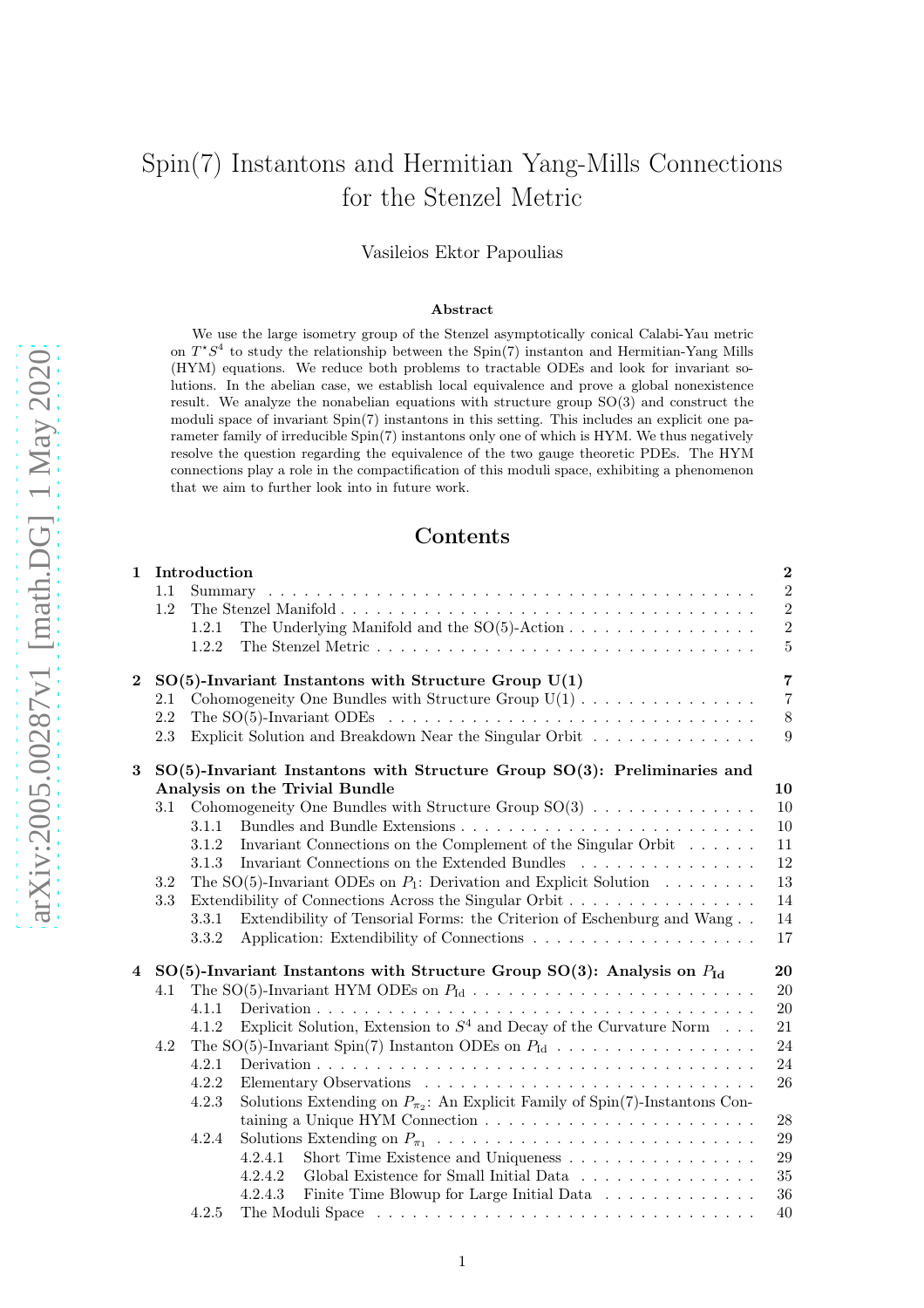## <span id="page-1-0"></span>1 Introduction

## <span id="page-1-1"></span>1.1 Summary

The inclusion of  $SU(4)$  in  $Spin(7)$  demonstrates that a Calabi-Yau 4-fold is -in a natural way- a Spin(7) manifold. The SU(4) and Spin(7) structures give rise to associated generalised instanton equations: the *Hermitian Yang-Mills* (HYM) equations and the Spin(7) instanton equations respectively. It is natural to inquire about the relationship of these two gauge theoretic problems. One immediately observes that HYM is a stronger condition. In the compact case, it is known that as long as an HYM connection exists, the two types of instantons coincide (Lewis [\[5\]](#page-41-0)). Consequently, if one hopes to display a compact counterexample to equivalence, there must not be any HYM connections at all. Furthermore, we have a general existence theorem for HYM connections over stable holomorphic bundles (Uhlenbeck, Yau [\[11\]](#page-41-1)). This restricts the choices of bundles one could look at. Finally, compact, irreducible special holonomy manifolds admit no continuous symmetries (Joyce, [\[3\]](#page-41-2)). This precludes the use of symmetry techniques. We are thus motivated to look for a non-compact counterexample. Since Lewis's argument is essentially an energy estimate, it does not apply to the noncompact setting.

We study a non-compact cohomogeneity one CY 4-fold: the cotangent bundle of the 4-sphere equipped with the Stenzel metric (Stenzel [\[10\]](#page-41-3)). We use the natural cohomogeneity one  $SO(5)$ action to reduce the instanton equations to tractable ODEs and proceed to study the SO(5) invariant solutions. In section 2, we study the abelian equations. We establish the local equivalence of the two problems and prove a global nonexistence result. In section 3, we study the nonabelian equations corresponding to the structure group  $SO(3)$ . We classify the relevant cohomogeneity one bundles and their invariant connections and we adjust the extension criterion of Eschenburg and Wang (Eschenburg, Wang[\[1\]](#page-41-4)) to this setting. We construct the full moduli space of SO(5) invariant Spin(7) instantons with structure group  $SO(3)$ . This contains solutions living on two distinct bundles which agree outside of a codimension 4 Cayley submanifold. Each bundle carries a 1-parameter family of instantons. Each of these families contains precisely one HYM connection in its interior. This negatively resolves the question regarding the equivalence of the two equations. One of the families is a closed interval. The other is a half-open half-closed interval. Its missing endpoint is the (unique) HYM connection on the other bundle. Our example suggests that the HYM connections might play a role in the compactification of Spin(7) instanton moduli spaces (over noncompact CY 4-folds), a phenomenon we intend to further look into in future work.

## <span id="page-1-2"></span>1.2 The Stenzel Manifold

In this section we provide a brief introduction to the Stenzel CY 4-fold  $X^8$ . For details, we refer to the articles (Stenzel [\[10\]](#page-41-3)), (Oliveira [\[7\]](#page-41-5)). The latter carries out the corresponding calculations in complex dimension 3. The overall technique for studying invariant objects in cohomogeneity one is essentially the same as in the article (Lotay-Oliveira [\[6\]](#page-41-6)).

#### <span id="page-1-3"></span>1.2.1 The Underlying Manifold and the SO(5)-Action

The underlying space of  $X^8$  is the cotangent bundle of the 4-sphere. The natural SO(5) action on  $S^4$  extends to  $T^*S^4$  by pullback. The singular orbit is the zero section  $S^4$ . Its stabiliser is the group  $SO(4)$ . The principal orbits are the positive radius sphere bundles in the metric inherited by  $\mathbb{R}^{10}$ . Their stabiliser is the group SO(3). They are 7-dimensional Stiefel manifolds.

The underlying space of  $X^8$  can be equivalently realised as a complex quadric in  $\mathbb{C}^5$ . It thus inherits a natural complex structure. Consider the degree 2 homogeneous polynomial:

$$
F \stackrel{\text{def}}{=} z_1^2 + \dots + z_5^2.
$$

We split the complex coordinates of  $\mathbb{C}^5$  into their real and imaginary parts  $z_j = x_j + iy_j$  and introduce the functions:

$$
r^2 \stackrel{\text{def}}{=} |z_1|^2 + |z_2|^2 + |z_3|^2 + |z_4|^2 + |z_5|^2,
$$
  

$$
R_+^2 \stackrel{\text{def}}{=} x_1^2 + x_2^2 + x_3^2 + x_4^2 + x_5^2, \quad R_-^2 \stackrel{\text{def}}{=} y_1^2 + y_2^2 + y_3^2 + y_4^2 + y_5^2.
$$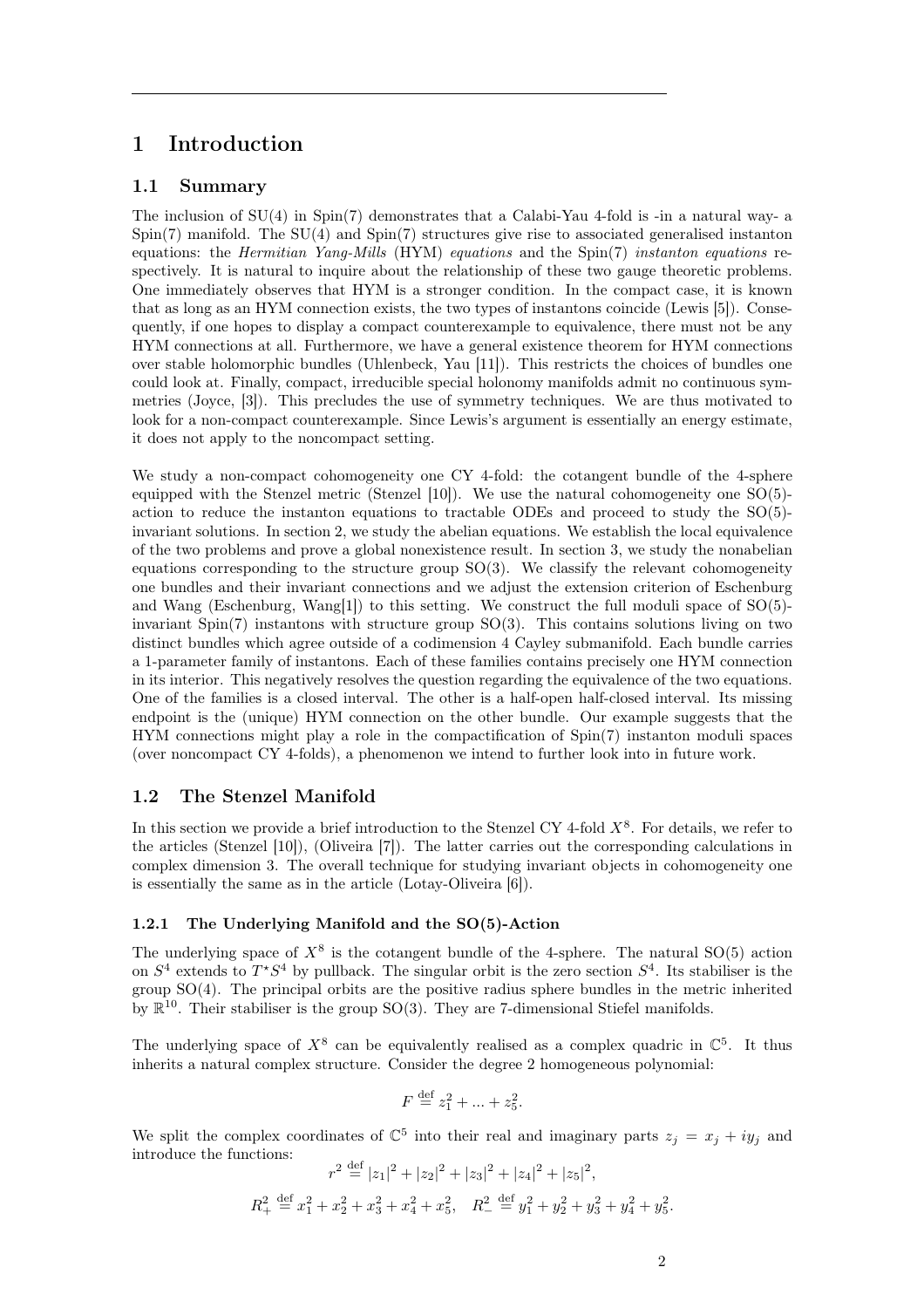The following relations follow:

$$
R_+^2 = \frac{r^2 + 1}{2}
$$
,  $R_-^2 = \frac{r^2 - 1}{2}$ ,  $r^2 = R_+^2 + R_-^2$ .

Define the map:

<span id="page-2-2"></span>
$$
\Psi: \mathbb{C}^5 \to \mathbb{R}^{10},
$$
  

$$
(z_1, ..., z_5) \mapsto \left(\frac{x}{R_+}, y^{\mathsf{T}}\right).
$$
 (1.1)

It may be easily seen that this cuts down to a diffeomorphism:

$$
\Psi: F^{-1}(1) \xrightarrow{\sim} T^*S^4. \tag{1.2}
$$

The minimum value of r on  $X^8$  is  $r = 1$  and the associated level set corresponds to the singular orbit. The latter sits inside  $X^8$  as an embedded totally real submanifold (Patrizio [\[8\]](#page-41-7)). We will denote the principal orbit at radius  $r > 1$  as  $\mathcal{O}_r$ . We define the reference points:

<span id="page-2-0"></span>
$$
p_r \stackrel{\text{def}}{=} (R_+, iR_-, 0, 0, 0)^\mathsf{T} \in \mathcal{O}_r, \quad p_1 \stackrel{\text{def}}{=} (1, 0, 0, 0, 0)^\mathsf{T} \in S^4.
$$
 (1.3)

They form a ray from  $p_1 \in S^4$  to infinity. This choice fixes the embeddings of the principal and singular stabiliser groups in SO(5). They are the lower right copies of SO(3) and SO(4) respectively. Furthermore, the choice [\(1.3\)](#page-2-0) induces a projection map exhibiting  $\mathcal{O}_r$  as a coset manifold:

<span id="page-2-3"></span>
$$
\pi: SO(5) \to \mathcal{O}_r,
$$
  
\n
$$
g \mapsto gp_r.
$$
\n(1.4)

The complement of the singular orbit splits as:

<span id="page-2-5"></span>
$$
T^*S^4 - S_4 \cong (0, \infty) \times \frac{\text{SO}(5)}{\text{SO}(3)}.\tag{1.5}
$$

We study the adjoint action of SO(5) to obtain a natural frame on  $T_{p_r}\mathcal{O}_r$ . The Lie algebra  $\mathfrak{so}(5)$ consists of all  $5 \times 5$  antisymmetric matrices under the commutator bracket. It is given by:

$$
\mathfrak{so}(5) = \mathrm{Span}\left\{C_{ij} \mid 1 \leq i < j \leq 5\right\},\
$$

where  $C_{ij} = e_{ij} - e_{ji}$  and  $e_{ij}$  is the matrix with ij entry equal to 1 and all other entries vanishing. The bracket is characterized by the relations:

<span id="page-2-7"></span>
$$
[C_{ij}, C_{ik}] = -C_{jk},\tag{1.6}
$$

<span id="page-2-8"></span>
$$
[C_{ij}, C_{kl}] = 0 \text{ for } i \neq j \neq k \neq l. \tag{1.7}
$$

We introduce the following notation:

$$
X_1 \stackrel{\text{def}}{=} C_{12}, X_2 \stackrel{\text{def}}{=} C_{13}, X_3 \stackrel{\text{def}}{=} C_{14}, X_4 \stackrel{\text{def}}{=} C_{15}, X_5 \stackrel{\text{def}}{=} C_{23}
$$
  
 $X_6 \stackrel{\text{def}}{=} C_{24}, X_7 \stackrel{\text{def}}{=} C_{25}, X_8 \stackrel{\text{def}}{=} C_{34}, X_9 \stackrel{\text{def}}{=} C_{35}, X_{10} \stackrel{\text{def}}{=} C_{45}.$ 

Let  $\rho$  be the restriction of  $\text{Ad}_{\text{SO}(5)}$  to  $\text{Stab}(p_r)$ . An element  $g \in \text{SO}(3)$  acts on  $A \in \mathfrak{so}(5)$  by conjugation. We split this representation into irreducibles:

<span id="page-2-1"></span>
$$
\mathfrak{so}(5) = \langle X_1 \rangle \oplus \langle X_2, X_3, X_4 \rangle \oplus \langle X_5, X_6, X_7 \rangle \oplus \langle X_{10}, -X_9, X_8 \rangle. \tag{1.8}
$$

The first summand is trivial and the other three summands are isomorphic to the vector representation of SO(3) (the order in which the  $X_i^{'s}$  appear corresponds to the standard basis of  $\mathbb{R}^3$ ). The Lie algebra of the stabiliser is given by the third summand. We define the natural reductive complement:

<span id="page-2-6"></span>
$$
\mathfrak{m} = \langle X_1 \rangle \oplus \langle X_2, X_3, X_4 \rangle \oplus \langle X_5, X_6, X_7 \rangle. \tag{1.9}
$$

Owing to [\(1.8\)](#page-2-1), it is stable under  $\rho$  yielding the isotropy representation. Using [\(1.1\)](#page-2-2) and [\(1.4\)](#page-2-3) we find that:

<span id="page-2-4"></span>
$$
d\pi_{|_{\text{Id}}} : \mathfrak{m} \xrightarrow{\sim} T_{p_r} \mathcal{O}_r,
$$
  
\n
$$
A \mapsto (R_+ c_1(A), -R_- r_2(A)).
$$
\n(1.10)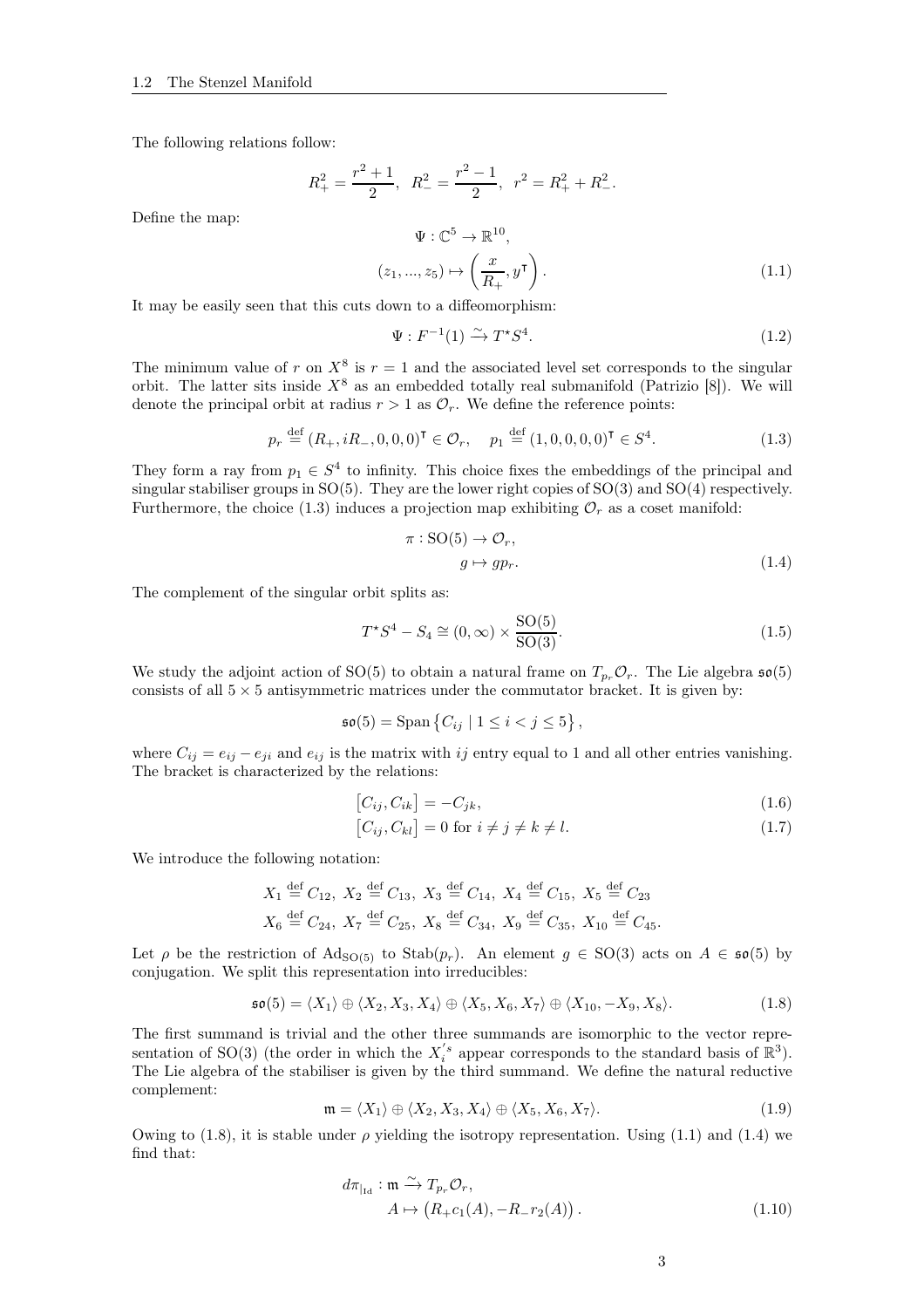Here  $c_1(\cdot)$  denotes the operation of taking the first column and  $r_2(\cdot)$  denotes the operation of taking the second row. Using [1.10](#page-2-4) we obtain the equations:

<span id="page-3-4"></span>
$$
d\pi_{|_{\text{Id}}} X_1 = -R_+ \partial_{x^2_{|_{p_r}}} + R_- \partial_{y^1_{|_{p_r}}},\tag{1.11}
$$

<span id="page-3-0"></span>
$$
d\pi_{|_{\text{Id}}} X_2 = -R_+ \partial_{x^3_{|_{p_r}}} \,,\tag{1.12}
$$

$$
d\pi_{|_{\text{Id}}} X_3 = -R_+ \partial_{x^4_{|p_r}}\,,\tag{1.13}
$$

<span id="page-3-1"></span>
$$
d\pi_{|_{\text{Id}}} X_4 = -R_+ \partial_{x^5_{|_{pr}}},\tag{1.14}
$$

$$
d\pi_{|_{\text{Id}}} X_5 = -R_-\partial_{y^3_{|_{pr}}},\tag{1.15}
$$

$$
d\pi_{\vert \mathrm{Id}} X_6 = -R_- \partial_{y^4_{\vert p_r}} \,, \tag{1.16}
$$

<span id="page-3-2"></span>
$$
d\pi_{|_{\text{Id}}} X_7 = -R_-\partial_{y^5_{|_{p_r}}}.
$$
\n(1.17)

It is evident from [\(1.10\)](#page-2-4)-[\(1.13\)](#page-3-0) that (for r=1)  $X_1, X_2, X_3, X_4$  correspond to infinitesimal motions in the horizontal direction along the base  $S<sup>4</sup>$ . Similarly, [\(1.14\)](#page-3-1)-[\(1.17\)](#page-3-2) demonstrate that (for r>1)  $X_5, X_6, X_7$  correspond to infinitesimal vertical motions along the fiber  $S^3$  of the sphere bundle.

To obtain a basis of  $T_{p_r}X^8$  we need to combine  $X_1, ..., X_7$  with a radial vector:

**Proposition 1.1.** There exists a unique smooth vector field  $\partial_r$  on  $X^8 - S^4$  characterised by the following properties:

- 1. The vector field  $\partial_r$  is tangent to  $(0,\infty)$  in the splitting [1.5.](#page-2-5)
- 2.  $dr(\partial_r)=1$ .

Let  $(x, y) \in X^8 \subset \mathbb{C}^5$ . The vector field  $\partial_r$  can be expressed as follows in terms of the standard coordinate vector fields on  $\mathbb{C}^5$ :

<span id="page-3-3"></span>
$$
\partial_{r_{|_{(x,y)}}} = \frac{r}{2R_+^2} \left( \sum_{j=1}^5 x^j \partial_{x_{|_{(x,y)}}^j} \right) + \frac{r}{2R_-^2} \left( \sum_{j=1}^5 y^j \partial_{y_{|_{(x,y)}}^j} \right).
$$
 (1.18)

Evaluating the expression  $(1.18)$  at  $p<sub>r</sub>$  we obtain:

<span id="page-3-5"></span>
$$
\partial_r = \frac{r}{2R_+} \partial_{x^1} + \frac{r}{2R_-} \partial_{y^2}.
$$
\n(1.19)

Over  $p_r$ , tensors can be written as linear combinations of tensor products of  $X_i$ ,  $\partial_r$  and the dual coframe  $\theta^i$ , dr. The tensor in question is invariant if and only if it is stabilised by the isotropy action. In that case, the basis expansion at  $p_r$  is well defined over  $X^8 - S^4$ . Of all the vectors in our frame, only  $\partial_r$  and  $X_1$  satisfy this condition. From here on, we will suppress application of  $d\pi$ and evaluation at  $p_r$ . Using [\(1.11-](#page-3-4)[1.19\)](#page-3-5) we conclude that:

<span id="page-3-6"></span>
$$
dx^{1} = \frac{r}{2R_{+}}dr, \quad dy^{1} = R_{-}\theta^{1}, \tag{1.20}
$$

$$
dx^{2} = -R_{+}\theta^{1}, dy^{2} = \frac{r}{2R_{-}}dr,
$$
\n(1.21)

$$
dx^{3} = -R_{+}\theta^{2}, dy^{3} = -R_{-}\theta^{5},
$$
\n(1.22)\n
$$
A = R_{-}\theta^{3}, A = R_{-}\theta^{6}
$$
\n(1.23)

$$
dx^{4} = -R_{+}\theta^{3}, dy^{4} = -R_{-}\theta^{6}, \qquad (1.23)
$$

$$
dx^{5} = -R_{+}\theta^{4}, dy^{5} = -R_{-}\theta^{7}.
$$
 (1.24)

Using equations [\(1.20-](#page-3-6)[1.24\)](#page-3-7) we obtain:

<span id="page-3-7"></span>
$$
dz^{1} = \frac{r}{2R_{+}}dr + iR_{-}\theta^{1},
$$
\n(1.25)

$$
dz^2 = -R_+\theta^1 + i\frac{r}{2R_-}dr,\t\t(1.26)
$$

$$
dz^3 = -R_+\theta^2 - iR_-\theta^5,\tag{1.27}
$$

$$
dz^4 = -R_+\theta^3 - iR_-\theta^6,\tag{1.28}
$$

$$
dz^5 = -R_+\theta^4 - iR_-\theta^7. \tag{1.29}
$$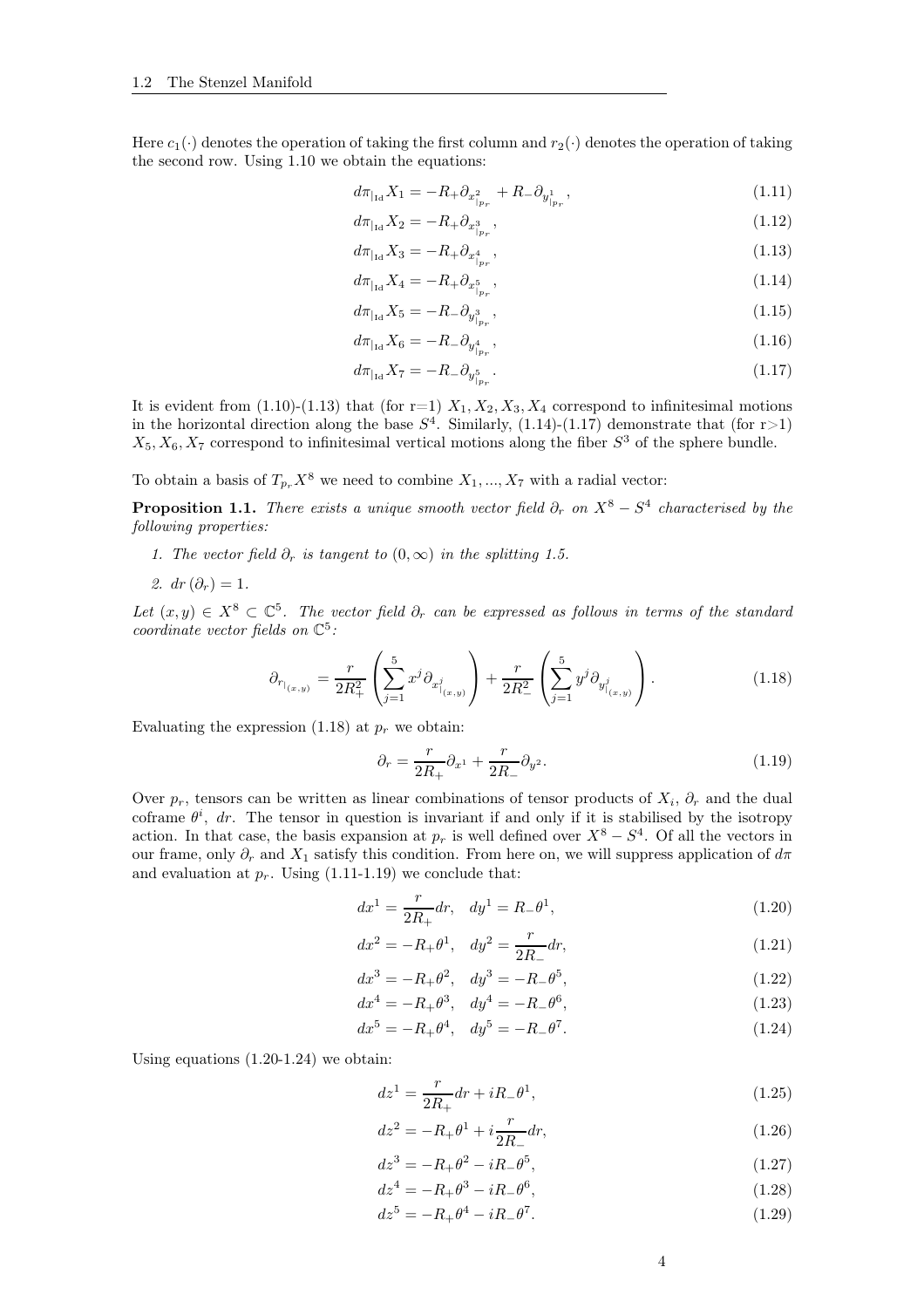#### <span id="page-4-0"></span>1.2.2 The Stenzel Metric

Since the second cohomology group vanishes, any Kähler structure comes from a global Kähler potential  $\mathcal{F}(r^2)$ . The associated Kähler form will then be:

$$
\omega = \frac{i}{2} \partial \overline{\partial} \mathcal{F}(r^2).
$$

We introduce the functions:

$$
P(r) \stackrel{\text{def}}{=} \frac{r}{2} \left( \frac{R_+}{R_-} + \frac{R_-}{R_+} \right) \mathcal{F}'(r^2) + 2rR_+R_- \mathcal{F}''(r^2), \tag{1.30}
$$

$$
Q(r) \stackrel{\text{def}}{=} R_+ R_- \mathcal{F}'(r^2). \tag{1.31}
$$

A short calculation demonstrates that:

<span id="page-4-1"></span>
$$
\omega = P(r)dr \wedge \theta^1 + Q(r)\left(\theta^{25} + \theta^{36} + \theta^{47}\right). \tag{1.32}
$$

The volume form of the resulting metric looks like:

<span id="page-4-4"></span>
$$
\text{Vol}_{\omega} = \frac{\omega^4}{4!} = -PQ^3 dr \wedge \theta^{1234567}.
$$
 (1.33)

The complex structure  $J$  can be written in terms of invariant forms:

$$
JX_1 = -\frac{2R_+R_-}{r}\partial_r, \ \ J\partial_r = \frac{r}{2R_+R_-}X_1,\tag{1.34}
$$

<span id="page-4-2"></span>
$$
JX_2 = \frac{R_+}{R_-} X_5, \quad JX_5 = -\frac{R_-}{R_+} X_2,\tag{1.35}
$$

$$
JX_3 = \frac{R_+}{R_-} X_6, \quad JX_6 = -\frac{R_-}{R_+} X_3,\tag{1.36}
$$

<span id="page-4-5"></span><span id="page-4-3"></span>
$$
JX_4 = \frac{R_+}{R_-} X_7, \quad JX_7 = -\frac{R_-}{R_+} X_4.
$$
\n(1.37)

Formulae [\(1.32\)](#page-4-1), [\(1.34\)](#page-4-2)-[\(1.37\)](#page-4-3) can be used to obtain the associated Riemannian metric:

$$
g = \frac{rP}{2R_{+}R_{-}}dr \otimes dr + \frac{2R_{+}R_{-}P}{r}\theta^{1} \otimes \theta^{1}
$$
  
+ 
$$
\frac{R_{+}Q}{R_{-}}\left(\theta^{2} \otimes \theta^{2} + \theta^{3} \otimes \theta^{3} + \theta^{4} \otimes \theta^{4}\right)
$$
  
+ 
$$
\frac{R_{-}Q}{R_{+}}\left(\theta^{5} \otimes \theta^{5} + \theta^{6} \otimes \theta^{6} + \theta^{7} \otimes \theta^{7}\right).
$$
 (1.38)

Among the invariant Kähler structures discussed so far, precisely one is Calabi-Yau: the Stenzel metric. We begin with a simple proposition characterizing the canonical bundle of  $X^8$ :

**Proposition 1.2.** The bundle  $K_{X^8}$  is holomorphically trivial.

*Proof.* Let  $S_i \subset \mathbb{C}^5$  be the open subset where  $z_i \neq 0$ . Introduce the following  $(4, 0)$ -form on  $S_i$ :

<span id="page-4-6"></span>
$$
\Omega_i \stackrel{\text{def}}{=} \frac{1}{z^i} dz^{i+1} \wedge dz^{i+2} \wedge \dots \wedge dz^{i-1}.
$$
\n(1.39)

Here the indices are reduced mod 5. It is easily checked that the forms  $\iota_{X^8}^{\star}\Omega_i$  glue to a global holomorphic volume form on  $X^8$ .

The trivialization  $\Omega$  is easily written in terms of invariant forms:

$$
\mathfrak{Re}(\Omega) = R_+^3 \theta^{1234} - R_+ R_-^2 \left( \theta^{1267} + \theta^{1537} + \theta^{1564} \right) \n+ \frac{r}{2} dr \wedge \left( R_+ \left( \theta^{237} + \theta^{264} + \theta^{534} \right) - \frac{R_-^2}{R_+} \theta^{567} \right),
$$
\n(1.40)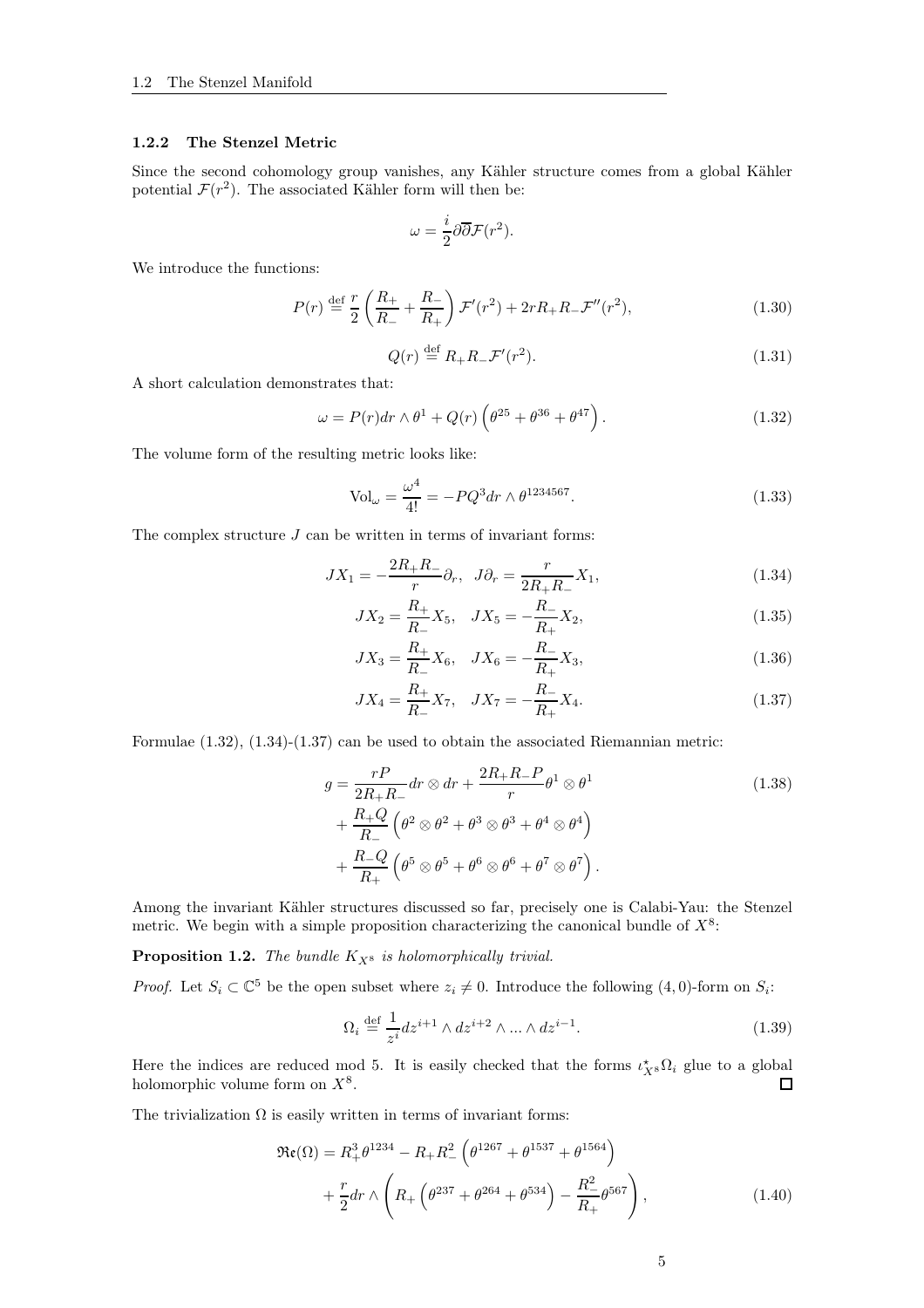$$
\mathfrak{Im}(\Omega) = -R_{-}^{3} \theta^{1567} + R_{+}^{2} R_{-} \left( \theta^{1237} + \theta^{1264} + \theta^{1534} \right) \n+ \frac{r}{2} dr \wedge \left( R_{-} \left( \theta^{267} + \theta^{537} + \theta^{564} \right) - \frac{R_{+}^{2}}{R_{-}} \theta^{234} \right).
$$
\n(1.41)

The associated volume form is then given by:

<span id="page-5-0"></span>
$$
\text{Vol}_{\Omega} = (-1)^{\frac{n(n-1)}{2}} \left(\frac{i}{2}\right)^n \Omega \wedge \overline{\Omega} = -\frac{r}{2} R_+^2 R_-^2 dr \wedge \theta^{1234567}.
$$
 (1.42)

The Calabi-Yau equation is equivalent to volume compatibility:

<span id="page-5-4"></span>
$$
Vol_{\omega} = Vol_{\Omega}.
$$

Using [\(1.33\)](#page-4-4) and [\(1.42\)](#page-5-0), we discover that this amounts to an ODE for  $\mathcal{F}(r^2)$ :

<span id="page-5-1"></span>
$$
PQ^3 = \frac{r}{2}R_+^2R_-^2.
$$
\n(1.43)

Equation [\(1.43\)](#page-5-1) can be solved explicitly. We obtain:

<span id="page-5-5"></span>
$$
P(r) = \left(\frac{3}{4}\right)^{\frac{3}{4}} \frac{r(r^2+1)}{(r^2+2)^{\frac{3}{4}}(r+1)^{\frac{1}{2}}(r-1)^{\frac{1}{2}}},\tag{1.44}
$$

<span id="page-5-6"></span>
$$
Q(r) = \frac{1}{2} \left(\frac{4}{3}\right)^{\frac{1}{4}} (r^2 + 2)^{\frac{1}{4}} (r+1)^{\frac{1}{2}} (r-1)^{\frac{1}{2}}.
$$
 (1.45)

We compute the pointwise norms of the vectors in the standard framing:

<span id="page-5-9"></span><span id="page-5-7"></span>
$$
|X_1|^2 = \left(\frac{3}{4}\right)^{\frac{3}{4}} \frac{(r^2+1)^{\frac{3}{2}}}{(r^2+2)^{\frac{3}{4}}},\tag{1.46}
$$

<span id="page-5-8"></span>
$$
|\partial_r|^2 = \left(\frac{3}{4}\right)^{\frac{3}{4}} \frac{r^2(r^2+1)^{\frac{1}{2}}}{(r^2+2)^{\frac{3}{4}}(r+1)(r-1)},\tag{1.47}
$$

$$
|X_2|^2 = |X_3|^2 = |X_4|^2 = \frac{1}{2} \left(\frac{4}{3}\right)^{\frac{1}{4}} (r^2 + 1)^{\frac{1}{2}} (r^2 + 2)^{\frac{1}{4}},\tag{1.48}
$$

$$
|X_5|^2 = |X_6|^2 = |X_7|^2 = \frac{1}{2} \left(\frac{4}{3}\right)^{\frac{1}{4}} \frac{(r^2 + 2)^{\frac{1}{4}}(r+1)(r-1)}{(r^2 + 1)^{\frac{1}{2}}}.
$$
\n(1.49)

As  $r \to 1$ ,  $|\partial_r|^2$  blows up monotonically,  $|X_1|^2$ ,  $|X_2|^2$ ,  $|X_3|^2$ ,  $|X_4|^2$  approach 1 and  $|X_5|^2$ ,  $|X_6|^2$ ,  $|X_7|^2$ tend to 0. Over  $S^4$ , the kernel of the projection map [\(1.10\)](#page-2-4) extends to  $\mathfrak{so}(4)$  so that  $X_5, X_6, X_7$ project to 0. Consequently, the decay of their norms holds for any smooth metric. We can pull g back to the singular orbit  $S<sup>4</sup>$  to find that it is round of unit radius.

The Cayley Calibration of a CY 4-fold is given by (Salamon-Walpuski [\[9\]](#page-41-8) p.81):

<span id="page-5-10"></span><span id="page-5-2"></span>
$$
\Phi = \frac{\omega^2}{2} + \Re(\Omega). \tag{1.50}
$$

Using [\(1.50\)](#page-5-2), we obtain:

$$
\Phi = dr \wedge \left[ PQ \left( \theta^{125} + \theta^{136} + \theta^{147} \right) + \frac{rR_+}{2} \left( \theta^{237} + \theta^{264} + \theta^{534} \right) - \frac{rR_-^2}{2R_+} \theta^{567} \right] + R_+^3 \theta^{1234} - R_+ R_-^2 \left( \theta^{1267} + \theta^{1537} + \theta^{1564} \right) + Q^2 \left( \theta^{2536} + \theta^{2547} + \theta^{3647} \right). \tag{1.51}
$$

When we pull  $\Phi$  back to the singular orbit  $S^4$ , only the  $\theta^{1234}$  term survives. On  $S^4$  we have  $r = 1$ . We therefore find that:

<span id="page-5-3"></span>
$$
\iota_{S^4}^* \Phi = \theta^{1234}.
$$
\n(1.52)

We conclude that the singluar orbit is calibrated for  $\Phi$  and is therefore a Cayley submanifold of the Spin(7) manifold  $(X^8, \Phi)$ . As such, it is volume minimizing in its homology class (Joyce [\[3\]](#page-41-2)).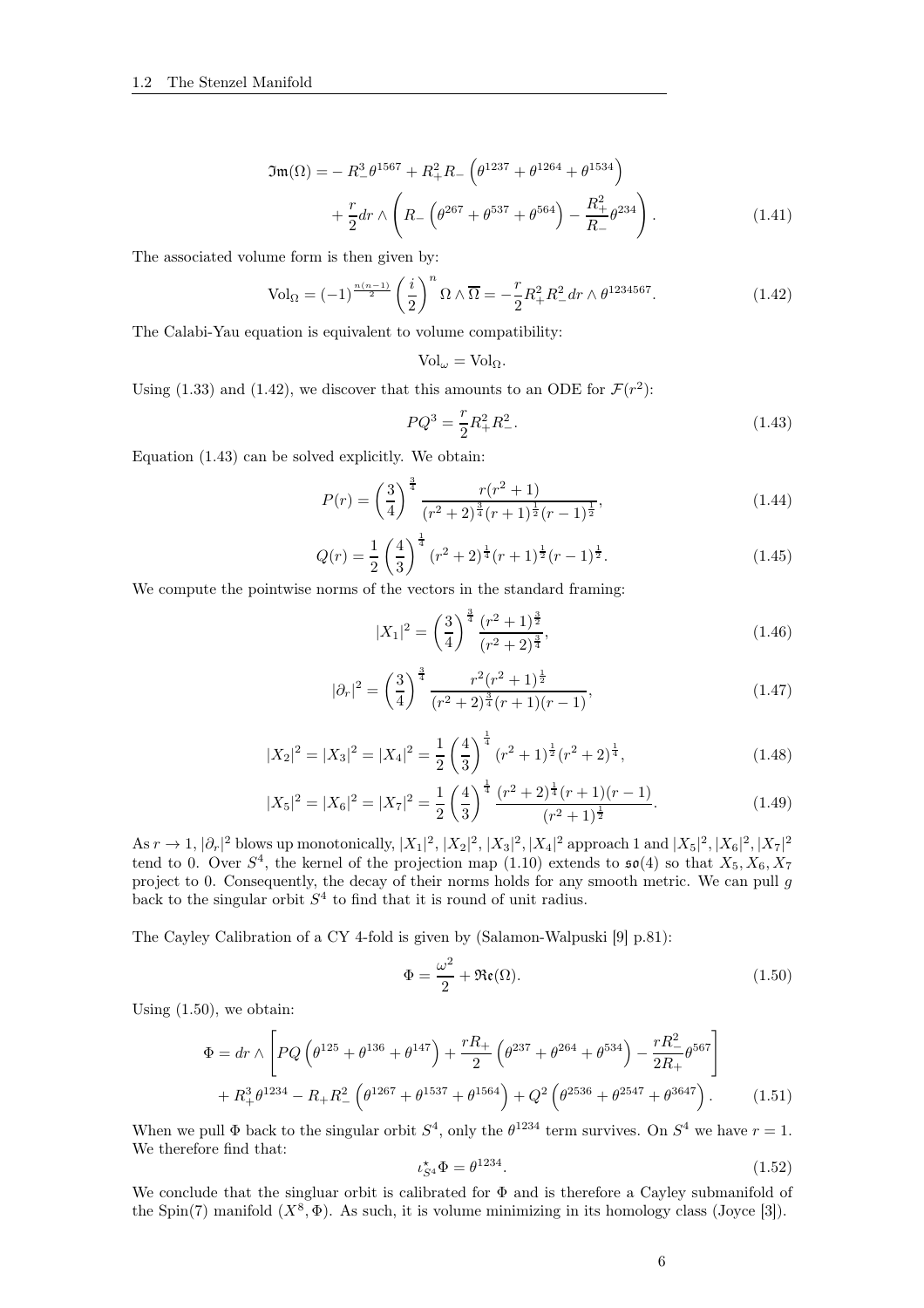## <span id="page-6-0"></span>2 SO(5)-Invariant Instantons with Structure Group U(1)

## <span id="page-6-1"></span>2.1 Cohomogeneity One Bundles with Structure Group U(1)

Let  $r > 1$ . The homogeneous U(1) bundles over the orbit  $\mathcal{O}_r$  correspond to element-conjugacy (i.e. conjugation by a fixed element in the target) classes of Lie group homomorphisms:

<span id="page-6-2"></span>
$$
\lambda: SO(3) \to U(1). \tag{2.1}
$$

For the classification of homogeneous bundles and invariant connections see (Wang [\[12\]](#page-41-9), Oliveira [\[7\]](#page-41-5) Section 3.1, Lotay-Oliveria [\[6\]](#page-41-6) Section 2.4). Our notation and conventions agree with the latter.

Since the target is abelian, the element-conjugacy relation is trivial: the classes are singletons. The only map of type [\(2.1\)](#page-6-2) is  $\phi = 1$ . Consequently, the only homogeneous U(1) bundle over  $\mathcal{O}_r$ -up to equivariant princpal bundle isomorphism- is the trivial one:

$$
P_1 = \mathcal{O}_r \times \mathrm{U}(1) = \frac{\mathrm{SO}(5)}{\mathrm{SO}(3)} \times \mathrm{U}(1). \tag{2.2}
$$

 $SO(5)$ - invariant U(1)-connections on  $P_1$  are parameterised by representation morphisms:

$$
\Lambda: \left(\mathfrak{m}, \mathrm{Ad}_{\mathrm{SO}(5)_{|_{\mathrm{SO}(3)}}}\right) \to \left(\mathfrak{u}(1), \mathrm{Ad}_{\mathrm{U}(1)} \circ \lambda\right) = \left(i\mathbb{R}, 1\right). \tag{2.3}
$$

Recalling the decomposition [\(1.9\)](#page-2-6) and applying Schur's lemma, we obtain that:

$$
\text{Hom}_{\text{SO}(3)}\left(\mathfrak{m},\mathfrak{u}(1)\right) = i\mathbb{R}.\tag{2.4}
$$

Here, the imaginary number  $i\alpha$  corresponds to:

$$
\Lambda_{\alpha} \stackrel{\text{def}}{=} i\alpha \theta^1. \tag{2.5}
$$

The cohomogeneity one bundle over  $X^8 - S^4$  associated to  $P_1$  is obtained by pulling back along the map:

$$
X^8 - S^4 \xrightarrow{\sim} (1, \infty) \times \frac{\text{SO}(5)}{\text{SO}(3)} \twoheadrightarrow \frac{\text{SO}(5)}{\text{SO}(3)}.
$$

We slightly abuse notation by suppressing the pullback symbol and denoting the resulting bundle by  $P_1$ . It is trivial and it admits a unique extension across the singular orbit given by  $X^8 \times U(1)$ .

Connections over  $X^8 - S^4$  can be put in temporal gauge through an equivariant gauge transfor-mation (Lotay-Oliveira [\[6\]](#page-41-6) p. 21, Remark 5). Consequently, each invariant connection on  $P_1$  is equivariantly gauge equivalent to one lying in the space:

<span id="page-6-5"></span>
$$
\mathcal{A}_{\text{inv}}(P_1) = \left\{ i\alpha(r)\theta^1 \mid a \in C^{\infty}(0,\infty) \right\} \subset \mathcal{A}(P_1).
$$
 (2.6)

These connections can only be related by an r-independent gauge transformation. If such a gauge transformation is equivariant, it is given by a fixed element of U(1) and it stabilises all connections. It follows that no two distinct elements of  $\mathcal{A}_{\text{inv}}(P_1)$  are equivariantly gauge equivalent.

We compute the curvature of  $A \in \mathcal{A}(P_1)$ :

$$
F_A = dA
$$
  
=  $i \frac{d\alpha}{dr} dr \wedge \theta^1 + i\alpha(r) d\theta^1.$  (2.7)

To simplify the second term we use the Maurer-Cartan relations (Kobayashi, Nomizu [\[4\]](#page-41-10) p. 41). For this calculation we require the structure constants of  $\mathfrak{so}(5)$ . They can be computed using  $(1.6)$ and [\(1.7\)](#page-2-8). Carrying out the calculation gives:

<span id="page-6-3"></span>
$$
d\theta^1 = \theta^{25} + \theta^{36} + \theta^{47}.
$$

Incorporating this into [\(2.7\)](#page-6-3), we obtain:

<span id="page-6-4"></span>
$$
F_A = i\frac{d\alpha}{dr}dr \wedge \theta^1 + i\alpha(r)\left(\theta^{25} + \theta^{36} + \theta^{47}\right). \tag{2.8}
$$

The Ambrose-Singer holonomy theorem implies that any non-flat U(1) connection is irreducible. Consequently, all elements of  $\mathcal{A}_{\text{inv}}(P_1)$  -excluding the trivial connection- are irreducible.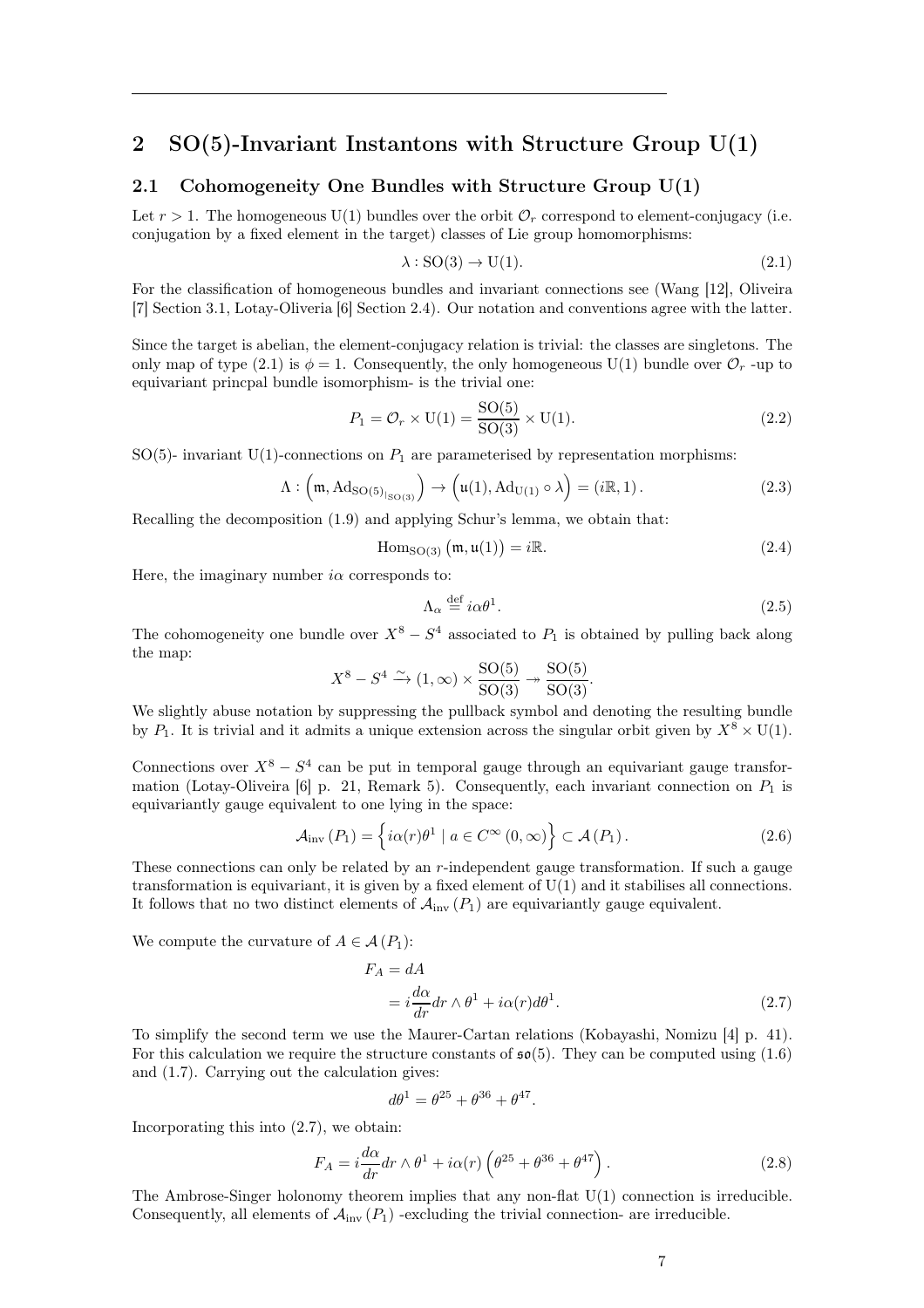## <span id="page-7-0"></span>2.2 The SO(5)-Invariant ODEs

The Spin(7) instanton equation reads:

<span id="page-7-2"></span>
$$
\star_g F_A = -\Phi \wedge F_A. \tag{2.9}
$$

Since the metric diagonalises we have:

<span id="page-7-1"></span>
$$
\star_g \theta^{i_1} \wedge \ldots \wedge \theta^{i_k} = \frac{\sqrt{\det(g)}}{g_{i_1 i_1 \cdots g_{i_k i_k}}} \theta^{i_{k+1}} \wedge \ldots \wedge \theta^{i_n}.
$$
 (2.10)

Here,  $i_1, ..., i_n$  is an even permutation of 1, ..., n. Using [\(2.10\)](#page-7-1) and [\(1.38\)](#page-4-5) we compute:

$$
\star_g dr \wedge \theta^1 = -\frac{Q^3}{P} \theta^{234567},
$$
  
\n
$$
\star_g \theta^{25} = -PQ dr \wedge \theta^{13467},
$$
  
\n
$$
\star_g \theta^{36} = -PQ dr \wedge \theta^{12356}.
$$

Incorporating these in [\(2.8\)](#page-6-4), we obtain:

$$
\star_g F_A = -i \frac{Q^3}{P} \frac{d\alpha}{dr} \theta^{234567} - iPQ\alpha dr \wedge \left(\theta^{13467} + \theta^{12457} + \theta^{12356}\right). \tag{2.11}
$$

We now use  $(1.51)$  and  $(2.8)$  to compute:

$$
\Phi \wedge F_A = -3iQ^2\alpha(r)\theta^{234567} - i\left(Q^2\frac{d\alpha}{dr} + 2PQ\alpha(r)\right)dr \wedge \left(\theta^{13467} + \theta^{12457} + \theta^{12356}\right). \tag{2.12}
$$

Imposing [\(2.9\)](#page-7-2) and comparing coefficients gives two equations. These are the same and read:

<span id="page-7-7"></span>
$$
\frac{d\alpha}{dr} = -3\frac{P}{Q}\alpha.\tag{2.13}
$$

The Hermitian Yang-Mills equations are:

$$
F_A \wedge \star \omega = 0,\tag{2.14}
$$

<span id="page-7-4"></span><span id="page-7-3"></span>
$$
F_A \wedge \Omega = 0. \tag{2.15}
$$

We find that [\(2.15\)](#page-7-3) holds identically. This can be seen by direct computation using [\(1.40\)](#page-4-6), [\(1.41\)](#page-5-4) and  $(2.8)$ . It follows that an SO(5)-invariant U(1)-connection A is HYM if and only if  $(2.14)$  holds.

Over a Hermitian manifold of complex dimension  $n$ , we have:

<span id="page-7-5"></span>
$$
\star_g \omega = \frac{\omega^{n-1}}{(n-1)!}.\tag{2.16}
$$

Using [\(1.32\)](#page-4-1), we compute:

<span id="page-7-6"></span>
$$
\omega^3 = 6PQ^2 dr \wedge \left(\theta^{12536} + \theta^{12547} + \theta^{13647}\right) + 6Q^3 \theta^{253647}.
$$
 (2.17)

Using  $(2.16)$ ,  $(2.17)$  and  $(2.8)$  we calculate:

$$
F_A \wedge \star \omega = F_A \wedge \frac{\omega^3}{3!}
$$
  
=  $-i \left( Q^3 \frac{d\alpha}{dr} + 3PQ^2 \alpha(r) \right) dr \wedge \theta^{1234567}.$ 

It follows that an  $SO(5)$ -invariant U(1)-connection is HYM if and only if:

<span id="page-7-8"></span>
$$
\frac{d\alpha}{dr} = -3\frac{P}{Q}\alpha.\tag{2.18}
$$

We observe that this equation is the same as [\(2.13\)](#page-7-7).

Using the uniqueness part of the standard Picard theorem, we obtain:

**Theorem 2.1.** An SO(5)-invariant U(1)-connection over  $X^8 - S^4$  equipped with the Stenzel Calabi-Yau structure is a  $Spin(7)$  instanton if and only if it is Hermitian-Yang-Mills.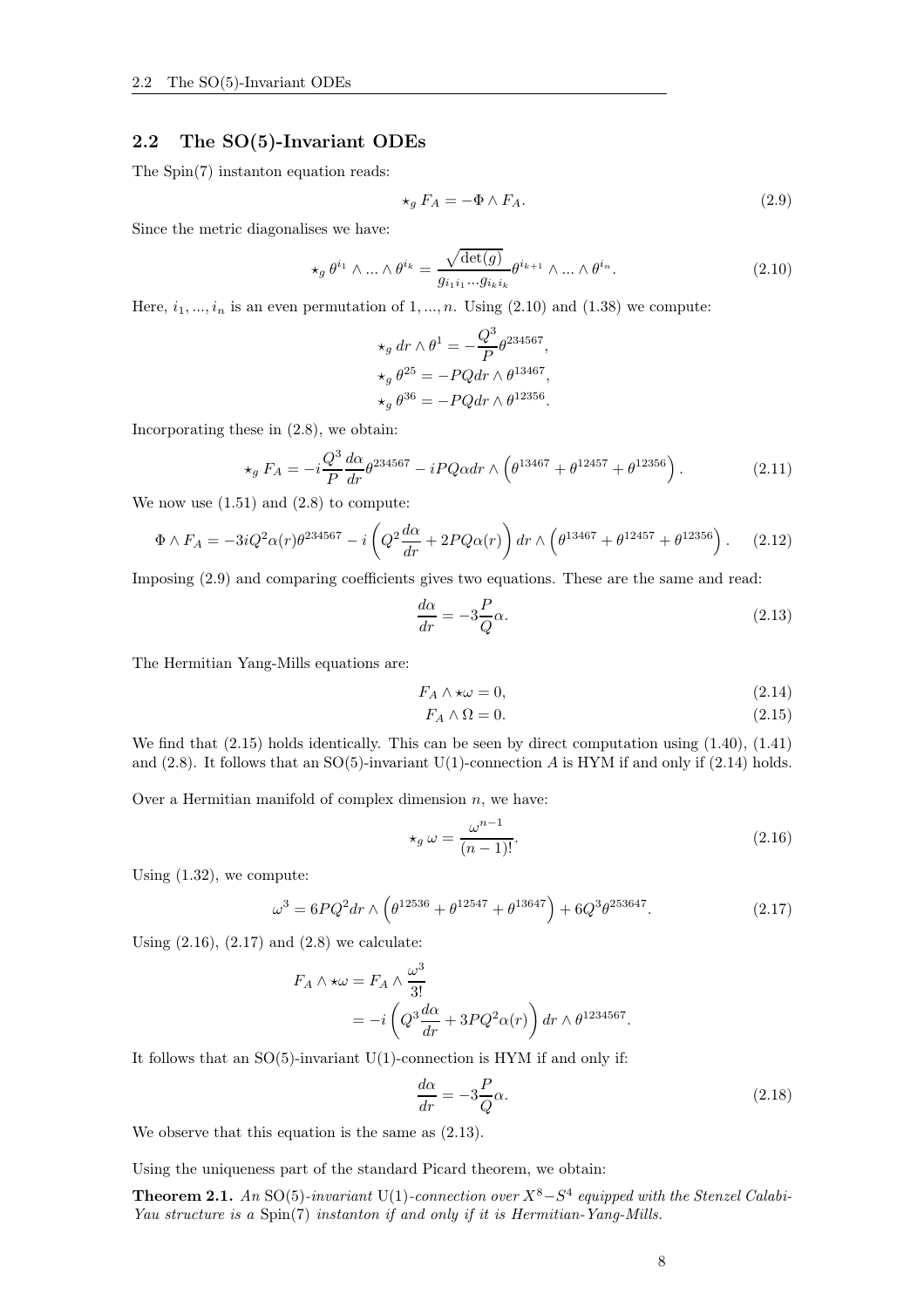## <span id="page-8-0"></span>2.3 Explicit Solution and Breakdown Near the Singular Orbit

We study the ODE  $(2.18)$ . Using  $(1.44)$  and  $(1.45)$  we write it as:

<span id="page-8-1"></span>
$$
\frac{da}{dr} = -\frac{9}{2} \frac{r(r^2+1)}{(r^2+2)(r+1)(r-1)} \alpha(r). \tag{2.19}
$$

We integrate [\(2.19\)](#page-8-1) directly to see that the solution takes the following form for some  $K \in \mathbb{R}$ :

<span id="page-8-2"></span>
$$
\alpha(r) = \frac{K}{(r^2 + 2)^{\frac{3}{4}}(r+1)^{\frac{3}{2}}(r-1)^{\frac{3}{2}}}.
$$
\n(2.20)

An elementary calculation yields:

<span id="page-8-3"></span>
$$
\frac{da}{dr} = -\frac{9K}{2} \frac{r(r^2+1)}{(r^2+2)^{\frac{7}{4}}(r+1)^{\frac{5}{2}}(r-1)^{\frac{5}{2}}}.
$$
\n(2.21)

Recalling the formulae  $(2.6)$  and  $(2.8)$  and incorporating  $(2.20)$  and  $(2.21)$ , we obtain:

<span id="page-8-4"></span>**Theorem 2.2.** Let  $M = X^8 - S^4$  be equipped with the Stenzel Calabi-Yau structure. Let  $P_1$ be the unique cohomogeneity one  $U(1)$ -bundle over M (i.e. the trivial bundle). There exists a one-parameter family of smooth SO(5)-invariant Spin(7) instantons  $A_K \in A_{inv}(P_1)$ :

$$
A_K = \frac{iK}{(r^2 + 2)^{\frac{3}{4}}(r+1)^{\frac{3}{2}}(r-1)^{\frac{3}{2}}} \theta^1 \text{ where } K \in \mathbb{R}.
$$
 (2.22)

All elements of this family are HYM. They are all irreducible -apart from the trivial connection- and no two of them are gauge equivalent. Furthermore, these are all the invariant Spin(7) instantons on  $P_1$ .

The curvature of  $A_K$  is given by:

$$
F_{A_K} = iK\left(-\frac{9}{2}\frac{r(r^2+1)}{(r^2+2)^{\frac{7}{4}}(r+1)^{\frac{5}{2}}(r-1)^{\frac{5}{2}}}dr\wedge\theta^1 + \frac{\theta^{25}+\theta^{36}+\theta^{47}}{(r^2+2)^{\frac{3}{4}}(r+1)^{\frac{3}{2}}(r-1)^{\frac{3}{2}}}\right).
$$
 (2.23)

We need to justify our claim that these solutions lie in distinct gauge equivalence classes. We have seen that this holds when we quotient by the group of equivariant gauge transformations. The claim follows from the fact that gauge equivalent, irreducible, invariant connections are automatically equivariantly gauge equivalent.

Using [\(1.46\)](#page-5-7), [\(1.47\)](#page-5-8), [\(1.48\)](#page-5-9) and [\(1.49\)](#page-5-10), we find that:

$$
||F_A||_g^2 = O\left(|r-1|^{-4}\right) \text{ as } r \to 1.
$$
 (2.24)

In particular:

$$
\lim_{r \to 1} ||F_A||_g^2 = +\infty.
$$

Since the metric extends smoothly to the singular orbit, this behaviour is precluded for connections that are smooth over the whole space. We therefore obtain the following global nonexistence result:

**Theorem 2.3.** There exist no global, abelian,  $SO(5)$ -invariant  $Spin(7)$  instantons/ HYM connections on the Stenzel manifold  $X^8$  apart from the trivial connection  $A = 0$  (corresponding to  $K = 0$ ).

As a closing remark, we note that breakdown around Cayley 4-folds is an interesting feature of the Spin(7)-instanton equation. It is related to the non-compactness of the moduli space. In Donaldson theory, noncompactness occurs in the form of a sequence of ASD instantons failing to have a limit due to finitely many point singularities. In the 8-dimensional Spin(7) setting, points are typically replaced by four-dimensional Cayley submanifolds.

The non-existence result we encountered has to do with abelian gauge theory being too coarse to capture the behaviour we would like to see. In the following section we study the nonabelian equations associated to the structure group  $SO(3)$ . The nonlinearity induced by the noncommutativity of the group smoothes the equations and we are able to obtain solutions that extend over the singular orbit  $S^4$ .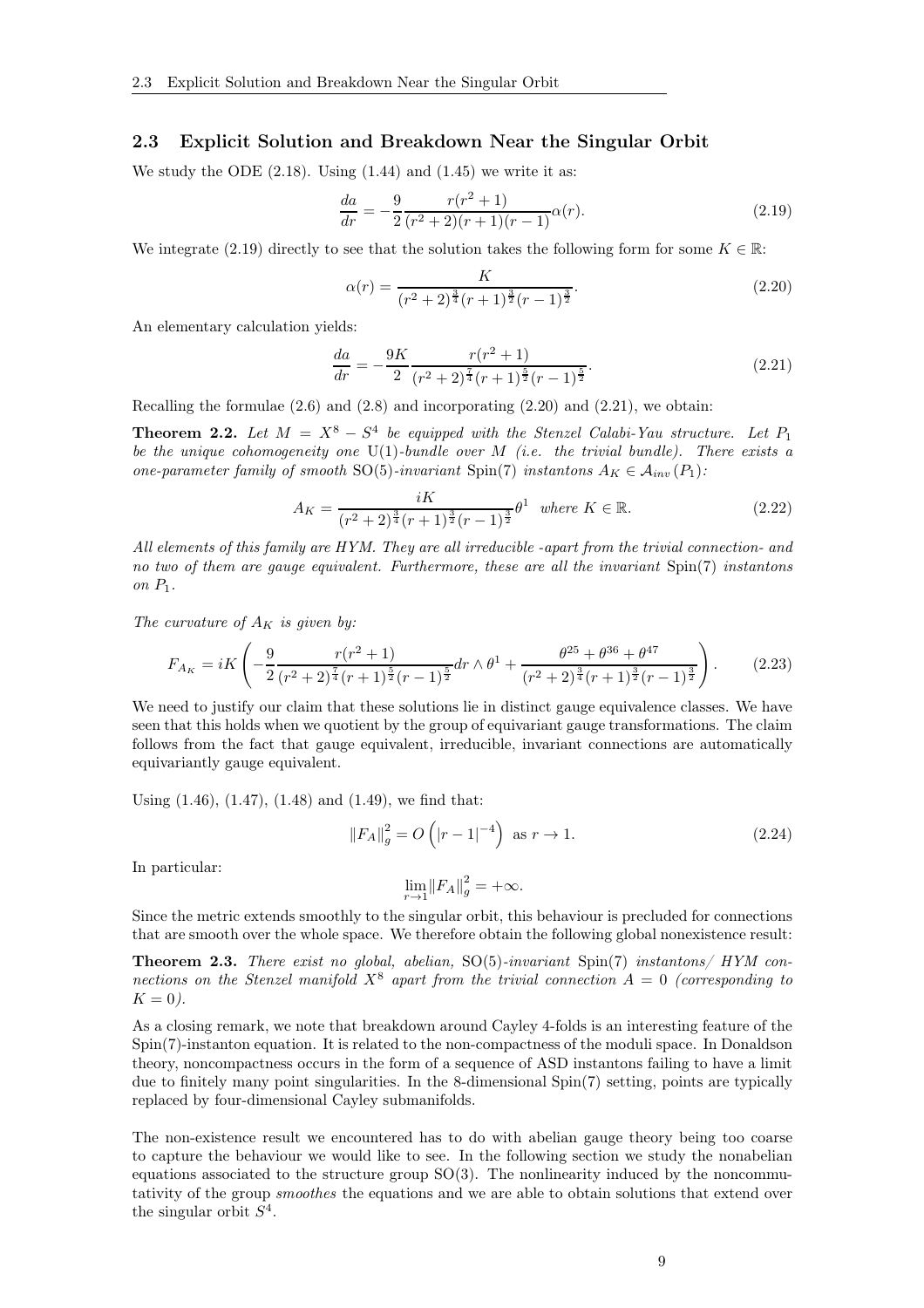# <span id="page-9-0"></span>3 SO(5)-Invariant Instantons with Structure Group SO(3): Preliminaries and Analysis on the Trivial Bundle

## <span id="page-9-2"></span><span id="page-9-1"></span>3.1 Cohomogeneity One Bundles with Structure Group SO(3)

### 3.1.1 Bundles and Bundle Extensions

Let  $r > 1$ . The homogeneous SO(3) bundles over the orbit  $\mathcal{O}_r$  correspond to element-conjugacy classes of Lie group homomorphisms:

$$
\lambda: SO(3) \to SO(3). \tag{3.1}
$$

There are two such classes. They are represented by the trivial map and the identity respectively. Consequently, there are precisely two homogeneous principal  $SO(3)$  bundles over  $\mathcal{O}_r$ -up to equivariant principal bundle isomorphism. We denote these by  $P_1$  and  $P_{Id}$ . Slightly abusing notation, we also denote by  $P_1$  and  $P_{\text{Id}}$  the pullbacks of the respective bundles along the map:

$$
X^8 - S^4 \xrightarrow{\sim} (1, \infty) \times \frac{\text{SO}(5)}{\text{SO}(3)} \twoheadrightarrow \frac{\text{SO}(5)}{\text{SO}(3)}.
$$

We now classify smooth homogeneous extensions of  $P_1$  and  $P_{Id}$  across the singular orbit  $S^4$ . These correspond to element-conjugacy classes of Lie group homomorphisms:

<span id="page-9-3"></span>
$$
\mu: \text{SO}(4) \to \text{SO}(3). \tag{3.2}
$$

Once such a map is chosen, one uses it to form the associated homogeneous bundle  $P_\mu$  over  $S^4$ . The extension is then determined by pulling  $P_\mu$  back over  $X^8$  through the natural projection:

$$
X^8 \cong T^*S^4 \twoheadrightarrow S^4.
$$

The element-conjugacy class of the restriction of  $\mu$  to the lower diagonal copy of SO(3) determines which bundle is being extended.

We are therefore required to classify element-conjugacy classes of homomorphisms of type  $(3.2)$ . Natural representatives are described by passing through the respective universal covers. We have the two-sheeted covering maps:

<span id="page-9-4"></span>
$$
\pi_{\text{Spin}(4)} : \text{Sp}(1)^2 \twoheadrightarrow \text{SO}(4),
$$
  

$$
\pi_{\text{Spin}(3)} : \text{Sp}(1) \twoheadrightarrow \text{SO}(3);
$$

where:

$$
\pi_{\text{Spin}(4)}(x,y) : \mathbb{H} \to \mathbb{H},
$$
  
\n
$$
q \mapsto xqy^{-1},
$$
\n(3.3)

<span id="page-9-5"></span>
$$
\pi_{\text{Spin}(3)}(x) = \pi_{\text{Spin}(4)}(x, x)_{|_{\mathfrak{Im}(\mathbb{H})}}.\tag{3.4}
$$

It is clear that the upper left copy of SO(3) inside SO(4) corresponds to the anti-diagonal copy of  $Sp(1)$  in  $Sp(1)<sup>2</sup>$ , while the lower right copy of  $SO(3)$  corresponds to the diagonal one. Considering  $(3.3)$  and  $(3.4)$ , we obtain:

$$
SO(4) = \frac{Sp(1)^{2}}{\{(1,1), (-1,-1)\}}, \quad SO(3) = \frac{Sp(1)}{\pm 1}.
$$

There are precisely three element-conjugacy classes of homomorphisms of type [\(3.2\)](#page-9-3), one of them being that of the trivial map. The two nontrivial classes are represented by the two projections

$$
\pi_1, \pi_2: \text{SO}(4) = \frac{\text{Sp}(1)^2}{\{(1,1), (-1,-1)\}} \twoheadrightarrow \frac{\text{Sp}(1)}{\pm 1} \times \frac{\text{Sp}(1)}{\pm 1} \twoheadrightarrow \frac{\text{Sp}(1)}{\pm 1} = \text{SO}(3).
$$

Hence, there are precisely three principal  $SO(3)$ -bundles of cohomogeneity-one over  $X^8$ . We denote these as  $P_1$ ,  $P_{\pi_1}$  and  $P_{\pi_2}$ . The first is the trivial bundle. It extends the trivial bundle on  $X^8 - S^4$ . The other two bundles are nontrivial (see section [4.1.2\)](#page-20-0). They provide distinct extensions of  $P_{\rm Id}$ .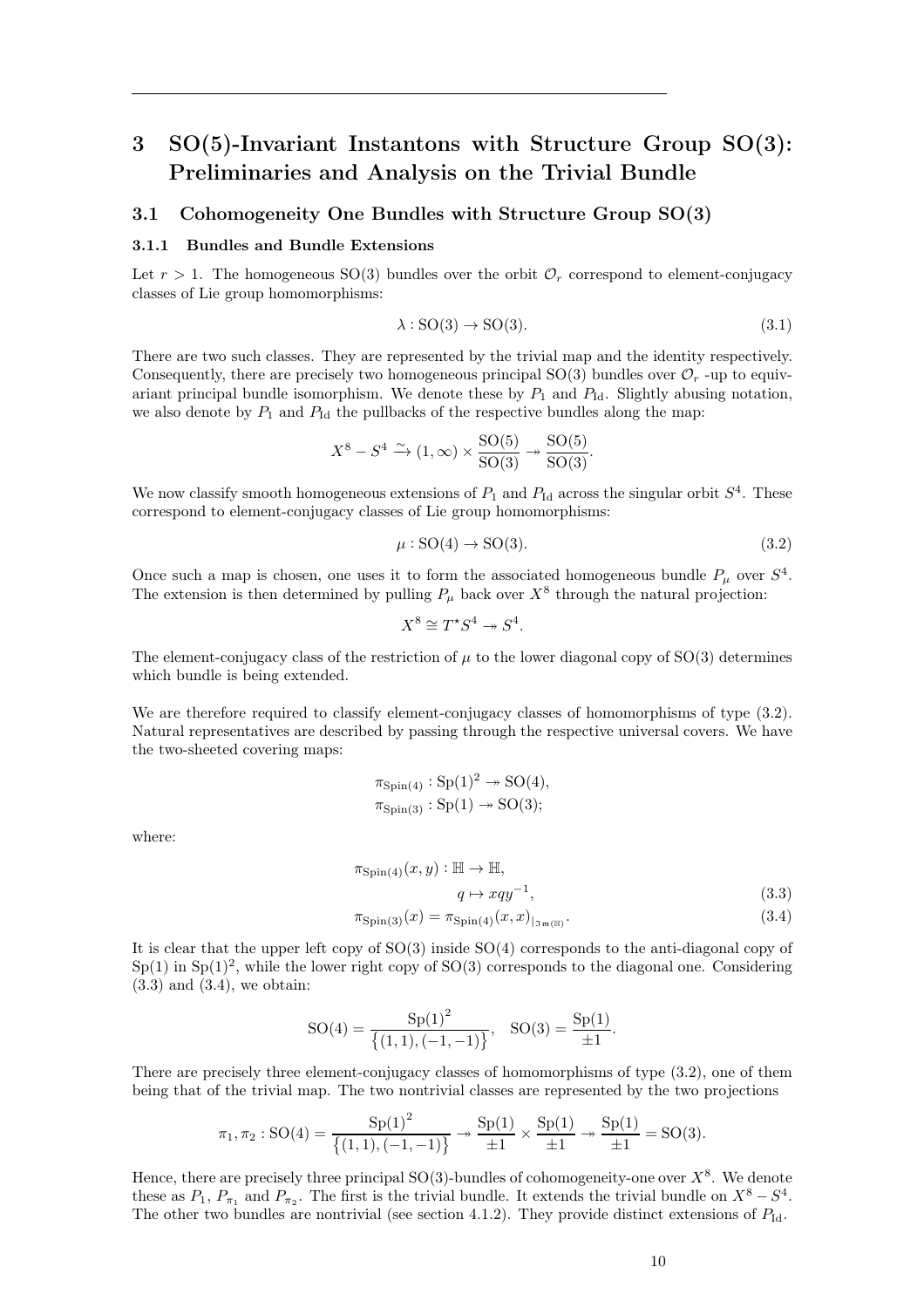#### <span id="page-10-0"></span>3.1.2 Invariant Connections on the Complement of the Singular Orbit

We now classify the invariant connections on the bundles  $P_1$  and  $P_{\text{Id}}$  over  $X^8 - S^4$ . For each of these connections we compute the associated curvature tensor in terms of the standard framing.

In general, an invariant connection  $A \in \mathcal{A}_{\text{inv}}(P_\lambda)$  corresponds to a map of representations:

<span id="page-10-1"></span>
$$
\Lambda: (\mathfrak{m}, \mathrm{Ad}_{\mathrm{SO}(5)_{\vert_{\mathrm{SO}(3)}}}) \to (\mathfrak{so}(3), \mathrm{Ad}_{\mathrm{SO}(3)} \circ \lambda).
$$
 (3.5)

Given such a map, we use the canonical invariant connection  $d\lambda$  as a reference and write:

$$
A = d\lambda + \Lambda. \tag{3.6}
$$

We first deal with  $P_1$ . In this case  $\lambda = 1$  and the target representation is trivial. Recalling the splitting [\(1.9\)](#page-2-6) and applying Schur's lemma, we see that  $\Lambda$  must take the form:

$$
\Lambda = \theta^1 \otimes \left( a^1 \ e_1 + a^2 \ e_2 + a^3 \ e_3 \right). \tag{3.7}
$$

The canonical invariant connection  $A_1^{can}$  is represented by  $d\ 1=0$ . Evidently, it is flat.

As in section [2.1,](#page-6-1) any connection over  $X^8 - S^4$  can be brought to temporal gauge by an equivariant gauge transformation. It follows that any invariant connection on  $P_1$  is equivariantly gauge equivalent to one lying in the space:

<span id="page-10-2"></span>
$$
\mathcal{A}_{\text{inv}}(P_1) = \left\{ \theta^1 \otimes \left( a^1(r) \ e_1 + a^2(r) \ e_2 + a^3(r) \ e_3 \right) \ | \ a^1, a^2, a^3 \ \in C^\infty(0, \infty) \right\}. \tag{3.8}
$$

A gauge transformation relating two elements of  $\mathcal{A}_{\text{inv}}(P_1)$  must be r-independent. If it is equivariant, it is given by a fixed element of  $SO(3)$  acting on  $\mathcal{A}_{inv}(P_1)$  by conjugation. It follows that the elements of  $\mathcal{A}_{\text{inv}}(P_1)$  need not lie in distinct equivariant gauge equivalence classes.

A calculation analogous to the one in section 2.1 yields:

<span id="page-10-3"></span>
$$
F_A = \left(\frac{da^i}{dr}dr \wedge \theta^1 + a^i\left(\theta^{25} + \theta^{36} + \theta^{47}\right)\right) \otimes e_i.
$$
 (3.9)

The Ambrose-Singer holonomy theorem implies that the elements of  $\mathcal{A}(P_1)$  need not be irreducible. This happens -for instance- if one of the components  $a^i$  vanishes identically.

We now work on  $P_{Id}$ . In this case, the target representation is the adjoint representation of  $SO(3)$ . Recalling the decomposition [\(1.9\)](#page-2-6) and applying Schur's lemma, we see that equivariant maps of type [\(3.5\)](#page-10-1) always vanish on the first summand and either restrict to isomorphisms or the zero map on the second and third summands. The automorphisms of  $Ad<sub>SO(3)</sub>$  are given by multiplication by fixed scalars. We concude that for  $\lambda = Id$ , maps of type [\(3.5\)](#page-10-1) look like:

$$
\Lambda = a \left( \theta^2 \otimes e_3 - \theta^3 \otimes e_2 + \theta^4 \otimes e_1 \right) + b \left( \theta^5 \otimes e_3 - \theta^6 \otimes e_2 + \theta^7 \otimes e_1 \right), \ \ a, b \in \mathbb{R}.
$$

The canonical invariant connection  $A_{\text{Id}}^{\text{can}} = d \text{ Id}_{\text{SO}(3)}$  on  $P_{\text{id}}$  takes the form:

$$
A_{\text{Id}}^{\text{can}} = \theta^8 \otimes e_1 + \theta^9 \otimes e_2 + \theta^{10} \otimes e_3.
$$

It is not flat. Its curvature is given by:

$$
F_{A_{\text{Id}}^{\text{can}}} = dA_{\text{Id}}^{\text{can}} + \frac{1}{2} [A_{\text{Id}}^{\text{can}} \wedge A_{\text{Id}}^{\text{can}}] = (\theta^{23} + \theta^{56}) \otimes e_1 + (\theta^{24} + \theta^{57}) \otimes e_2 + (\theta^{34} + \theta^{67}) \otimes e_3.
$$

The radial component of an invariant tensorial 1-form is an invariant section of the adjoint bundle. In this context, these objects correspond to fixed points of  $Ad<sub>SO(3)</sub>$ . This representation has no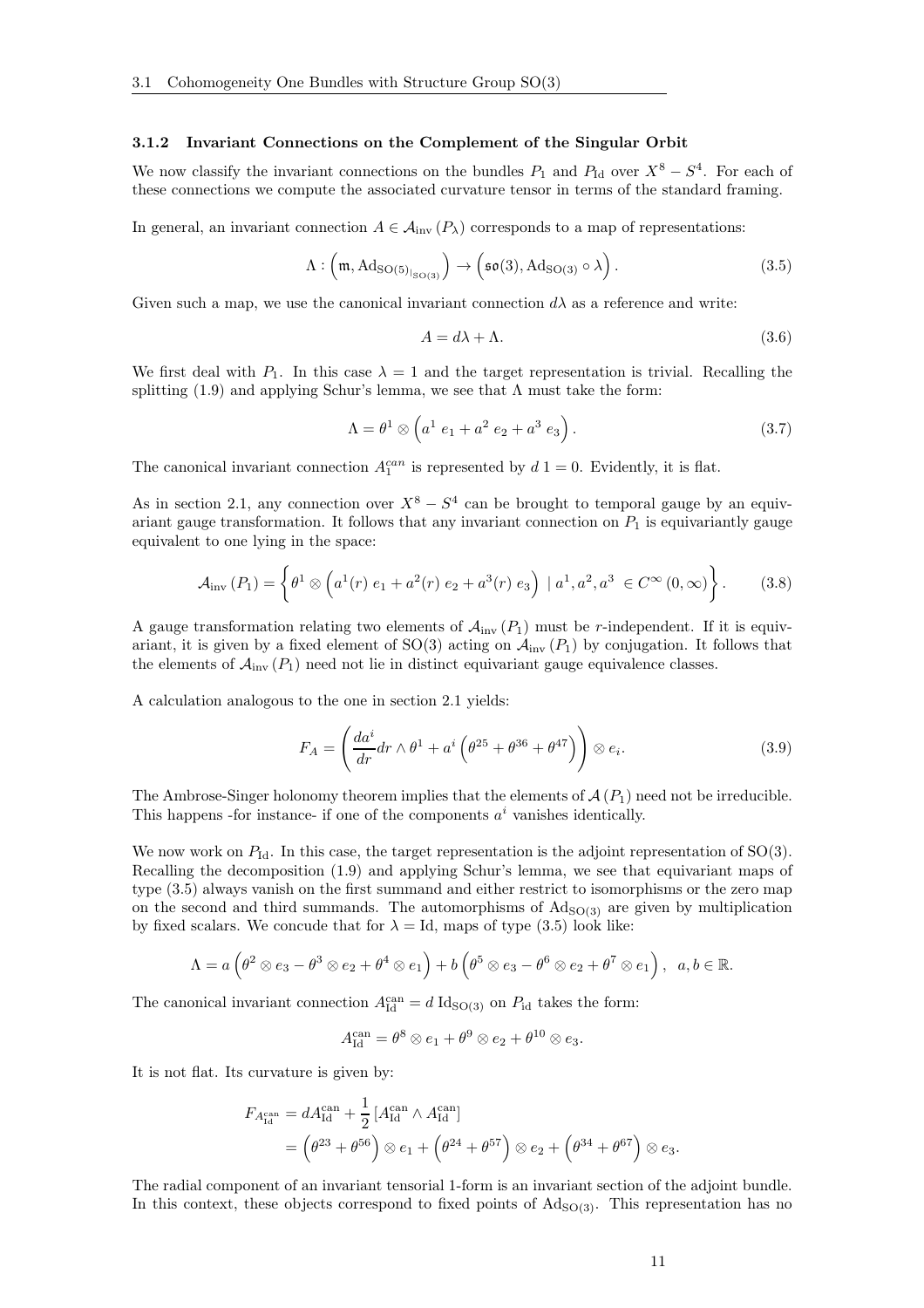fixed points, implying that all invariant connections are already in temporal gauge. Consequently, the space of invariant connections is given by:

$$
\mathcal{A}_{\text{inv}}(P_1) = \left\{ A_{\text{Id}}^{\text{can}} + a(r) \left( \theta^2 e_3 - \theta^3 e_2 + \theta^4 e_1 \right) + b(r) \left( \theta^5 e_3 - \theta^6 e_2 + \theta^7 e_1 \right) | a, b \in C^{\infty}(0, \infty) \right\}.
$$
 (3.10)

Equivariant gauge transformations correspond to central elements of  $SO(3)$ . Since  $SO(3)$  is centerless, the only possibility is the identity. Consequently, each invariant connection constitutes its own equivariant gauge equivalence class.

To compute the curvature of a general element  $A = A_{\text{Id}}^{\text{can}} + \Lambda \in \mathcal{A}_{inv}(P_{\text{Id}})$ , we use the formula:

<span id="page-11-1"></span>
$$
F_A = F_{A_{\operatorname{Id}}^{\operatorname{can}}} + d_{A_{\operatorname{Id}}^{\operatorname{can}}} \Lambda + \frac{1}{2}\left[\Lambda \wedge \Lambda\right].
$$

Routine calculation yields:

$$
d_{A_{\text{Id}}^{\text{can}}} \Lambda = d\Lambda + [A_{\text{Id}}^{\text{can}} \wedge \Lambda] =
$$
  
\n
$$
\left(b \theta^{14} - a \theta^{17}\right) \otimes e_1 + \left(a \theta^{16} - b \theta^{13}\right) \otimes e_2 + \left(b \theta^{12} - a \theta^{15}\right) \otimes e_3
$$
  
\n
$$
+ \frac{da}{dr} dr \wedge \left(\theta^2 \otimes e_3 - \theta^3 \otimes e_2 + \theta^4 \otimes e_1\right) + \frac{db}{dr} dr \wedge \left(\theta^5 \otimes e_3 - \theta^6 \otimes e_2 + \theta^7 \otimes e_1\right). \tag{3.11}
$$

The final summand is also easily seen to take the form:

<span id="page-11-2"></span>
$$
\frac{1}{2} [\Lambda \wedge \Lambda] = \left( -a^2 \theta^{23} - ab \theta^{26} + ab \theta^{35} - b^2 \theta^{56} \right) \otimes e_1
$$

$$
\left( -a^2 \theta^{24} - ab \theta^{27} + ab \theta^{45} - b^2 \theta^{57} \right) \otimes e_2
$$

$$
\left( -a^2 \theta^{34} - ab \theta^{37} + ab \theta^{46} - b^2 \theta^{67} \right) \otimes e_3.
$$
(3.12)

Overall, we obtain the following expression for the curvature:

$$
F_A = \n\tag{3.13}
$$
\n
$$
\begin{pmatrix}\n(a_1 - 2) & a_1^2 & a_2^2 & a_3^2 & a_4^2 \\
(a_2 - 2) & a_3^2 & a_4^2 & a_5^2 & a_6^2 & a_7^2 \\
(a_3 - 2) & a_4^2 & a_5^2 & a_6^2 & a_7^2 & a_7^2\n\end{pmatrix}
$$

$$
\left( (1 - a^2) \theta^{23} + (1 - b^2) \theta^{56} - ab \theta^{26} + ab \theta^{35} + b \theta^{14} - a \theta^{17} + \frac{da}{dr} dr \wedge \theta^4 + \frac{ab}{dr} dr \wedge \theta^7 \right) \otimes e_1
$$

$$
+\left((1-a^2)\,\theta^{24} + (1-b^2)\,\theta^{57} - ab\,\theta^{27} + ab\,\theta^{45} - b\,\theta^{13} + a\,\theta^{16} - \frac{da}{dr}dr\wedge\theta^3 - \frac{db}{dr}dr\wedge\theta^6\right)\otimes e_2
$$
  
+
$$
\left((1-a^2)\,\theta^{34} + (1-b^2)\,\theta^{67} - ab\,\theta^{37} + ab\,\theta^{46} + b\,\theta^{12} - a\,\theta^{15} + \frac{da}{dr}\,dr\wedge\theta^2 + \frac{db}{dr}\,dr\wedge\theta^5\right)\otimes e_2
$$

$$
+\left((1-a^2)\,\theta^{34}+(1-b^2)\,\theta^{67}-ab\,\theta^{37}+ab\,\theta^{46}+b\,\theta^{12}-a\,\theta^{15}+\frac{da}{dr}dr\wedge\theta^2+\frac{db}{dr}dr\wedge\theta^5\right)\otimes e_3.
$$

The Ambrose-Singer holonomy theorem implies that all elements of  $\mathcal{A}_{inv}(P_{Id})$  are irreducible. Since gauge equivalent, irreducible, invariant connections are equivariantly gauge equivalent, the elements of  $\mathcal{A}_{\text{inv}}(P_{\text{Id}})$  all lie in distinct gauge equivalence classes.

#### <span id="page-11-0"></span>3.1.3 Invariant Connections on the Extended Bundles

It remains to understand how to describe invariant connections on the extensions of  $P_1$  and  $P_{\text{Id}}$ over  $S<sup>4</sup>$ . For  $P<sub>1</sub>$  this is easy. The unique extension is given by the trivial bundle. The canonical invariant connection is still equal to zero. It follows that the  $\text{ad}(P_1)$ -valued forms [3.8](#page-10-2) are still meaningful over the extended bundle and describe the relevant invariant connections with this choice of reference.

The situation is slightly more subtle for  $P_{\text{Id}}$ . The canonical invariant connection of  $P_{\text{Id}}$  disagrees with those of  $P_{\pi_1}$  and  $P_{\pi_2}$ . In fact,  $A_{\text{Id}}^{\text{can}}$  does not even extend to a connection on either of these bundles. To see this, we compute the canonical invariant connections of  $P_{\pi_1}, P_{\pi_2}$ . These are given by:

$$
A_{\pi_1}^{\text{can}} = d\pi_1
$$
  
=  $(\theta^8 + \theta^7) \otimes e_1 + (\theta^9 - \theta^6) \otimes e_2 + (\theta^{10} + \theta^5) \otimes e_3$   
=  $A_{\text{Id}}^{\text{can}} + (\theta^5 \otimes e_3 - \theta^6 \otimes e_2 + \theta^7 \otimes e_1),$  (3.14)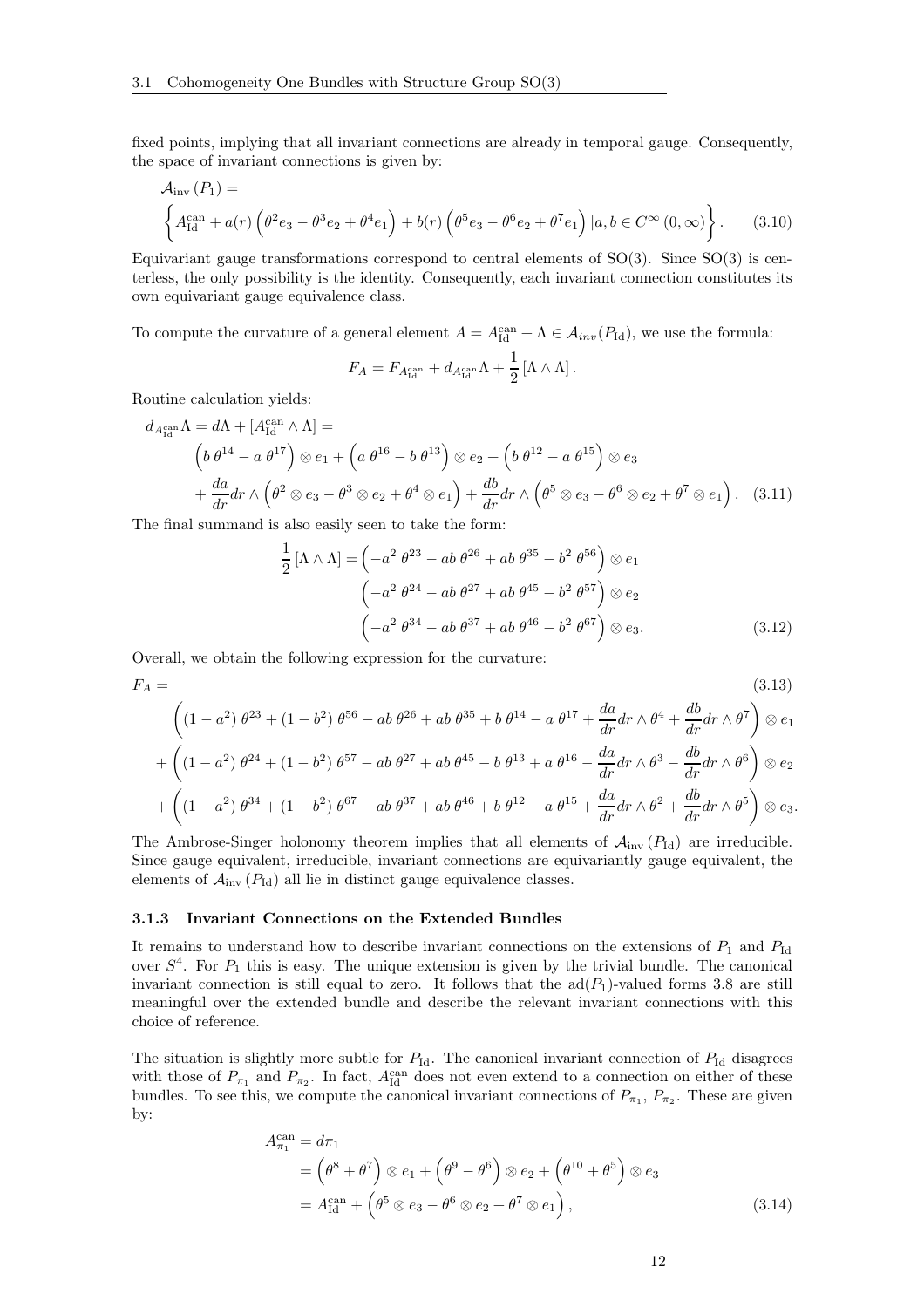$$
A_{\pi_2}^{\text{can}} = d\pi_2
$$
  
=  $(\theta^8 - \theta^7) \otimes e_1 + (\theta^9 + \theta^6) \otimes e_2 + (\theta^{10} - \theta^5) \otimes e_3$   
=  $A_{\text{Id}}^{\text{can}} - (\theta^5 \otimes e_3 - \theta^6 \otimes e_2 + \theta^7 \otimes e_1).$  (3.15)

Let  $A \in \mathcal{A}_{\text{inv}}(P_{\text{Id}})$  be an invariant connection over  $X^8 - S^4$ . Then:

$$
A = A_{\text{Id}}^{\text{can}} + a(r) \left( \theta^2 \otimes e_3 - \theta^3 \otimes e_2 + \theta^4 \otimes e_1 \right) + b(r) \left( \theta^5 \otimes e_3 - \theta^6 \otimes e_2 + \theta^7 \otimes e_1 \right). \tag{3.16}
$$

We rewrite it using  $A_{\pi_1}^{\text{can}}$  and  $A_{\pi_2}^{\text{can}}$  as the reference. We obtain:

<span id="page-12-4"></span>
$$
A = A_{\pi_1}^{\text{can}} + a(r) \left( \theta^2 \otimes e_3 - \theta^3 \otimes e_2 + \theta^4 \otimes e_1 \right) + (b(r) - 1) \left( \theta^5 \otimes e_3 - \theta^6 \otimes e_2 + \theta^7 \otimes e_1 \right), \tag{3.17}
$$

<span id="page-12-5"></span>
$$
A = A_{\pi_2}^{\text{can}} + a(r) \left( \theta^2 \otimes e_3 - \theta^3 \otimes e_2 + \theta^4 \otimes e_1 \right) + (b(r) + 1) \left( \theta^5 \otimes e_3 - \theta^6 \otimes e_2 + \theta^7 \otimes e_1 \right). \tag{3.18}
$$

The forms  $\theta^5$ ,  $\theta^6$  and  $\theta^7$  blow up as  $r \to 1$ . We conclude that a necessary condition for A to extend to  $P_{\pi_1}$  is:

<span id="page-12-1"></span>
$$
\lim_{r \to 1} b(r) = 1. \tag{3.19}
$$

Similarly, if A extends to  $P_{\pi_2}$  we have:

<span id="page-12-2"></span>
$$
\lim_{r \to 1} b(r) = -1. \tag{3.20}
$$

The connection  $A_{\text{Id}}^{\text{can}}$  corresponds to  $a = b = 0$ . Both conditions [\(3.19\)](#page-12-1) and [\(3.20\)](#page-12-2) fail. Consequently  $A_{\text{Id}}^{\text{can}}$  does not extend to either  $P_{\pi_1}$  or  $P_{\pi_2}$ .

## <span id="page-12-0"></span>3.2 The SO(5)-Invariant ODEs on  $P_1$ : Derivation and Explicit Solution

We proceed to study the Spin(7) instanton and Hermitian-Yang Mills equations on the bundle  $P_1$ . A general invariant connection A is equivariantly gauge equivalent to one of the form  $(3.8)$ . The associated curvature tensor  $F_A$  is given by [\(3.9\)](#page-10-3). These expressions are manifestly similar to [\(2.6\)](#page-6-5) and [\(2.8\)](#page-6-4). An identical computation to the one carried out in the abelian case gives:

$$
F_A \wedge \Omega = 0,
$$
  

$$
F_A \wedge \star \omega = -\left(Q^3 \frac{da^i}{dr} + 3PQ^2 a^i(r)\right) dr \wedge \theta^{1234567} \otimes e_i.
$$

Consequently, the invariant Hermitian Yang-Mils equations take the form:

<span id="page-12-3"></span>
$$
\frac{da^i}{dr} = -3\frac{P}{Q}a^i.
$$
\n(3.21)

Using [\(1.50\)](#page-5-2) and computing as in the abelian case we obtain:

$$
\Phi \wedge F_A = -\left[3Q^2 a^i(r)\theta^{234567} + \left(Q^2 \frac{da^i}{dr} + 2PQ\alpha(r)\right) dr \wedge \left(\theta^{13467} + \theta^{12457} + \theta^{12356}\right)\right] \otimes e_i,
$$
  

$$
\star_g F_A = -\left[\frac{Q^3}{P} \frac{da^i}{dr} \theta^{234567} + PQa^i dr \wedge \left(\theta^{13467} + \theta^{12457} + \theta^{12356}\right)\right] \otimes e_i.
$$

Equating these expressions yields the invariant Spin(7) instanton ODEs. They are identical to [\(3.21\)](#page-12-3). We thus obtain the following local equivalence result:

**Theorem 3.1.** An SO(5)-invariant SO(3)-connection  $A \in \mathcal{A}_{inv}(P_1)$  over  $T^*S^4 - S^4$  equipped with the Stenzel Calabi-Yau structure is a Spin(7) instanton if and only if it is Hermitian-Yang-Mills.

The ODE [\(3.21\)](#page-12-3) has already been studied in the context of the abelian equations. We immediately obtain an analogous existence/classification result: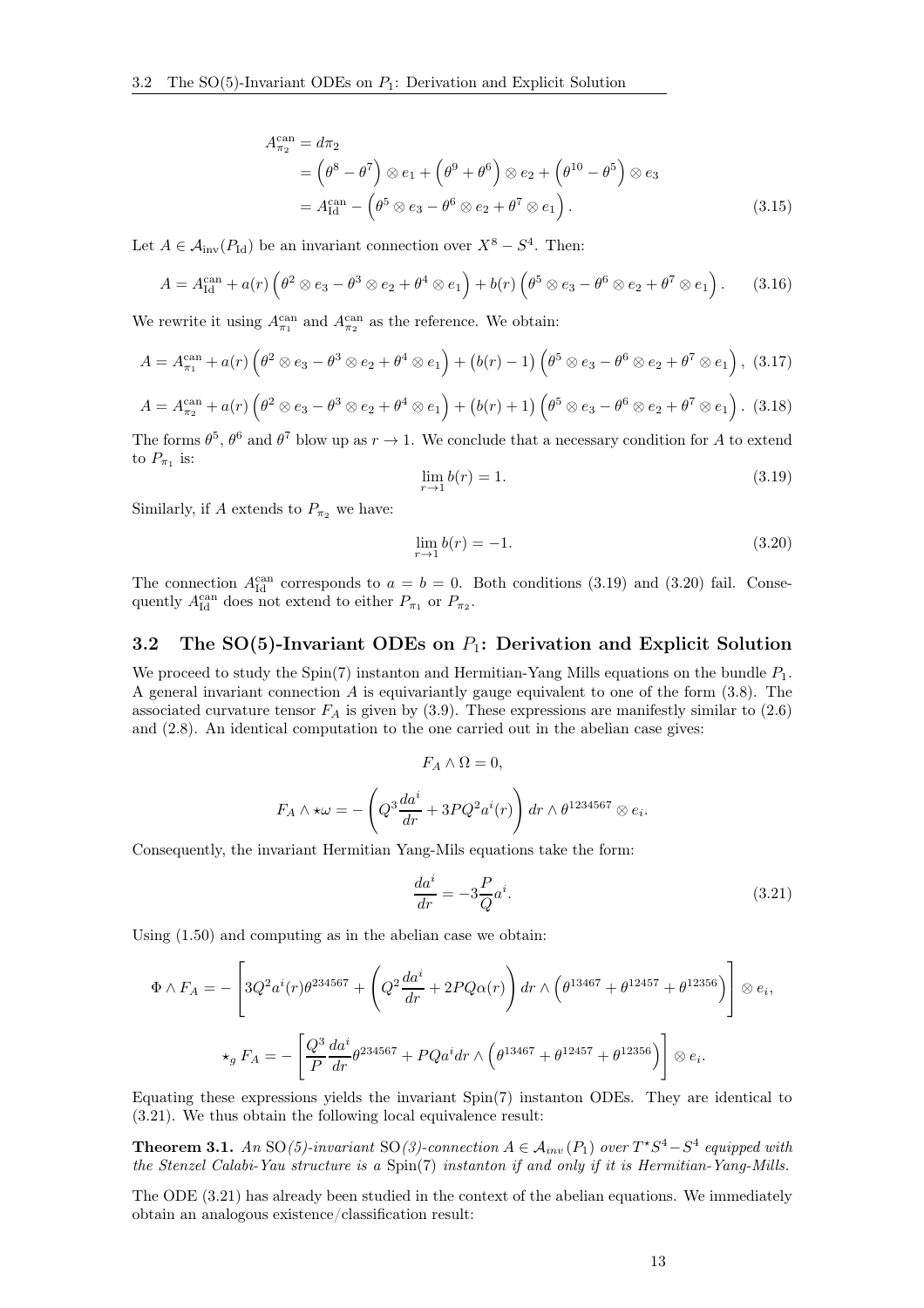<span id="page-13-2"></span>**Theorem 3.2.** Let  $M = X^8 - S^4$  be equipped with the Stenzel Calabi-Yau structure. There is a 3-parameter family of invariant Spin(7) instantons  $A_{K^1,K^2,K^3} \in \mathcal{A}_{inv}(P_1)$ :

$$
A_{K^1, K^2, K^3} = \frac{\theta^1}{(r^2+2)^{\frac{3}{4}}(r+1)^{\frac{3}{2}}(r-1)^{\frac{3}{2}}} \otimes K^i e_i \text{ where } K^i \in \mathbb{R}.
$$

They are all HYM. Any invariant  $Spin(7)$  instanton on  $P_1$  is equivariantly gauge equivalent to some element of this family.

The curvature of  $A_{K^1,K^2,K^3}$  is given by:

$$
F_{A_{K^1,K^2,K^3}} = \left(-\frac{9}{2} \frac{r(r^2+1)}{(r^2+2)^{\frac{7}{4}}(r+1)^{\frac{5}{2}}(r-1)^{\frac{5}{2}}} dr \wedge \theta^1 + \frac{\theta^{25} + \theta^{36} + \theta^{47}}{(r^2+2)^{\frac{3}{4}}(r+1)^{\frac{3}{2}}(r-1)^{\frac{3}{2}}}\right) \otimes K^i e_i.
$$

The Ambrose-Singer holonomy theorem implies that all the (non-zero) instantons of theorem [3.2](#page-13-2) are reducible. In fact, they have holonomy U(1). Let  $A \neq 0$  be one of them. Let  $Q \subset P_1$  denote the trivial subbundle with fiber  $U(1)$  obtained by exponentiating a nonzero vector in the holonomy algebra. A restricts to an irreducible connection on  $Q$ . The resulting instanton is one of those promised by theorem [2.2.](#page-8-4) This makes rigorous the apparent similarities with the situation in section 2.

Unless  $K^1 = K^2 = K^3 = 0$ , the curvature norm of  $A_{K^1, K^2, K^3}$  is unbounded as  $r \to 1$ . We thus obtain the following global non-existence result:

<span id="page-13-3"></span>**Theorem 3.3.** There are no global  $SO(5)$ -invariant  $Spin(7)$  instantons/ HYM connections on the trivial SO(3)- bundle  $P_1$  over  $X^8$  -apart from the trivial connection  $A=0$ .

#### <span id="page-13-0"></span>3.3 Extendibility of Connections Across the Singular Orbit

It remains to study the equations on  $P_{\text{Id}}$ . This is the content of section [4.](#page-19-0) As we shall see,  $P_{\text{Id}}$ admits solutions that are well behaved near  $S<sup>4</sup>$ . As a preliminary step, we need to understand when a general  $A \in \mathcal{A}_{inv}(P_{Id})$  arises as the restriction of a global connection (either on  $P_{\pi_1}$  or  $P_{\pi_2}$ ). Our task is to formulate the criterion of Eschenburg and Wang (Eschenburg-Wang [\[1\]](#page-41-4)) in the context of gauge theory on  $X^8$ .

#### <span id="page-13-1"></span>3.3.1 Extendibility of Tensorial Forms: the Criterion of Eschenburg and Wang

Let S be a Lie group and let  $\mu$  be a Lie group homomorphism:

$$
\mu: \text{SO}(4) \to S.
$$

Denote by  $\lambda$  the restriction of  $\mu$  to the bottom right copy of SO(3). Let P be the cohomogeneity one principal S-bundle over  $X^8$  whose restrictions over each orbit  $\mathcal{O}_r$  ( $r \geq 1$ ) are given by:

$$
P_{\vert_{\mathcal{O}_r}} = \begin{cases} \text{SO}(5) \times_{\text{(SO(4),\mu)}} S \text{ if } r = 1\\ \text{SO(5)} \times_{\text{(SO(3),\lambda)}} S \text{ if } r > 1. \end{cases}
$$

Let  $(V, \rho)$  be a representation of the group S. We can form the associated vector bundle over  $X^8$ .

$$
\rho(P) \stackrel{\text{def}}{=} P \times_{\rho} V.
$$

We consider the problem of extending SO(5)-invariant  $\rho(P)$ -valued k-forms across the singular orbit  $S^4$ .

Eschenburg and Wang give necessary and sufficient conditions for extending invariant linear tensors across the singular orbit of a cohomogeneity one space. Since we are interested in bundle-valued forms, their technique does not apply directly. We resolve this issue by passing to the total space P and working with V-valued forms instead. In this section we set up the requisite framework to implement this idea.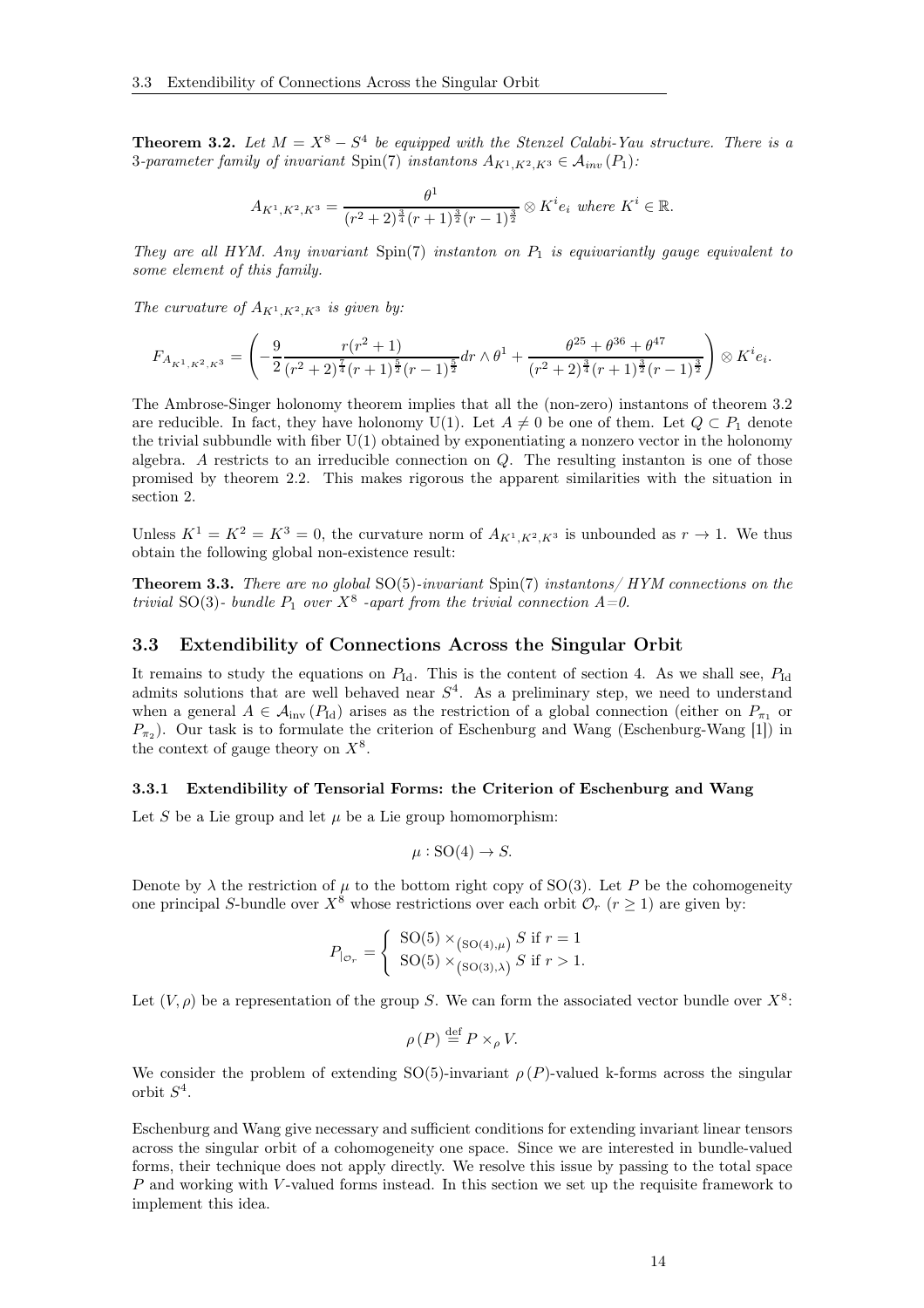The manifold P is a cohomogeneity one space for the group  $SO(5) \times S$ . Its principal orbits are isomorphic to  $P_{\lambda}$  and its singular orbit is the bundle  $P_{\mu}$ .

Define the reference points:

$$
x_r \stackrel{\text{def}}{=} \left\{ \begin{array}{l} [1,1] \in P_\mu \text{ if } r = 1\\ [1,1] \in P_\lambda \text{ if } r > 1. \end{array} \right.
$$

With this definition, the point  $x_r$  lies in the fiber above  $p_r \in \mathcal{O}_r$  for all  $r > 1$ .

Using these reference points, the isotropy subgroups corresponding to the principal and singular orbits are respectively given by:

<span id="page-14-0"></span>
$$
\text{Stab}\,(x_r) = \left\{ (h, \lambda(h)) \in \text{SO}(5) \times S \text{ such that } h \in \text{SO}(3) \right\} \cong \text{SO}(3),\tag{3.22}
$$

<span id="page-14-1"></span>
$$
\text{Stab}(x_1) = \left\{ (h, \mu(h)) \in \text{SO}(5) \times S \text{ such that } h \in \text{SO}(4) \right\} \cong \text{SO}(4). \tag{3.23}
$$

In formulae [\(3.22\)](#page-14-0) and [\(3.23\)](#page-14-1), SO(4) and SO(3) denote the bottom right inclusions of these groups in  $SO(5)$ . In what follows, when we consider the action of  $SO(4)$  on P, it will be through its embedding in  $SO(5) \times S$  as the singular isotropy group [\(3.23\)](#page-14-1).

Let  $\omega$  be an invariant, tensorial form of type  $\rho$ . Its extendibility can be decided by studying the restriction  $\omega_{\vert w}$  along a particularly simple embedded submanifold  $W \subset P$ . This will make the problem tractable. Let W be the union of the SO(4)-orbits of all points  $x_r$  in P:

$$
W \stackrel{\text{def}}{=} \bigcup_{r \ge 1} \text{Stab}(x_1) \ x_r. \tag{3.24}
$$

This is a 4-dimensional linear  $SO(4)$ -representation. The  $SO(4)$ -action is obvious. The linear structure is inherited from  $T^*S^4_{p_1}$  through the projection map:

$$
\pi:P\twoheadrightarrow X^8.
$$

In particular,  $\pi$  restricts to a diffeomorphism:

$$
\pi: W \xrightarrow{\sim} T_{p_1}^* S^4 \subset X^8. \tag{3.25}
$$

The latter is a smoothly embedded submanifold of  $X^8$  stable under the action of SO(4). The equivariance of  $\pi$ , implies that W and  $T_{p_1}^* S^4$  are isomorphic SO(4)-representations. Since  $T_{p_1}^* S^4$ is a vector space, it can be naturally identified with the tangent space at its origin (e.g. by the exponential map of the underlying additive group). Endowing the latter with the isotropy action, this identification becomes equivariant. These considerations allow us to view W as the vector representation of SO(4):

<span id="page-14-2"></span>
$$
W \cong \langle \partial_{y^2}, \partial_{y^3}, \partial_{y^4}, \partial_{y^5} \rangle. \tag{3.26}
$$

The extendibility problem for invariant tensors is addressed by examining their restrictions along W. We are thus interested in finding a useful way to describe these restrictions. Pull the bundle

$$
\Lambda^kT^\star P\otimes \underline{V}
$$

back to  $W$  using the inclusion map. Since  $W$  is linear, the pullback is trivial. We will now give a particular trivialization that elucidates the action of  $SO(4)$ . Using the canonical invariant connection to decompose  $TP$  into vertical and horizontal distributions, we obtain an equivariant identification:

$$
TP \cong \pi^* TX^8 \oplus \underline{\mathfrak{s}}.\tag{3.27}
$$

Furthermore, there is an obvious  $SO(4)$ -equivariant trivialization:

$$
TX_{|\pi(W)}^8 \cong \pi(W) \times \left( \langle X_1, ..., X_4 \rangle \oplus \langle \partial_{y^2}, \partial_{y^3}, \partial_{y^4}, \partial_{y^5} \rangle \right). \tag{3.28}
$$

Putting these together we have:

$$
\left(\Lambda^k T^{\star} P \otimes \underline{V}\right)_{|_{W}} \cong W \times \left(\Lambda^k \left\langle X_1, ..., X_4 \right\rangle^{\star} \otimes V \oplus \Lambda^k \left\langle \partial_{y^2}, \partial_{y^3}, \partial_{y^4}, \partial_{y^5} \right\rangle^{\star} \otimes V \oplus \Lambda^k \mathfrak{s}^{\star} \otimes V \right).
$$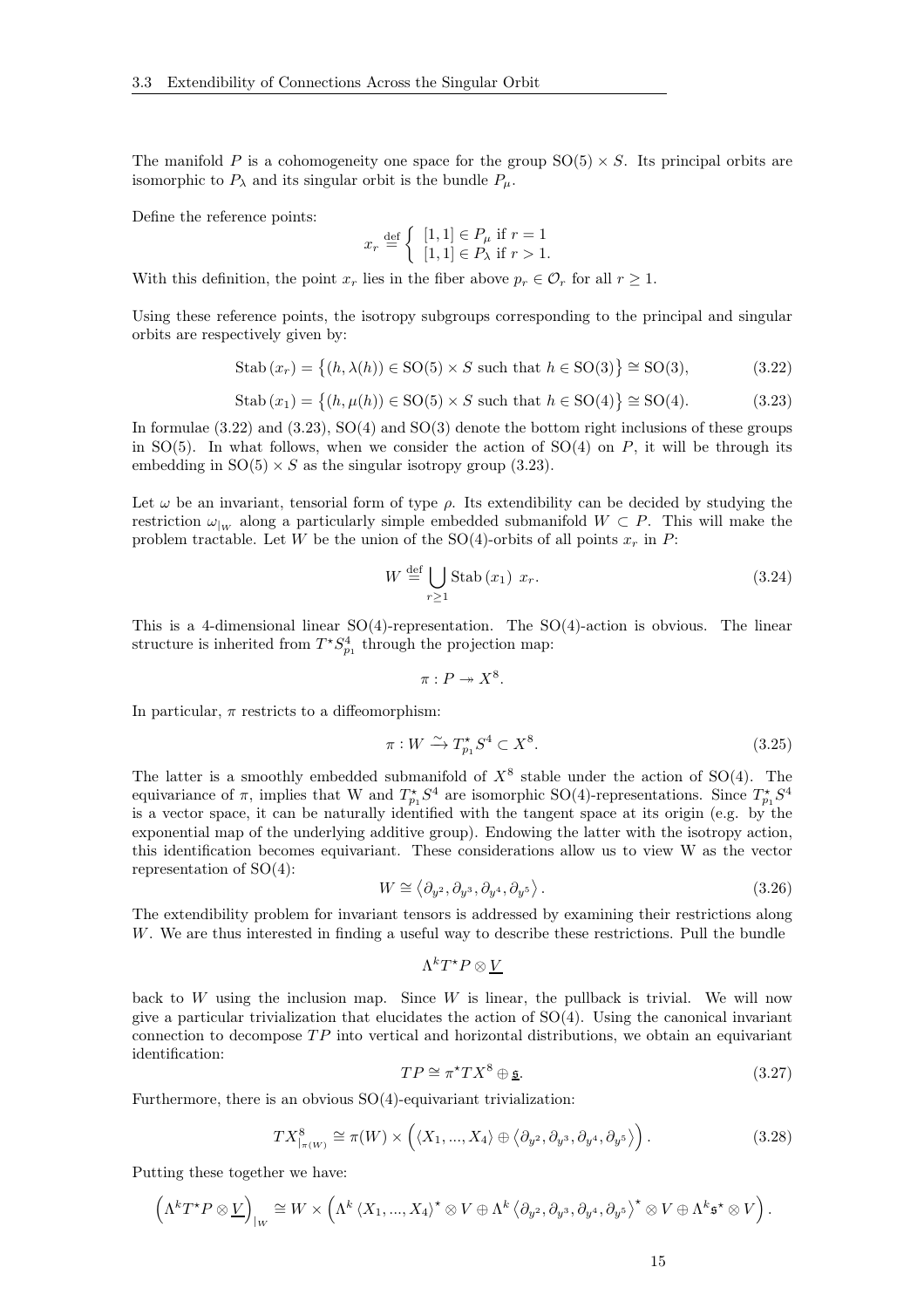Here, the action of  $SO(4)$  is as follows: The action on  $\mathfrak s$  is trivial. The action on V is obtained by composing  $\mu$  and  $\rho$ . Finally, the brackets  $\langle X_1, ..., X_4 \rangle^*$  and  $\langle \partial_{y^2}, \partial_{y^3}, \partial_{y^4}, \partial_{y^5} \rangle^*$  are vector representations.

We study the restriction of  $\omega$  along  $W_0$ : the vector space W punctured at its origin

$$
W_0 \stackrel{\text{def}}{=} W - \{x_1\}.
$$

Since tensorial forms vanish on vertical vectors,  $\omega_{|_{W_0}}$  is a section of the trivial bundle with fiber equal to:  $\mathbf{d} \cdot \mathbf{r}$ 

$$
E \stackrel{\text{def}}{=} \Lambda^k \left\langle X_1, ..., X_4 \right\rangle^{\star} \otimes V \oplus \Lambda^k \left\langle \partial_{y^2}, \partial_{y^3}, \partial_{y^4}, \partial_{y^5} \right\rangle^{\star} \otimes V.
$$

Due to the triviality of the bundle, the form  $\omega|_{W_0}$  amounts to an SO(4)-equivariant function:

$$
f:W_0\to E.
$$

The invariance of  $\omega$  implies that no information is lost in passing from  $\omega$  to f. In fact,  $\omega$  is determined by the values of f on the reference points  $x_r$  forming a ray from the origin of W to infinity. This recovers our usual description of invariant forms as curves in a group representation:

<span id="page-15-0"></span>
$$
\omega_r : (1, \infty) \to E. \tag{3.29}
$$

Eschenburg and Wang prove that the extendibility of  $\omega$  is contingent to a representation-theoretic condition on the formal Taylor series expansion of an appropriate reparameterization of  $\omega_r$ . This condition reflects the behaviour of  $f$  near  $x_1$ .

The requisite reparameterization is obtained as follows. Using [\(3.26\)](#page-14-2), the Euclidean metric on  $\mathbb{R}^{10}$  induces an inner product on W. We consider the radial function of the associated norm. Concretely, we set:

$$
t \stackrel{\text{def}}{=} R_{-} = \left(\frac{r^2 - 1}{2}\right)^{\frac{1}{2}}, \quad r(t) = \left(2t^2 + 1\right)^{\frac{1}{2}}.
$$

We thus obtain a curve:

$$
\gamma(t) \stackrel{\text{def}}{=} \omega_{r(t)}.
$$

It is clear that f determines  $\gamma$  and vice-versa:

$$
\gamma(t) = f\left(x_{r(t)}\right).
$$

The result of Eschenburg and Wang (Eschenburg-Wang [\[1\]](#page-41-4), Lemma 1.1, p.113) asserts that  $\omega$ extends smoothly over the singular orbit if and only if the following hold:

- The curve  $\gamma$  is smooth from the right at  $t = 0$
- The formal Taylor series of  $\gamma$  at  $t = 0$  can be written as:

$$
\gamma \sim \sum_{k\geq 0} u_k \left( x_{|_{t=1}} \right) t^k
$$

where:

$$
u_k: W \to E
$$

is a homogeneous equivariant polynomial of degree k.

Note that we have provided explicit descriptions of the  $SO(4)$ -actions on W and E. These descriptions facilitate the computations required for applications.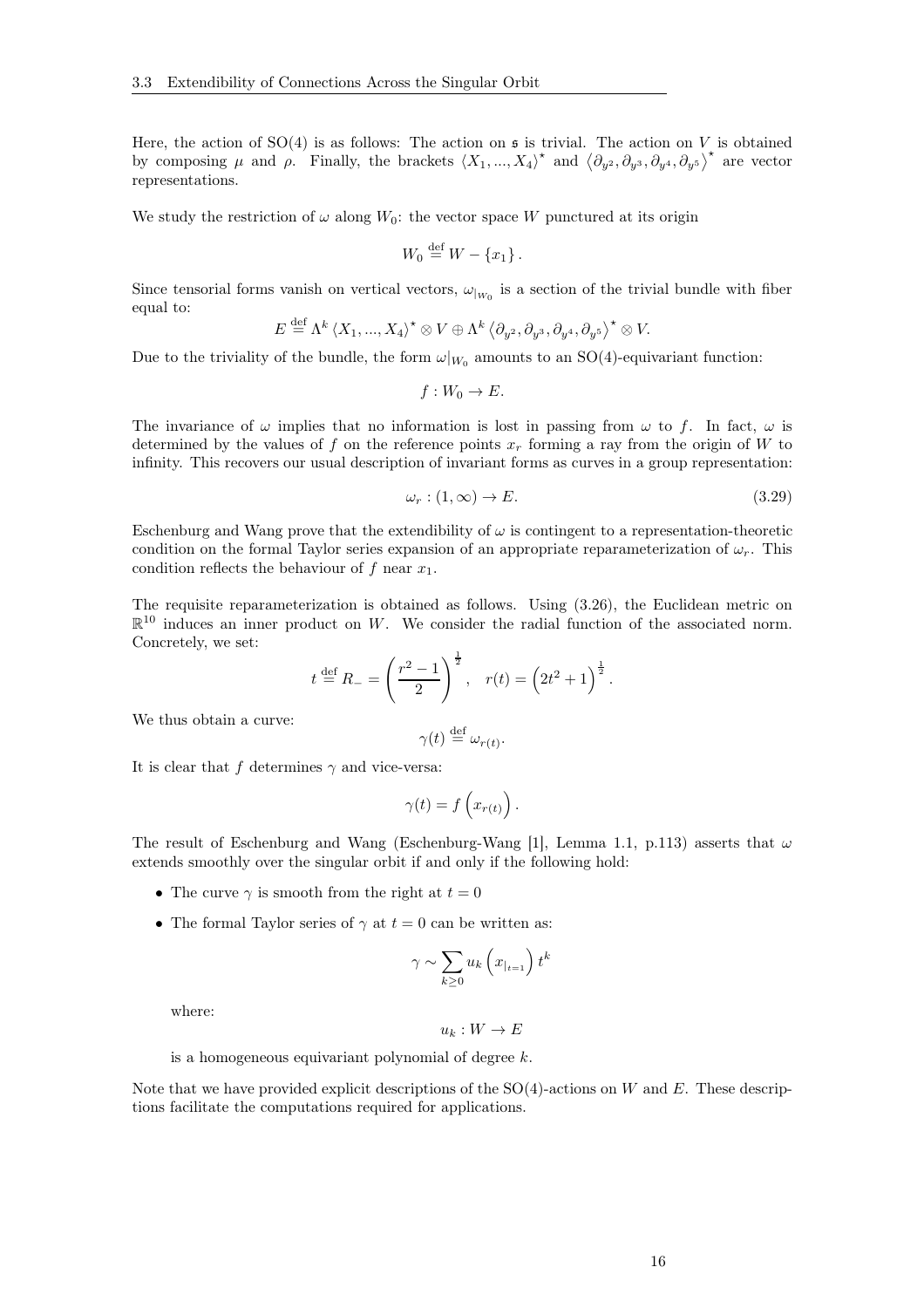#### <span id="page-16-0"></span>3.3.2 Application: Extendibility of Connections

We are interested in studying the extendibility of tensorial forms  $\omega$  describing connections on P (relative to the canonical invariant connection). Therefore -in the context of our application- we have:

$$
S = SO(3), V = \mathfrak{so}(3), \rho = Ad_{SO(3)}, k = 1.
$$

Given our setup,  $\omega$  will usually be available in the form [\(3.29\)](#page-15-0). Given this data, we need to pass to the associated curve  $\gamma(t)$  and express it in a basis of E coming from evaluation of homogeneous equivariant polynomials at  $x_{t+1} \in W$ . To achieve this, we need to be able to find appropriate equivariant polynomials. This task can be simplified if we understand the relevant representations in terms of quaternions. To this end, we identify the spaces W and  $\langle X_1, ..., X_4 \rangle$  with H by:

$$
\left\langle X^1, X^2, X^3, X^4 \right\rangle \cong \left\langle 1, i, j, k \right\rangle \cong \left\langle \partial_{y^2}, \partial_{y^3}, \partial_{y^4}, \partial_{y^5} \right\rangle.
$$

Furthermore, we lift the action of SO(4) to Sp(1)<sup>2</sup> using the covering map  $\pi_{\text{Spin}(4)}$ . Under these identifications, the SO(4)-action is captured by the usual spinor representation of  $Sp(1)<sup>2</sup>$  on H.

General points  $p \in W$  and  $q \in \langle X_1, ..., X_4 \rangle$  can be written as:

$$
p = p^{0}X_{1} + p^{1}X_{2} + p^{2}X_{3} + p^{3}X_{4},
$$
  
\n
$$
q = q^{0}\partial_{y^{2}} + q^{1}\partial_{y^{3}} + q^{2}\partial_{y^{4}} + q^{3}\partial_{y^{5}}
$$
  
\n
$$
= p^{0} + p^{1}i + p^{2}j + p^{3}k
$$
  
\n
$$
= q^{0} + q^{1}i + q^{2}j + q^{3}k.
$$

With this choice of coordinates we have:

$$
x_{|_{t=1}} = 1 \in \text{Sp}(1) \subset \mathbb{H}.
$$

The Lie algebra  $\mathfrak{so}(3)$  can be naturally identified with  $\mathfrak{so}(1) = \mathfrak{Im}(\mathbb{H})$  using the differential of the covering map  $\pi_{\text{Spin}(3)}$ . This identification is Ad-equivariant. Explicitly, it takes the following form:

$$
\langle e_1, e_2, e_3 \rangle \cong \left\langle -\frac{k}{2}, \frac{j}{2}, -\frac{i}{2} \right\rangle.
$$

These considerations demonstrate that we require homogeneous  $Sp(1)<sup>2</sup>$ -equivariant polynomials:

$$
u:\mathbb{H}\rightarrow\mathbb{H}^{\star}\otimes\mathfrak{Im}\left(\mathbb{H}\right)\oplus\mathbb{H}^{\star}\otimes\mathfrak{Im}\left(\mathbb{H}\right)
$$

with prescribed value at  $x = 1$ . Separating the components in the target, such maps take the form:

$$
u(x) (p,q) = u_1(x) (p) + u_2(x) (q).
$$

The Sp(1)<sup>2</sup>-equivariance condition for  $u: W \to E$  translates to the following:

<span id="page-16-1"></span>
$$
u_1\left(ax\overline{b}\right)(p) = \operatorname{Ad}_{\mu \circ \pi_{\operatorname{Spin}(4)}(a,b)} u_1\left(x\right)(\overline{a}pb) \text{ for all } (a,b) \in \operatorname{Sp}(1)^2,
$$
 (3.30)

<span id="page-16-2"></span>
$$
u_2\left(ax\overline{b}\right)(q) = \operatorname{Ad}_{\mu \circ \pi_{\operatorname{Spin}(4)}(a,b)} u_2\left(x\right)(\overline{a}qb) \text{ for all } (a,b) \in \operatorname{Sp}(1)^2. \tag{3.31}
$$

### The Case of  $P_{\pi_1}$

In this case  $\mu = \pi_1$ . The action of Sp(1)<sup>2</sup> on  $\mathfrak{Im}(\mathbb{H})$  is given by projecting the group element to the first factor and conjugating by the result. Conditions [\(3.30\)](#page-16-1), [\(3.31\)](#page-16-2) become:

$$
u_1 ig(ax\overline{b}ig) (p) = au_1(x) (\overline{a}pb)\overline{a} \text{ for all } (a,b) \in \text{Sp}(1)^2,
$$
  

$$
u_2 ig(ax\overline{b}ig) (q) = au_2(x) (\overline{a}qb)\overline{a} \text{ for all } (a,b) \in \text{Sp}(1)^2.
$$

Using [\(3.17\)](#page-12-4), we write a general invariant connection over  $X^8 - S^4$  as  $A_{\pi_1}^{\text{can}} + \omega$ , where:

$$
\omega = a(r(t)) \left( \theta^2 \otimes e_3 - \theta^3 \otimes e_2 + \theta^4 \otimes e_1 \right) + \left( b(r(t)) - 1 \right) \left( \theta^5 \otimes e_3 - \theta^6 \otimes e_2 + \theta^7 \otimes e_1 \right).
$$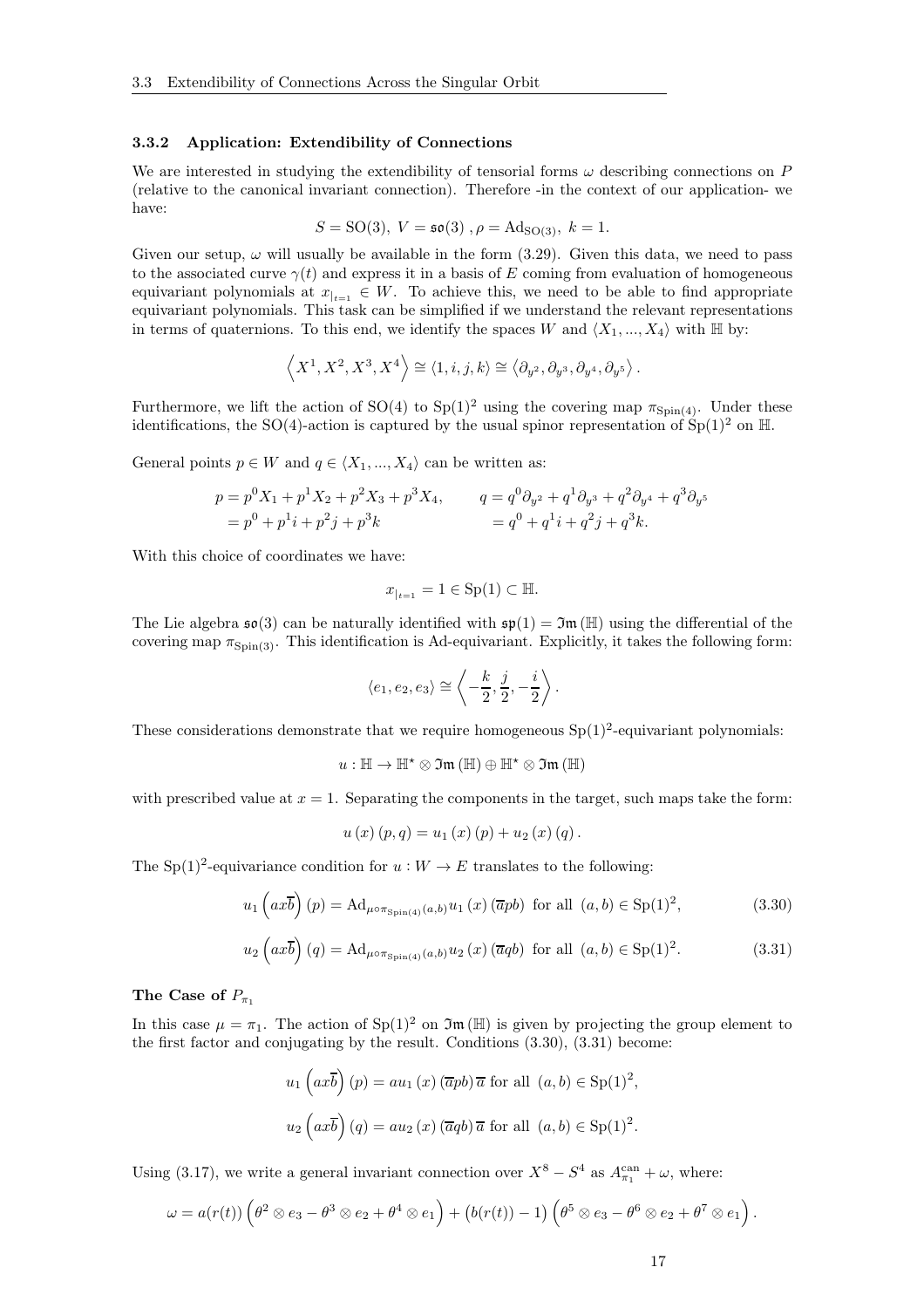The form  $\theta^2 \otimes e_3 - \theta^3 \otimes e_2 + \theta^4 \otimes e_1$  corresponds to:

$$
(p,q) \mapsto -\frac{1}{2} \left( p^1 i + p^2 j + p^3 k \right)
$$

$$
= -\frac{1}{2} \mathfrak{Im}(p)
$$

$$
= \frac{\langle p, 1 \rangle - p}{2}.
$$

Similarly, the form  $\theta^5 \otimes e_3 - \theta^6 \otimes e_2 + \theta^7 \otimes e_1$  corresponds to:

$$
(p,q) \mapsto -\frac{1}{2t} \left( q^1 i + q^2 j + q^3 k \right)
$$
  
=  $-\frac{1}{2t} \mathfrak{Im}(q)$   
=  $\frac{\langle q, 1 \rangle - q}{2t}.$ 

Any equivariant polynomial  $u$  satisfying:

<span id="page-17-2"></span>
$$
u(1)(p,q) = \frac{\langle p, 1 \rangle - p}{2} \tag{3.32}
$$

has the following restriction on  $S^3 \subset \mathbb{H}$ :

<span id="page-17-0"></span>
$$
u(x)(p) = \frac{\langle x, p \rangle - p\overline{x}}{2}.
$$
\n(3.33)

Similarly, any equivariant polynomial  $v$  satisfying:

<span id="page-17-3"></span>
$$
v(1)(p,q) = \frac{\langle q, 1 \rangle - q}{2} \tag{3.34}
$$

has the following restriction on  $S^3 \subset \mathbb{H}$ :

<span id="page-17-1"></span>
$$
v(x)(q) = \frac{\langle x, q \rangle - q\overline{x}}{2}.
$$
\n(3.35)

As soon as u and v are specified on the unit sphere, they are extended on  $\mathbb H$  by homogeneity. The extensions depend on the degree  $d$ , which is yet unspecified. Given  $d$ , we define:

$$
u_d(x)(p) \stackrel{\text{def}}{=} \begin{cases} |x|^d u\left(\frac{x}{|x|}\right)(p) & \text{if } x \neq 0\\ 0 & \text{if } x = 0, \end{cases}
$$

$$
v_d(x)(p) \stackrel{\text{def}}{=} \begin{cases} |x|^d v\left(\frac{x}{|x|}\right)(p) & \text{if } x \neq 0\\ 0 & \text{if } x = 0. \end{cases}
$$

The admissible choices of the value of d are constrained. Clearly, we could take d to be 1. This would correspond to defining u and v by the formulae  $(3.33)$  and  $(3.35)$  on the whole of  $\mathbb{H}$ . Other choices can only arise by multiplying  $u_1$  and  $v_1$  by powers of the homogeneous degree 2 polynomials  $||p||^2$  and  $||q||^2$  respectively. We conclude that for each positive integer:

$$
d = 1 + 2k \tag{3.36}
$$

we have precisely one homogeneous equivariant polynomial  $u_d$  of degree d satisfying [\(3.32\)](#page-17-2) and precisely one homogeneous equivariant polynomial  $v_d$  of degree d satisfying [\(3.34\)](#page-17-3).

We rewrite the form  $\omega$  as:

$$
\omega = a(r(t)) u_d(1) + \frac{b(r(t)) - 1}{t} v_d(1).
$$
 (3.37)

Applying the criterion of Eschenburg and Wang we obtain: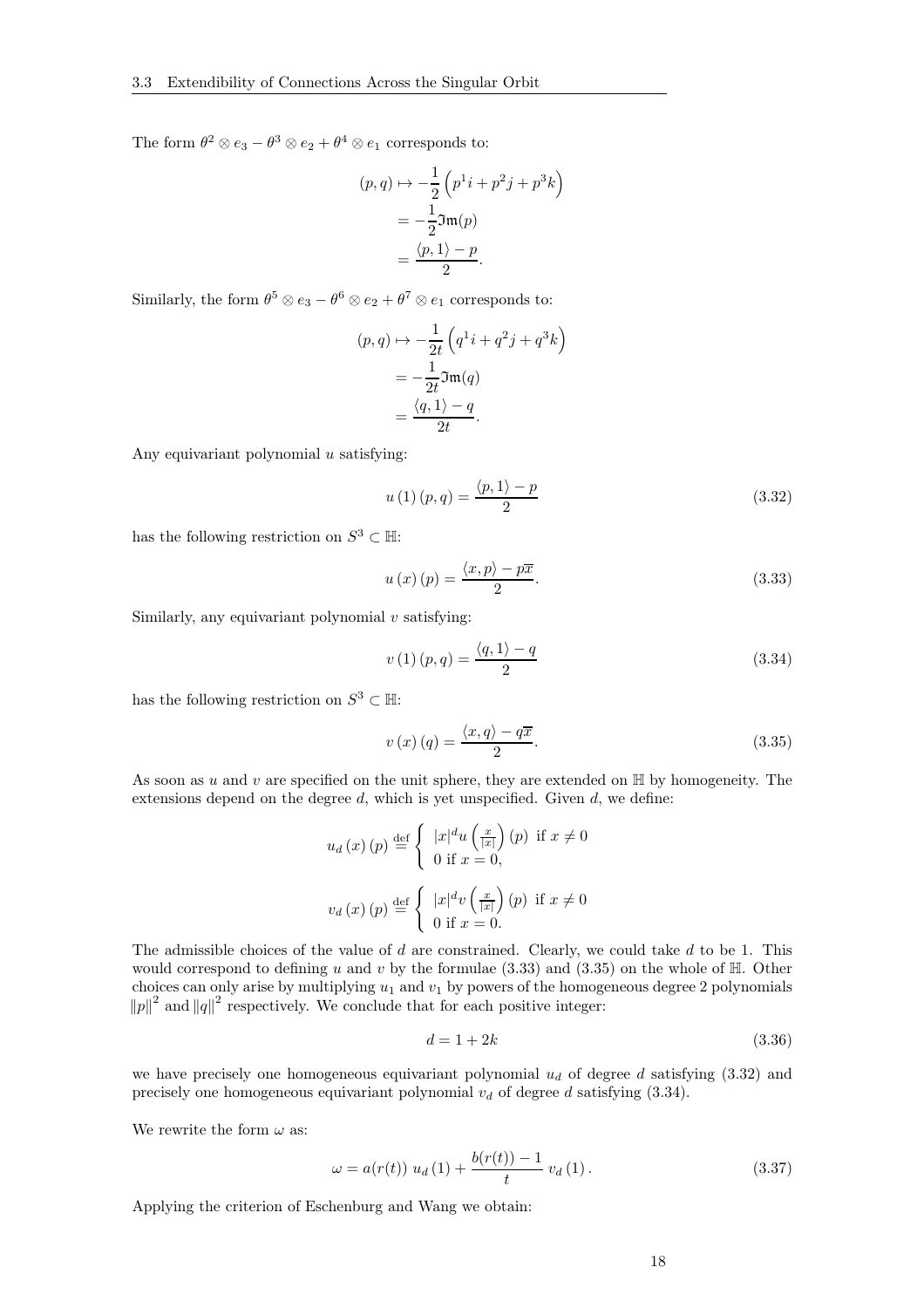<span id="page-18-2"></span>**Proposition 3.4.** Let  $A \in A_{inv}(P_{Id})$  be an invariant connection defined over  $X^8 - S^4$ . Let

$$
\omega = a(r(t)) \left( \theta^2 \otimes e_3 - \theta^3 \otimes e_2 + \theta^4 \otimes e_1 \right) + \left( b(r(t)) - 1 \right) \left( \theta^5 \otimes e_3 - \theta^6 \otimes e_2 + \theta^7 \otimes e_1 \right)
$$

be the tensorial form expressing A with respect to the canonical invariant connection of  $P_{\pi_1}$ . Then A extends over the singular orbit on  $P_{\pi_1}$  if and only if the following hold:

- The function  $a(r(t))$  is smooth from the right at  $t = 0$ , odd and  $O(t)$ .
- The function  $b(r(t)) 1$  is smooth from the right at  $t = 0$ , even and  $O(t^2)$ .

#### The Case of  $P_{\pi_2}$

In this case  $\mu = \pi_2$ . The action of Sp(1)<sup>2</sup> on  $\mathfrak{Im}(\mathbb{H})$  is given by projecting the group element to the second factor and conjugating by the result. Conditions [\(3.30\)](#page-16-1), [\(3.31\)](#page-16-2) become:

$$
u_1 ig(ax\overline{b}ig) (p) = bu_1(x) (\overline{a}pb) \overline{b} \text{ for all } (a, b) \in \text{Sp}(1)^2,
$$
  

$$
u_2 \big( ax\overline{b}ig) (q) = bu_2(x) (\overline{a}qb) \overline{b} \text{ for all } (a, b) \in \text{Sp}(1)^2.
$$

Using [\(3.18\)](#page-12-5), we write a general invariant connection over  $X^8 - S^4$  as  $A_{\pi_2}^{\text{can}} + \omega$ , where:

$$
\omega = a(r(t)) \left( \theta^2 \otimes e_3 - \theta^3 \otimes e_2 + \theta^4 \otimes e_1 \right) + \left( b(r(t)) + 1 \right) \left( \theta^5 \otimes e_3 - \theta^6 \otimes e_2 + \theta^7 \otimes e_1 \right).
$$

Any equivariant polynomial  $u$  satisfying:

<span id="page-18-0"></span>
$$
u(1)(p,q) = \frac{\langle p, 1 \rangle - p}{2} \tag{3.38}
$$

has the following restriction on  $S^3 \subset \mathbb{H}$ :

$$
u(x)(p) = \frac{\langle x, p \rangle - \overline{x}p}{2}.
$$
\n(3.39)

Similarly, any equivariant polynomial  $v$  satisfying:

<span id="page-18-1"></span>
$$
v(1)(p,q) = \frac{\langle q, 1 \rangle - q}{2} \tag{3.40}
$$

has the following restriction on  $S^3 \subset \mathbb{H}$ :

$$
v(x)(q) = \frac{\langle x, q \rangle - \overline{x}q}{2}.
$$
\n(3.41)

We thus have precisely one homogeneous equivariant polynomial  $u_d$  satisfying [\(3.38\)](#page-18-0) and precisely one homogeneous equivariant polynomial  $v_d$  satisfying [\(3.40\)](#page-18-1) in each degree  $d = 1 + 2k$ .

We rewrite the form  $\omega$  as:

$$
\omega = a(r(t)) u_d(1) + \frac{b(r(t)) + 1}{t} v_d(1).
$$
 (3.42)

Applying the criterion of Eschenburg and Wang we obtain:

<span id="page-18-3"></span>**Proposition 3.5.** Let  $A \in A_{inv}(P_{Id})$  be an invariant connection defined over  $X^8 - S^4$ . Let

$$
\omega = a(r(t)) \left( \theta^2 \otimes e_3 - \theta^3 \otimes e_2 + \theta^4 \otimes e_1 \right) + \left( b(r(t)) + 1 \right) \left( \theta^5 \otimes e_3 - \theta^6 \otimes e_2 + \theta^7 \otimes e_1 \right)
$$

be the tensorial form expressing A with respect to the canonical invariant connection of  $P_{\pi_2}$ . Then A extends over the singular orbit on  $P_{\pi_2}$  if and only if the following hold:

- The function  $a(r(t))$  is smooth from the right at  $t = 0$ , odd and  $O(t)$ .
- The function  $b(r(t)) + 1$  is smooth from the right at  $t = 0$ , even and  $O(t^2)$ .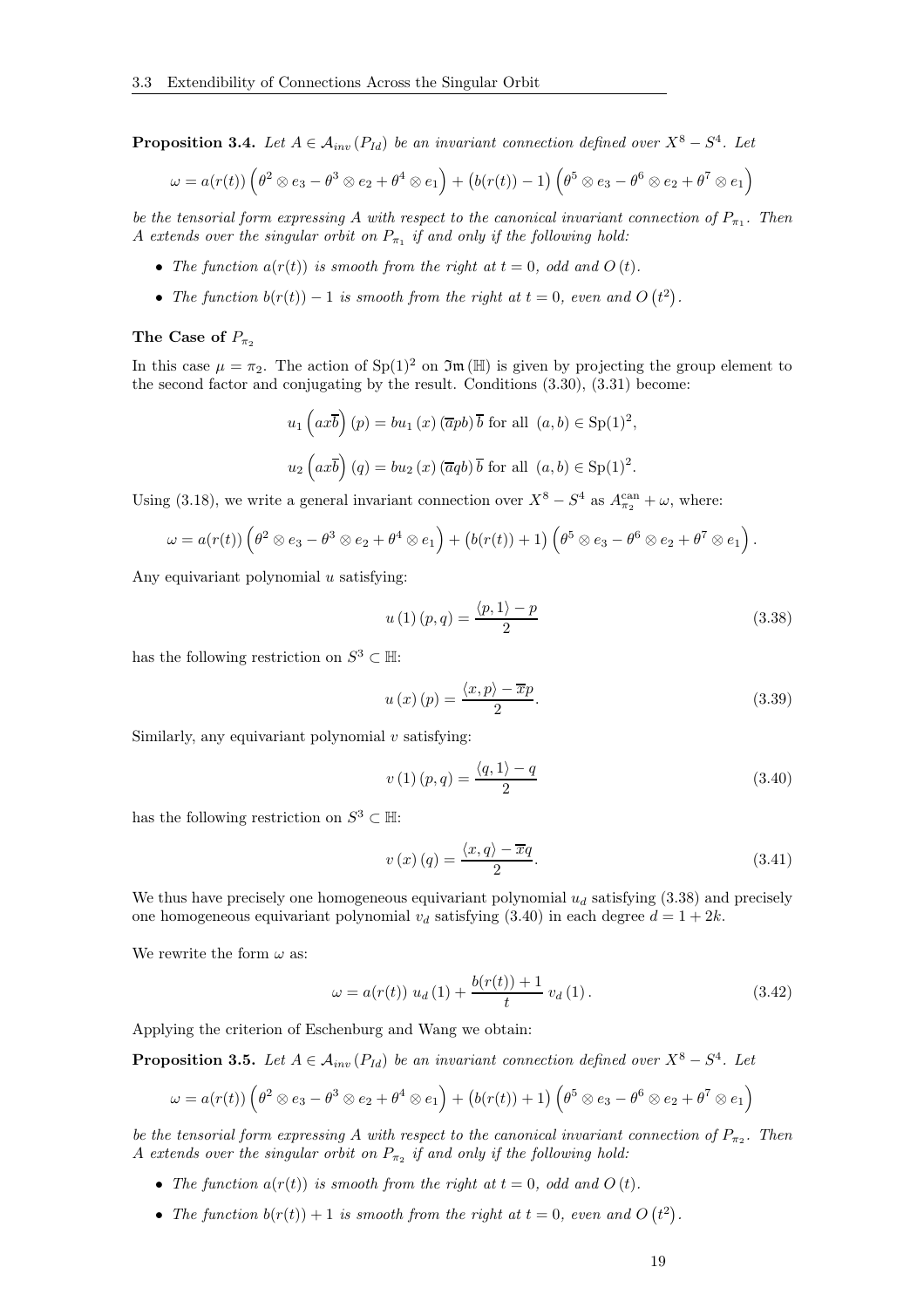# <span id="page-19-0"></span>4 SO(5)-Invariant Instantons with Structure Group SO(3): Analysis on  $P_{\rm Id}$

In the remainder, we will study the invariant Spin(7) instanton and HYM equations on the bundle  $P_{\rm Id}$ . The relevant analysis constitutes the heart of the present article.

## <span id="page-19-1"></span>4.1 The SO(5)-Invariant HYM ODEs on  $P_{\text{Id}}$

We begin with the HYM equations for which the situation is significantly simpler.

#### <span id="page-19-2"></span>4.1.1 Derivation

A general invariant connection  $A \in \mathcal{A}_{inv}(P_{Id})$  takes the form [\(3.10\)](#page-11-1). The associated curvature tensor  $F_A = F_A^j \otimes e_j$  is given in [\(3.13\)](#page-11-2). The Hodge dual of the Kähler form has been computed in [\(2.17\)](#page-7-6). We observe that:

$$
F_A \wedge \star_g \omega = 0. \tag{4.1}
$$

Consequently, the HYM equations reduce to [\(2.15\)](#page-7-3). We write:

$$
F_A \wedge \Omega = \left[ F_A^j \wedge \mathfrak{Re} \left( \Omega \right) + i F_A^j \wedge \mathfrak{Im} \left( \Omega \right) \right] \otimes e_j.
$$

Using [\(1.40\)](#page-4-6) and [\(1.41\)](#page-5-4) we obtain the results:

$$
F_A^1 \wedge \Re(\Omega) = \left(R_+^3(1-b^2) - R_+R_-^2(1-a^2)\right)\theta^{123456} - 2R_+R_-^2ab\theta^{123567}
$$
\n
$$
+ \frac{r}{2}\left(R_+(1-b^2) - \frac{R_-^2}{R_+}(1-a^2)\right)dr \wedge \theta^{23567} + rR_+ab\ dr \wedge \theta^{23456}
$$
\n
$$
+ \left(\frac{rR_+}{2}b + R_+^3\frac{db}{dr}\right)dr \wedge \theta^{12347} - \left(\frac{rR_-^2}{2R_+}b + R_+R_-^2\frac{db}{dr}\right)dr \wedge \theta^{14567}
$$
\n
$$
- \left(\frac{rR_+}{2}a + R_+R_-^2\frac{da}{dr}\right)dr \wedge \theta^{12467} + \left(\frac{rR_+}{2}a + R_+R_-^2\frac{da}{dr}\right)dr \wedge \theta^{13457},
$$
\n(4.2)

$$
F_A^2 \wedge \Re(\Omega) = \left(R_+^3(1-b^2) - R_+R_-^2(1-a^2)\right)\theta^{123457} - 2R_+R_-^2ab\theta^{124567}
$$
\n
$$
+ \frac{r}{2}\left(R_+(1-b^2) - \frac{R_-^2}{R_+}(1-a^2)\right)dr \wedge \theta^{24567} + rR_+ab\ dr \wedge \theta^{23457}
$$
\n
$$
- \left(\frac{rR_+}{2}b + R_+^3\frac{db}{dr}\right)dr \wedge \theta^{12346} + \left(\frac{rR_-^2}{2R_+}b + R_+R_-^2\frac{db}{dr}\right)dr \wedge \theta^{13567}
$$
\n
$$
+ \left(\frac{rR_+}{2}a + R_+R_-^2\frac{da}{dr}\right)dr \wedge \theta^{12367} - \left(\frac{rR_+}{2}a + R_+R_-^2\frac{da}{dr}\right)dr \wedge \theta^{13456},
$$
\n(4.3)

$$
F_A^3 \wedge \mathfrak{Re} \left( \Omega \right) = \left( R_+^3 (1 - b^2) - R_+ R_-^2 (1 - a^2) \right) \theta^{123467} - 2R_+ R_-^2 ab \, \theta^{134567}
$$
\n
$$
+ \frac{r}{2} \left( R_+ (1 - b^2) - \frac{R_-^2}{R_+} (1 - a^2) \right) dr \wedge \theta^{34567} + rR_+ ab \, dr \wedge \theta^{23467}
$$
\n
$$
+ \left( \frac{rR_+}{2} b + R_+^3 \frac{db}{dr} \right) dr \wedge \theta^{12345} - \left( \frac{rR_-^2}{2R_+} b + R_+ R_-^2 \frac{db}{dr} \right) dr \wedge \theta^{12567}
$$
\n
$$
- \left( \frac{rR_+}{2} a + R_+ R_-^2 \frac{da}{dr} \right) dr \wedge \theta^{12357} + \left( \frac{rR_+}{2} a + R_+ R_-^2 \frac{da}{dr} \right) dr \wedge \theta^{12456},
$$
\n
$$
(4.4)
$$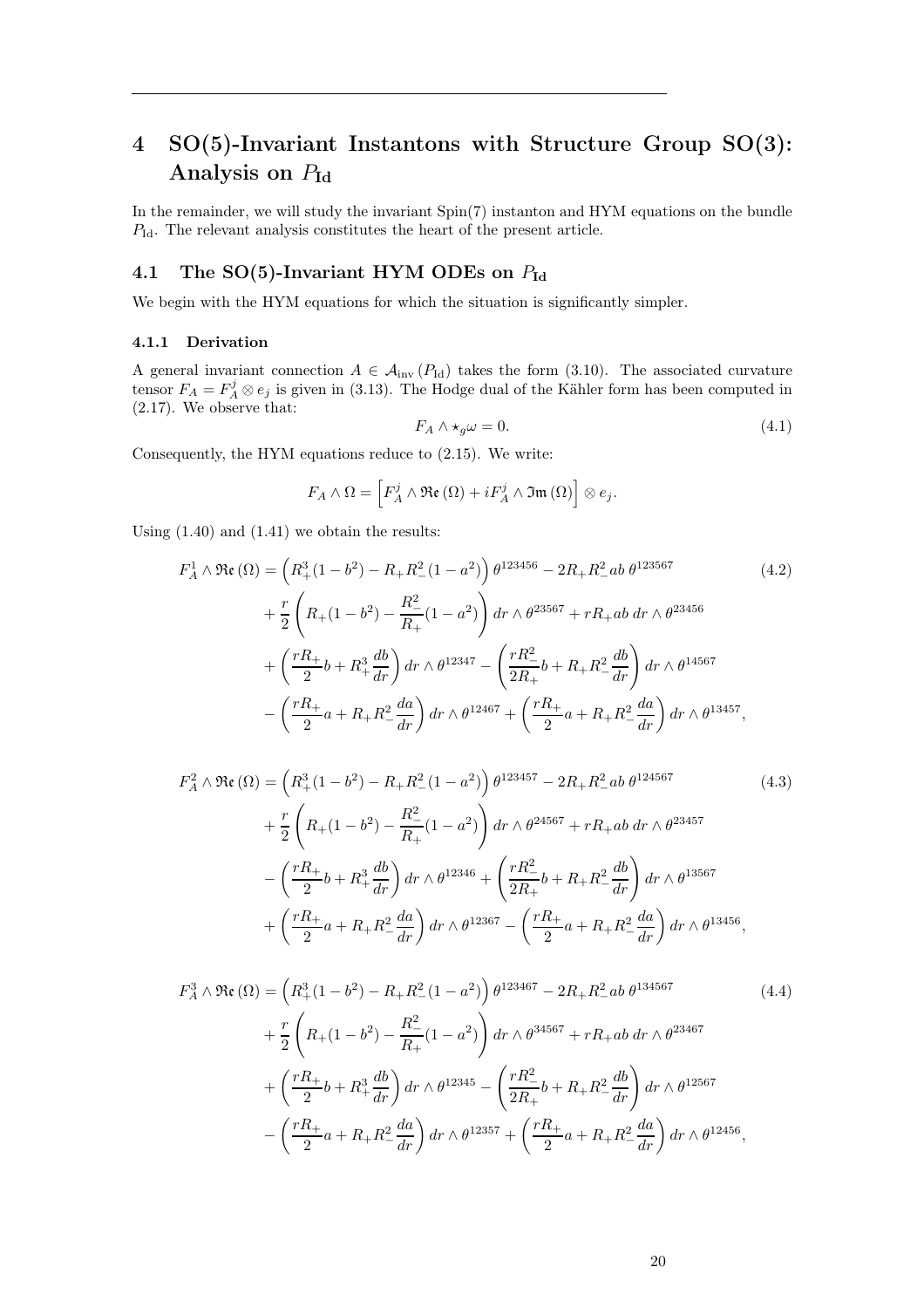$$
F_A^1 \wedge \Im \mathfrak{m} \left( \Omega \right) = \left( R_+^2 R_- (1 - b^2) - R_-^3 (1 - a^2) \right) \theta^{123567} + 2R_+^2 R_- ab \, \theta^{123456}
$$
\n
$$
- \frac{r}{2} \left( \frac{R_+^2}{R_-} (1 - b^2) - R_- (1 - a^2) \right) dr \wedge \theta^{23456} + rR_- ab \, dr \wedge \theta^{23567}
$$
\n
$$
- \left( \frac{rR_-}{2} b + R_+^2 R_- \frac{db}{dr} \right) dr \wedge \theta^{12467} + \left( \frac{rR_-}{2} b + R_+^2 R_- \frac{db}{dr} \right) dr \wedge \theta^{13457}
$$
\n
$$
+ \left( \frac{rR_-}{2} a + R_-^3 \frac{da}{dr} \right) dr \wedge \theta^{14567} - \left( \frac{rR_+^2}{2R_-} a + R_+^2 R_- \frac{da}{dr} \right) dr \wedge \theta^{12347},
$$
\n
$$
(4.5)
$$

$$
F_A^2 \wedge \Im(\Omega) = \left(R_+^2 R_-(1-b^2) - R_-^3 (1-a^2)\right) \theta^{124567} + 2R_+^2 R_- ab \theta^{123457}
$$
\n
$$
- \frac{r}{2} \left(\frac{R_+^2}{R_-} (1-b^2) - R_-(1-a^2)\right) dr \wedge \theta^{23457} + rR_- ab \, dr \wedge \theta^{24567}
$$
\n
$$
+ \left(\frac{rR_-}{2}b + R_+^2 R_- \frac{db}{dr}\right) dr \wedge \theta^{12367} - \left(\frac{rR_-}{2}b + R_+^2 R_- \frac{db}{dr}\right) dr \wedge \theta^{13456}
$$
\n
$$
- \left(\frac{rR_-}{2}a + R_-^3 \frac{da}{dr}\right) dr \wedge \theta^{13567} + \left(\frac{rR_+^2}{2R_-}a + R_+^2 R_- \frac{da}{dr}\right) dr \wedge \theta^{13457},
$$
\n(4.6)

$$
F_A^3 \wedge \Im \mathfrak{m} \left( \Omega \right) = \left( R_+^2 R_- (1 - b^2) - R_-^3 (1 - a^2) \right) \theta^{134567} + 2R_+^2 R_- ab \, \theta^{123467}
$$
\n
$$
- \frac{r}{2} \left( \frac{R_+^2}{R_-} (1 - b^2) - R_- (1 - a^2) \right) dr \wedge \theta^{23467} + rR_- ab \, dr \wedge \theta^{34567}
$$
\n
$$
- \left( \frac{rR_-}{2} b + R_+^2 R_- \frac{db}{dr} \right) dr \wedge \theta^{12357} + \left( \frac{rR_-}{2} b + R_+^2 R_- \frac{db}{dr} \right) dr \wedge \theta^{12456}
$$
\n
$$
+ \left( \frac{rR_-}{2} a + R_-^3 \frac{da}{dr} \right) dr \wedge \theta^{12567} - \left( \frac{rR_+^2}{2R_-} a + R_+^2 R_- \frac{da}{dr} \right) dr \wedge \theta^{12345}.
$$
\n
$$
(4.7)
$$

Observe that there are similarities among the various components. In particular the vanishing of any one of them is equivalent to the full HYM system. Setting any one of the components to be zero gives the invariant equations. They are as follows:

<span id="page-20-1"></span>
$$
\frac{da}{dr} = -\frac{r}{2R_{-}^{2}},\tag{4.8}
$$

<span id="page-20-2"></span>
$$
\frac{db}{dr} = -\frac{r}{2R_+^2},\tag{4.9}
$$

<span id="page-20-3"></span>
$$
R_+^2(1-b^2) = R_-(1-a^2),\tag{4.10}
$$

<span id="page-20-4"></span>
$$
ab = 0.\t\t(4.11)
$$

Consequently, the invariant HYM connections over  $P_{\rm Id}$  obey the differential equations [\(4.8\)](#page-20-1), [\(4.9\)](#page-20-2) and satisfy the constraints [\(4.10\)](#page-20-3), [\(4.11\)](#page-20-4). Observe that [\(2.15\)](#page-7-3) involves only the holomorphic volume form of  $X^8$ . As a result, the coefficients of the Stenzel metric do not appear in  $(4.8)-(4.11)$  $(4.8)-(4.11)$ .

### <span id="page-20-0"></span>4.1.2 Explicit Solution, Extension to  $S<sup>4</sup>$  and Decay of the Curvature Norm

The equations [\(4.8\)](#page-20-1)-[\(4.11\)](#page-20-4) can be solved explicitly. We obtain precisely two solutions:

$$
A_{\text{HYM}_{\pi_1}} \stackrel{\text{def}}{=} \frac{1}{R_+} \left( \theta^5 e_3 - \theta^6 e_2 + \theta^7 e_1 \right), \tag{4.12}
$$

$$
A_{\text{HYM}_{\pi_2}} \stackrel{\text{def}}{=} -\frac{1}{R_+} \left( \theta^5 e_3 - \theta^6 e_2 + \theta^7 e_1 \right). \tag{4.13}
$$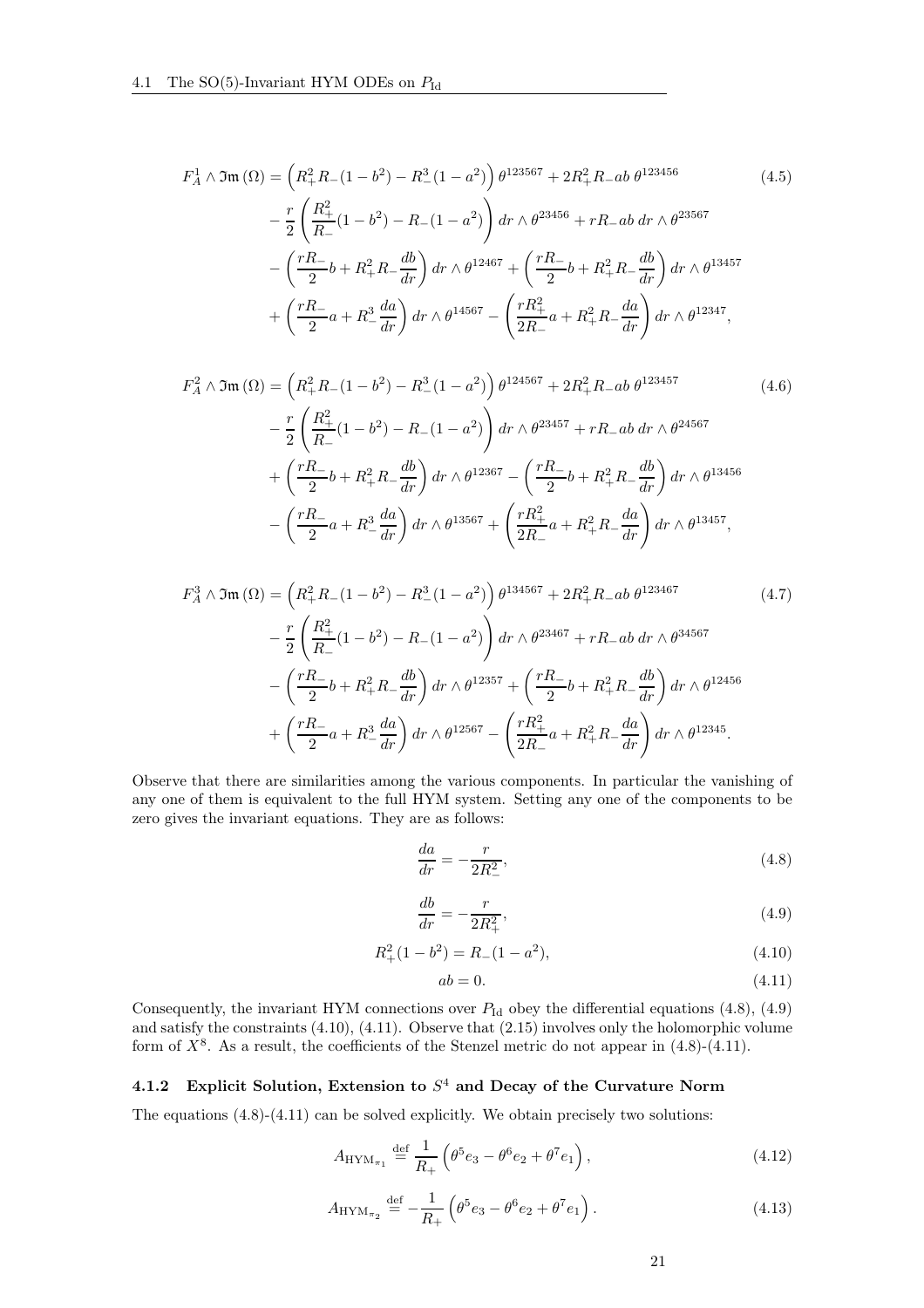The notation has been chosen in hindsight to reflect the bundle on which these connections extend. In particular, using propositions [3.4](#page-18-2) and [3.5,](#page-18-3) we find that  $A_{\text{HYM}_{\pi_1}}$  extends to  $P_{\pi_1}$ , while  $A_{\text{HYM}_{\pi_2}}$ extends to  $P_{\pi_2}$ . We treat  $A_{\text{HYM}_{\pi_1}}$  in detail. In this case:

<span id="page-21-0"></span>
$$
a(r(t)) = 0
$$
,  $b(r(t)) - 1 = \frac{1 - \sqrt{t^2 + 1}}{\sqrt{t^2 + 1}}$ .

The conditions on  $a(r(t))$  are trivially satisfied. The function  $b(r(t)) - 1$  is obviously smooth from the right at  $t = 0$ . It is even, since t only appears in power 2. One easily computes that both  $b(r(t)) - 1$  and its first derivative vanish at  $t = 0$ . Consequently,  $b(r(t)) - 1 = O(t^2)$ .

Using [\(3.13\)](#page-11-2) we compute the associated curvature tensors:

$$
F_{A_{\text{HYM}_{\pi_1}}} = \left(\theta^{23} + \frac{R_{-}^2}{R_{+}^2} \theta^{56} + \frac{1}{R_{+}} \theta^{14} - \frac{r}{2R_{+}^3} dr \wedge \theta^{7}\right) \otimes e_1
$$
\n
$$
+ \left(\theta^{24} + \frac{R_{-}^2}{R_{+}^2} \theta^{57} - \frac{1}{R_{+}} \theta^{13} + \frac{r}{2R_{+}^3} dr \wedge \theta^{6}\right) \otimes e_2
$$
\n
$$
+ \left(\theta^{34} + \frac{R_{-}^2}{R_{+}^2} \theta^{67} + \frac{1}{R_{+}} \theta^{12} - \frac{r}{2R_{+}^3} dr \wedge \theta^{5}\right) \otimes e_3,
$$
\n(4.14)

<span id="page-21-1"></span>
$$
F_{A_{\text{HYM}_{\pi_2}}} = \left(\theta^{23} + \frac{R_{-}^2}{R_{+}^2} \theta^{56} - \frac{1}{R_{+}} \theta^{14} + \frac{r}{2R_{+}^3} dr \wedge \theta^{7}\right) \otimes e_1
$$
\n
$$
+ \left(\theta^{24} + \frac{R_{-}^2}{R_{+}^2} \theta^{57} + \frac{1}{R_{+}} \theta^{13} - \frac{r}{2R_{+}^3} dr \wedge \theta^{6}\right) \otimes e_2
$$
\n
$$
+ \left(\theta^{34} + \frac{R_{-}^2}{R_{+}^2} \theta^{67} - \frac{1}{R_{+}} \theta^{12} + \frac{r}{2R_{+}^3} dr \wedge \theta^{5}\right) \otimes e_3.
$$
\n(4.15)

Since both solutions smoothly extend to the singular orbit, we can study their pullbacks. The connection  $A_{\text{HYM}_{\pi_1}}$  pulls back to the canonical invariant connection of  $P_{\pi_1}$  over  $S^4$ :

$$
A_{\rm SD} \stackrel{\text{def}}{=} A_{\rm HYM_{\pi_{1_{|S^{4}}}}}
$$
  
=  $(\theta^{8} + \theta^{7}) \otimes e_{1} + (\theta^{9} - \theta^{6}) \otimes e_{2} + (\theta^{10} + \theta^{5}) \otimes e_{3}.$  (4.16)

Its curvature is given by:

$$
F_{A_{\rm SD}} = (\theta^{23} + \theta^{14}) \otimes e_1 + (\theta^{24} - \theta^{13}) \otimes e_2 + (\theta^{34} + \theta^{12}) \otimes e_3. \tag{4.17}
$$

An explicit calculation yields that  $A_{SD}$  is a self dual instanton on  $S<sup>4</sup>$ . This justifies our choice of notation.

The connection  $A_{\text{HYM}_{\pi_2}}$  pulls back to the canonical invariant connection of  $P_{\pi_2}$ :

$$
A_{\text{ASD}} \stackrel{\text{def}}{=} A_{\text{HYM}_{\pi_{2}}}_{\beta_{4}} = (\theta^{8} - \theta^{7}) \otimes e_{1} + (\theta^{9} + \theta^{6}) \otimes e_{2} + (\theta^{10} - \theta^{5}) \otimes e_{3}.
$$
 (4.18)

Its curvature is given by:

$$
F_{A_{\text{ASD}}} = (\theta^{23} - \theta^{14}) \otimes e_1 + (\theta^{24} + \theta^{13}) \otimes e_2 + (\theta^{34} - \theta^{12}) \otimes e_3. \tag{4.19}
$$

An explicit calculation yields that  $A_{\rm ASD}$  is an anti-self-dual instanton on  $S^4$ . This justifies our choice of notation.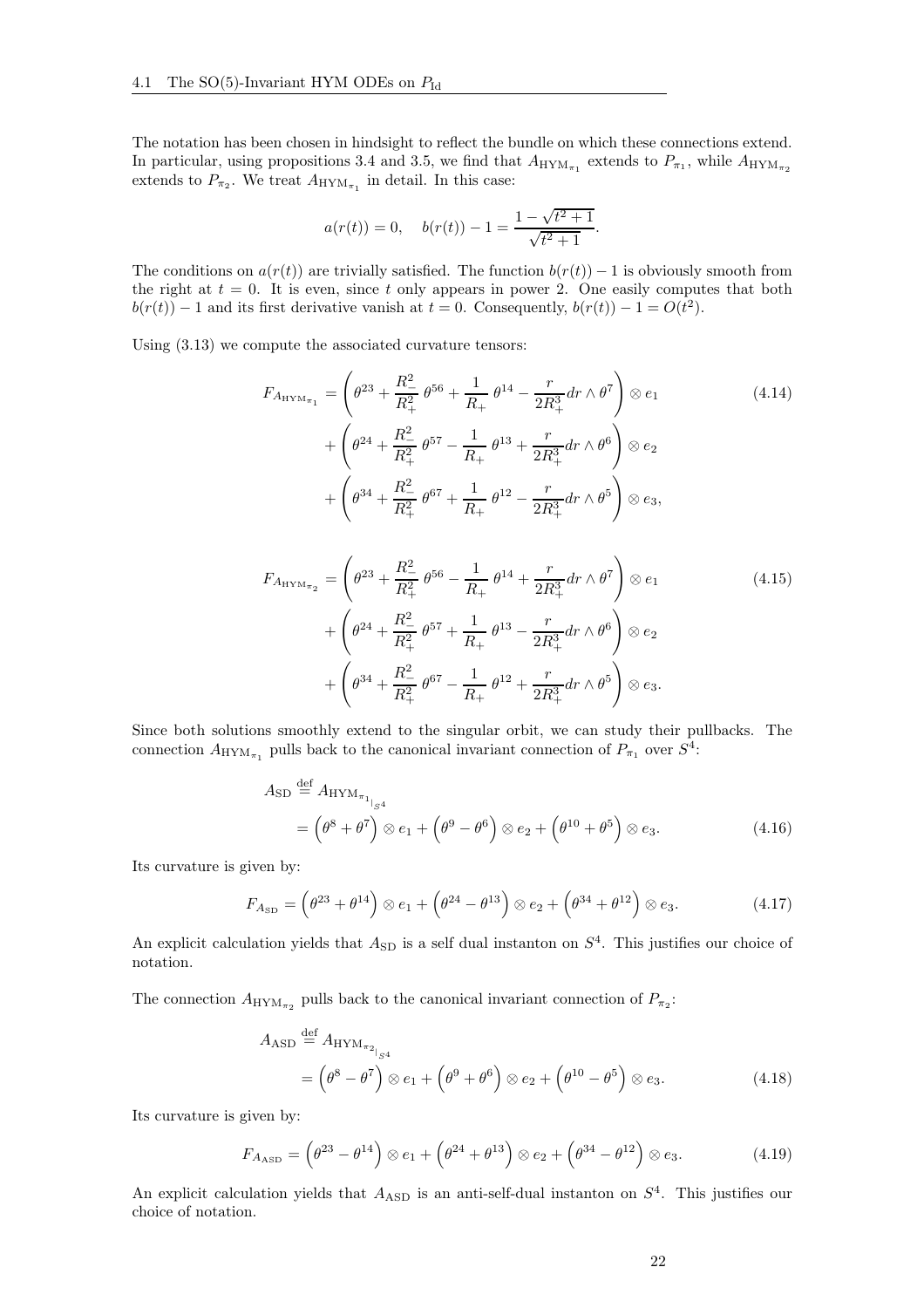We wish to endow ad  $(P_{\pi_1})$  with a fiber metric. To this end, it suffices to choose an Ad-invariant inner product on  $\mathfrak{so}(3)$ . In general, the choice of such an inner product is free. However, we shall choose  $\langle \cdot, \cdot \rangle$  so that:

<span id="page-22-0"></span>
$$
e_i \perp e_j \text{ if } i \neq j, \quad ||e_i||^2 = \frac{1}{2}.
$$
 (4.20)

This is the unique inner product on  $\mathfrak{so}(3)$  satisfying:

<span id="page-22-1"></span>
$$
\|\xi\|^2 = -\text{Tr}\left(\xi^2\right). \tag{4.21}
$$

This identity is required to relate the Yang-Mills energy of instantons to characteristic classes of the underlying bundle. Using the Stenzel metric and the fiber metric [\(4.20\)](#page-22-0) we see that the curvature norms of the two connections have the same constant value on all points of  $S<sup>4</sup>$ :

<span id="page-22-2"></span>
$$
||F_{A_{\rm SD}}||^2 = ||F_{A_{\rm ASD}}||^2 = 3.
$$

Since the restriction of the Stenzel metric on the singular orbit is round of unit radius, we have:

$$
\mathcal{YM}\left(F_{A_{\rm SD}}\right) = \mathcal{YM}\left(F_{A_{\rm AD}}\right)
$$
  
= 
$$
\int_{S^4} \left\|F_{A_{\rm SD}}\right\|^2 dV_g
$$
  
= 3Vol\left(S^4\right)  
=  $8\pi^2$ . (4.22)

Owing to [\(4.21\)](#page-22-1), any SO(3)-connection satisfies:

$$
\operatorname{Tr}\left(F_A^2\right) = \left(\left\|F_A^-\right\|^2 - \left\|F_A^+\right\|^2\right)dV_g. \tag{4.23}
$$

Using this result, we see that the self dual  $SO(3)$  instantons on  $S<sup>4</sup>$  have Yang-Mills energy equal to −8 $\pi^2$  times the integral of the first Pontryagin class of the bundle. Similarly, ASD instantons have Yang-Mills energy equal to  $8\pi^2$  times the integral of the first Pontryagin class. Using [\(4.22\)](#page-22-2) we obtain:

$$
p_1(P_{\pi_1}) = -1,\t\t(4.24)
$$

$$
p_1(P_{\pi_2}) = 1. \t\t(4.25)
$$

We already knew that  $P_{\pi_1}$  and  $P_{\pi_2}$  are not equivariantly trivial nor equivariantly isomorphic to each other. The above calculation shows that they are genuinely nonrivial and non-isomorphic (even if we drop the requirement that the identification be equivariant).

Finally, we determine the radial decay rate of the curvature norm of  $A_{\text{HYM}_{\pi_1}}$  and  $A_{\text{HYM}_{\pi_2}}$ . Since [\(4.14\)](#page-21-0) and [\(4.15\)](#page-21-1) only differ by certain signs, it suffices to treat  $A_{\text{HYM}_{\pi_1}}$ . Using [\(4.20\)](#page-22-0), [\(1.46\)](#page-5-7),  $(1.47), (1.48), (1.49)$  $(1.47), (1.48), (1.49)$  $(1.47), (1.48), (1.49)$  $(1.47), (1.48), (1.49)$  $(1.47), (1.48), (1.49)$  and  $(4.14),$  we find that:

$$
\left\|F_{A_{\text{HYM}_{\pi_1}}}\right\|^2 = 2\sqrt{3} \frac{3r^4 + 10r^2 + 11}{(r^2 + 1)^3 (r^2 + 2)^{\frac{1}{2}}}.
$$

In particular, we see that as  $r \to \infty$ :

$$
\left\| F_{A_{\text{HYM}_{\pi_1}}} \right\|^2 = O(r^{-3}). \tag{4.26}
$$

This decay rate is not sufficient for the Yang-Mills energy to be finite:

$$
\mathcal{YM}\left(A_{\text{HYM}_{\pi_1}}\right) = \int_{X^8} \left\| F_{A_{\text{HYM}_{\pi_1}}}\right\|^2 dV_g
$$
  
= 
$$
\int_{\frac{\text{SO}(5)}{\text{SO}(3)}} \theta^{1234567} \int_0^\infty \left\| F_{A_{\text{HYM}_{\pi_1}}}\right\|^2 \frac{r}{2} R_+^2 R_-^2 dr
$$
  
= 
$$
\frac{\sqrt{3}}{4} \text{Vol}\left(\frac{\text{SO}(5)}{\text{SO}(3)}\right) \int_0^\infty \frac{r(r-1)(r+1)}{(r^2+1)^2 (r^2+2)^{\frac{1}{2}}} \left(3r^4+10r^2+11\right) dr
$$
  
= 
$$
K \int_0^\infty O\left(r^2\right) dr = +\infty.
$$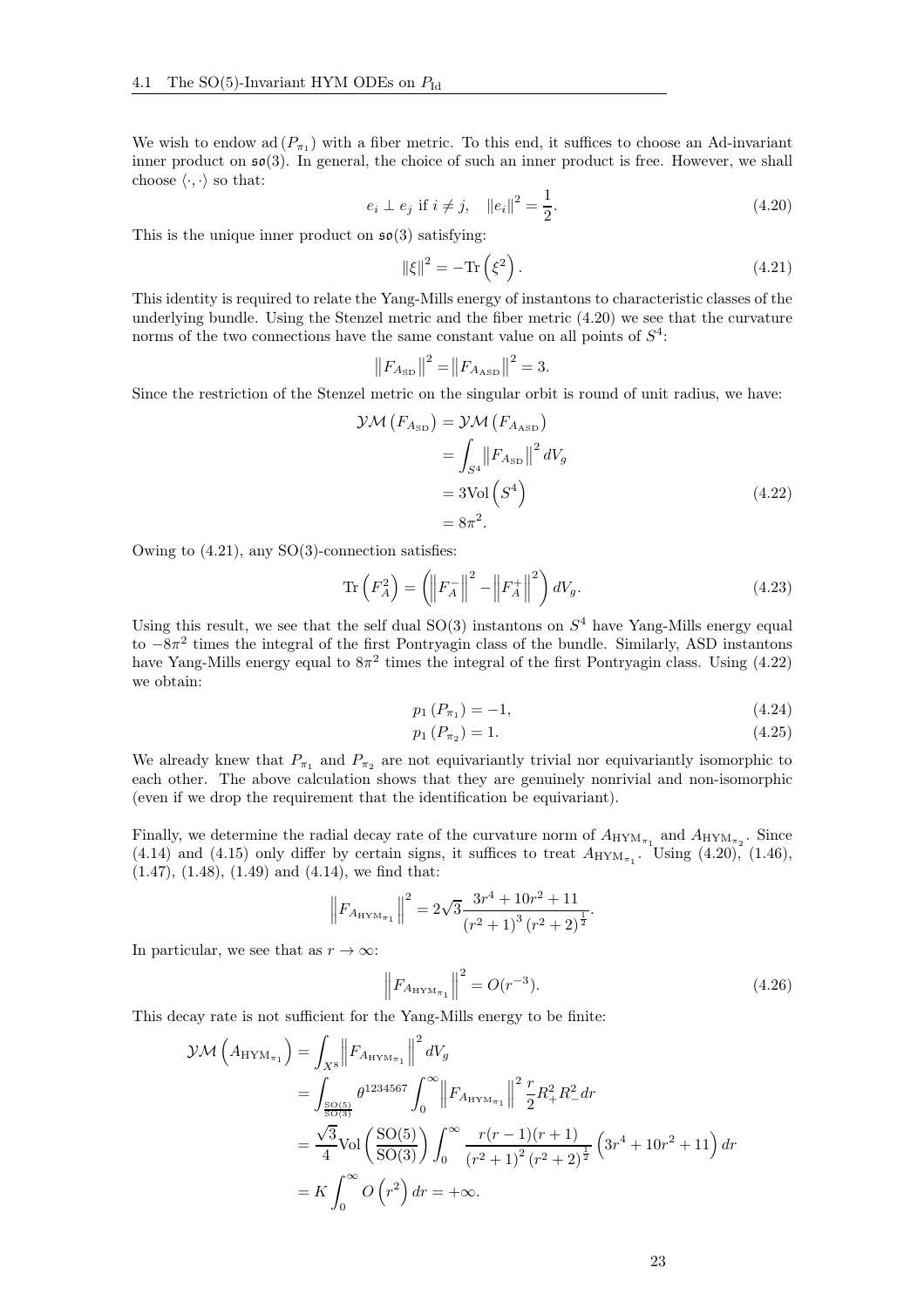# <span id="page-23-0"></span>4.2 The SO(5)-Invariant Spin(7) Instanton ODEs on  $P_{\text{Id}}$

### <span id="page-23-1"></span>4.2.1 Derivation

We consider a general invariant connection  $A \in \mathcal{A}_{\text{inv}}(P_{\text{Id}})$  with associated curvature field:

$$
F_A = F_A^j \otimes e_j.
$$

We remind the reader that these take the form  $(3.10)$ ,  $(3.13)$ . Using  $(1.50)$  we compute:

$$
\Phi \wedge F_A^1 = \left( PQ(1 - a^2) + \frac{rR_+}{2}b + R_+^3 \frac{db}{dr} \right) dr \wedge \theta^{12347}
$$
\n
$$
+ \left( PQ(1 - b^2) - \frac{rR_-^2}{2R_+}b - R_+R_-^2 \frac{db}{dr} \right) dr \wedge \theta^{14567}
$$
\n
$$
+ \left( PQ \, ab - \frac{rR_+}{2}a - R_+R_-^2 \frac{da}{dr} \right) dr \wedge \theta^{12467} + \left( -PQ \, ab + \frac{rR_+}{2}a + R_+R_-^2 \frac{da}{dr} \right) dr \wedge \theta^{13457}
$$
\n
$$
+ \left( \frac{rR_+}{2} (1 - a^2) - \frac{rR_-^2}{2R_+} (1 - a^2) - Q^2 \frac{db}{dr} \right) dr \wedge \theta^{23567} + \left( rR_+ab - Q^2 \frac{da}{dr} \right) dr \wedge \theta^{23456}
$$
\n
$$
+ \left( R_+^3 (1 - b^2) - R_+R_-^2 (1 - a^2) - Q^2 b \right) \theta^{123456} + \left( -2R_+R_-^2 ab + Q^2 a \right) \theta^{123567},
$$
\n
$$
(4.27)
$$

$$
\Phi \wedge F_A^2 = -\left(PQ(1-a^2) + \frac{rR_+}{2}b + R_+^3 \frac{db}{dr}\right)dr \wedge \theta^{12346}
$$
\n
$$
+ \left(-PQ(1-b^2) + \frac{rR_-^2}{2R_+}b + R_+R_-^2 \frac{db}{dr}\right)dr \wedge \theta^{13567}
$$
\n
$$
+ \left(-PQ ab + \frac{rR_+}{2}a + R_+R_-^2 \frac{da}{dr}\right)dr \wedge \theta^{12367} + \left(PQ ab - \frac{rR_+}{2}a - R_+R_-^2 \frac{da}{dr}\right)dr \wedge \theta^{13456}
$$
\n
$$
+ \left(\frac{rR_+}{2}(1-a^2) - \frac{rR_-^2}{2R_+}(1-a^2) - Q^2 \frac{db}{dr}\right)dr \wedge \theta^{24567} + \left(rR_+ab - Q^2 \frac{da}{dr}\right)dr \wedge \theta^{23457}
$$
\n
$$
+ \left(R_+^3(1-b^2) - R_+R_-^2(1-a^2) - Q^2b\right)\theta^{123457} + \left(-2R_+R_-^2ab + Q^2a\right)\theta^{124567},
$$
\n(4.28)

$$
\Phi \wedge F_A^3 = \left( PQ(1 - a^2) + \frac{rR_+}{2}b + R_+^3 \frac{db}{dr} \right) dr \wedge \theta^{12345}
$$
\n
$$
+ \left( PQ(1 - b^2) - \frac{rR_-^2}{2R_+}b - R_+R_-^2 \frac{db}{dr} \right) dr \wedge \theta^{12567}
$$
\n
$$
+ \left( PQ \, ab - \frac{rR_+}{2}a - R_+R_-^2 \frac{da}{dr} \right) dr \wedge \theta^{12357} + \left( -PQ \, ab + \frac{rR_+}{2}a + R_+R_-^2 \frac{da}{dr} \right) dr \wedge \theta^{12456}
$$
\n
$$
+ \left( \frac{rR_+}{2} (1 - a^2) - \frac{rR_-^2}{2R_+} (1 - a^2) - Q^2 \frac{db}{dr} \right) dr \wedge \theta^{34567} + \left( rR_+ab - Q^2 \frac{da}{dr} \right) dr \wedge \theta^{23467}
$$
\n
$$
+ \left( R_+^3 (1 - b^2) - R_+R_-^2 (1 - a^2) - Q^2 b \right) \theta^{123467} + \left( -2R_+R_-^2 ab + Q^2 a \right) \theta^{134567}.
$$
\n
$$
(4.29)
$$

We now wish to calculate the Hodge dual of the curvature. We will require the Hodge duals of all 2-forms  $\theta^{ij}$ . These can be computed using [\(1.38\)](#page-4-5) and [\(2.10\)](#page-7-1). Carrying out this calculation yields:

$$
\begin{split}\n\star_{g} F_{A}^{1} &= -\left(1 - a^{2}\right) \frac{PQR_{-}^{2}}{R_{+}^{2}} dr \wedge \theta^{14567} - \left(1 - b^{2}\right) \frac{PQR_{+}^{2}}{R_{-}^{2}} dr \wedge \theta^{12347} \\
&\quad + abPQdr \wedge \theta^{12467} - abPQdr \wedge \theta^{13457} \\
&\quad - \frac{rQ^{2}}{2R_{+}^{2}} b dr \wedge \theta^{23567} - a \frac{rQ^{2}}{2R_{-}^{2}} dr \wedge \theta^{23456} \\
&\quad + \frac{da}{dr} \frac{2R_{-}^{2}Q^{2}}{r} \theta^{123567} - \frac{db}{dr} \frac{2R_{+}^{2}Q^{2}}{r} \theta^{123456},\n\end{split} \tag{4.30}
$$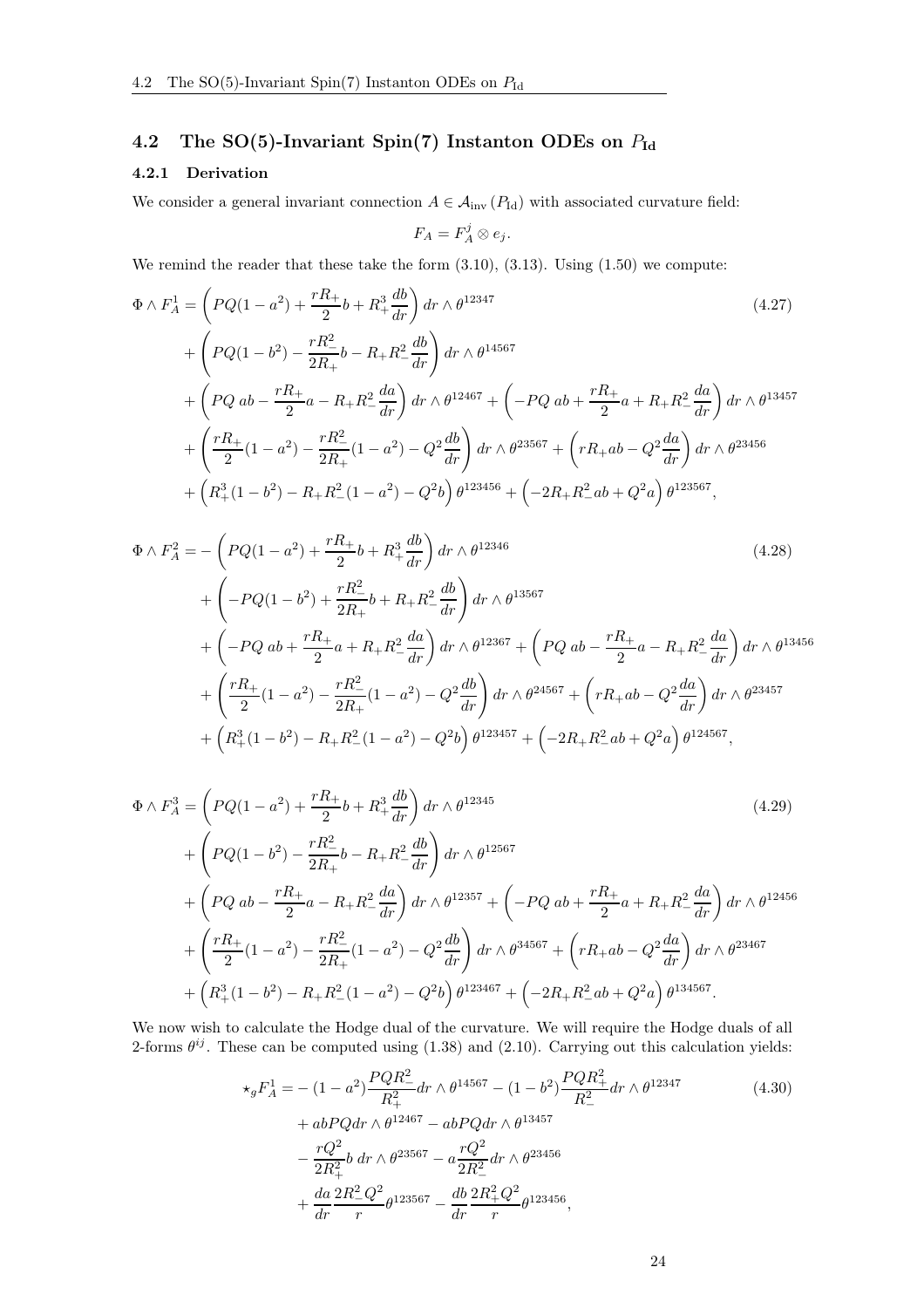$$
\star_g F_A^2 = (1 - a^2) \frac{PQR_{-}^2}{R_+^2} dr \wedge \theta^{13567} + (1 - b^2) \frac{PQR_{+}^2}{R_-^2} dr \wedge \theta^{12346}
$$
\n
$$
- abPQdr \wedge \theta^{12367} + abPQdr \wedge \theta^{13456}
$$
\n
$$
- \frac{rQ^2}{2R_+^2} b dr \wedge \theta^{24567} - a \frac{rQ^2}{2R_-^2} dr \wedge \theta^{23457}
$$
\n
$$
+ \frac{da}{dr} \frac{2R_-^2 Q^2}{r} \theta^{124567} - \frac{db}{dr} \frac{2R_+^2 Q^2}{r} \theta^{123457},
$$
\n
$$
(4.31)
$$

$$
\star_g F_A^1 = -(1 - a^2) \frac{PQR_{-}^2}{R_+^2} dr \wedge \theta^{12567} - (1 - b^2) \frac{PQR_{+}^2}{R_-^2} dr \wedge \theta^{12345}
$$
\n
$$
+ abPQdr \wedge \theta^{12357} - abPQdr \wedge \theta^{12456}
$$
\n
$$
- \frac{rQ^2}{2R_+^2} b dr \wedge \theta^{34567} - a \frac{rQ^2}{2R_-^2} dr \wedge \theta^{23467}
$$
\n
$$
+ \frac{da}{dr} \frac{2R_{-}^2 Q^2}{r} \theta^{134567} - \frac{db}{dr} \frac{2R_{+}^2 Q^2}{r} \theta^{123467}.
$$
\n(4.32)

The Spin(7) instanton equations are given by:

<span id="page-24-0"></span>
$$
\star_g F_A^i = -\Phi \wedge F_A^i. \tag{4.33}
$$

The set of equations obtained by imposing  $(4.33)$  is the same for each  $i = 1, 2, 3$ . It is as follows:

$$
\frac{da}{dr} = \frac{2PQ}{R_{+}R_{-}^{2}}ab - \frac{r}{2R_{-}^{2}}a,
$$
\n(4.34)

$$
\frac{da}{dr} = \frac{rR_+}{Q^2}ab - \frac{r}{2R_-^2}a,\tag{4.35}
$$

$$
\frac{db}{dr} = \frac{PQ}{R_{-}^{2}R_{+}}(1 - b^{2}) - \frac{PQ}{R_{+}^{3}}(1 - a^{2}) - \frac{r}{2R_{+}^{2}}b,
$$
\n(4.36)

$$
\frac{db}{dr} = \frac{rR_+}{2Q^2}(1 - b^2) - \frac{R_-^2r}{2R_+Q^2}(1 - a^2) - \frac{r}{2R_+^2}b.
$$
\n(4.37)

This system is overdetermined unless the metric coefficients satisfy the condition:

$$
PQ^3 = \frac{r}{2}R_+^2R_-^2.
$$
\n(4.38)

We recognize this as the SO(5)-invariant Monge–Ampère equation [\(1.43\)](#page-5-1) distinguishing the Stenzel metric among the Kähler metrics induced from SO(5)-invariant potentials.

It is useful to work in coordinates compatible with the Eschenburg-Wang analysis. We therefore switch to the variable  $t = R_-\$ . An elementary calculation shows that the system takes the form:

$$
\frac{da}{dt} = \frac{\mathcal{P}a}{t} \left( b - \frac{1}{\mathcal{P}} \right),
$$
\n
$$
\frac{db}{dt} = \frac{\mathcal{P}}{2t} \left( 1 - b^2 \right) - \frac{\mathcal{P}Q}{2} \left( 1 - a^2 \right) - Qb.
$$
\n(4.39)

where we have introduced the functions  $P, Q \in C^{\infty}[0, \infty)$  defined by:

<span id="page-24-1"></span>
$$
\mathcal{P}(t) \stackrel{\text{def}}{=} \frac{\sqrt{6}\sqrt{2t^2 + 2}}{\sqrt{2t^2 + 3}},\tag{4.40}
$$

$$
\mathcal{Q}(t) \stackrel{\text{def}}{=} \frac{t}{t^2 + 1}.\tag{4.41}
$$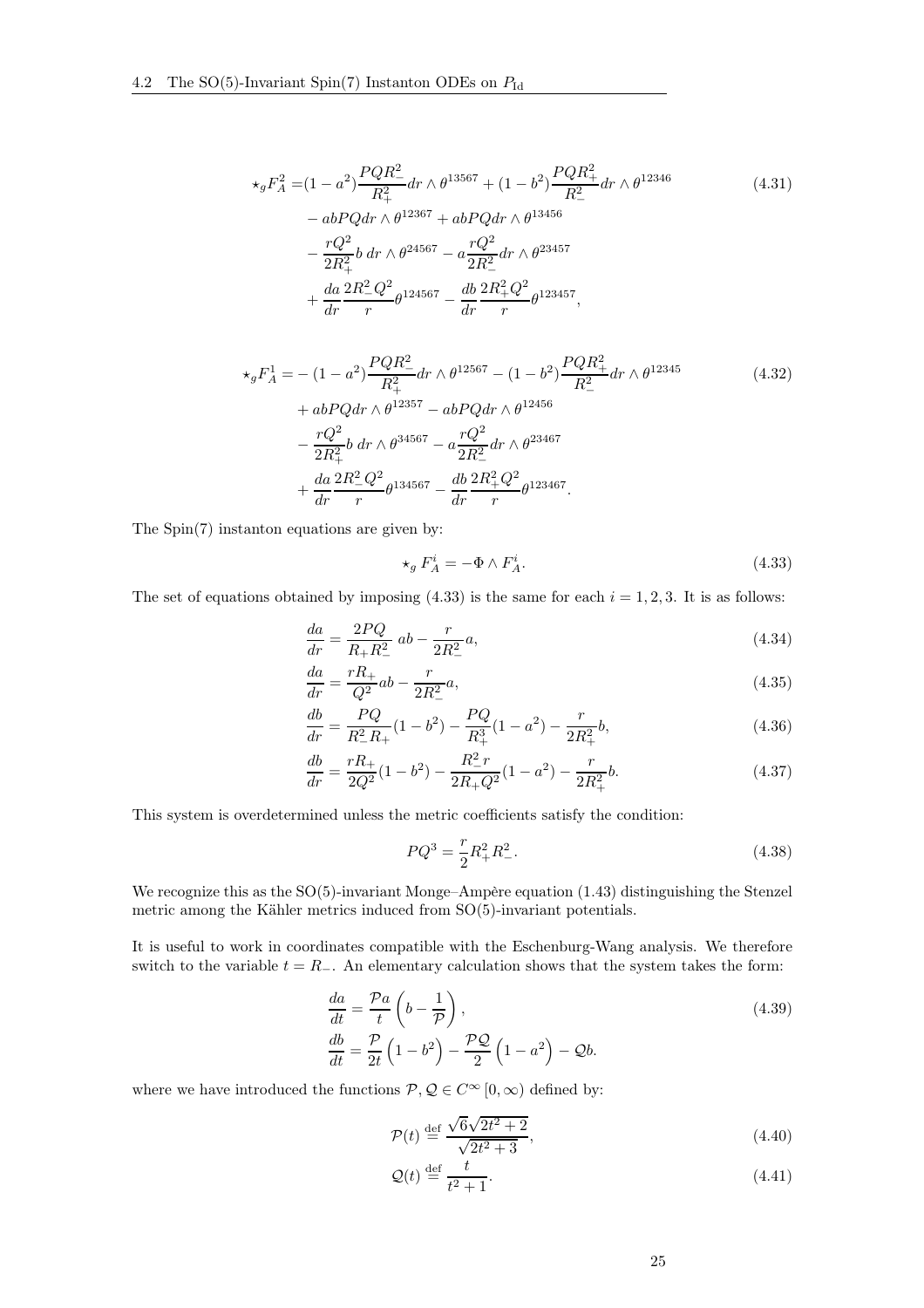#### <span id="page-25-0"></span>4.2.2 Elementary Observations

We begin our analysis of the system  $(4.39)$ . In this section we make a few elementary observations about the dynamics. First, we have the following:

<span id="page-25-1"></span>**Proposition 4.1.** The dynamics [4.39](#page-24-1) preserve the vanishing of a and correspondingly if  $a(t) \neq 0$ for some  $t > 0$ , then  $a(t) \neq 0$  for all  $t > 0$ .

Proof. The first statement is trivial. The second follows by the uniqueness part of the standard Picard theorem. П

Next we observe a symmetry in the solution space:

<span id="page-25-3"></span>**Proposition 4.2.** Suppose that the pair  $(a, b)$  solves the system  $(4.39)$ . Then so does  $(-a, b)$ .

Proof. This follows from a trivial calculation.

We conclude the following: either  $a = 0$  for all time, or a has a fixed sign throughout its lifespan. Furthermore it suffices to study the case  $a > 0$  as -owing to the above observation- all solutions  $(a, b)$  with  $a < 0$  can be obtained by considering a solution where  $a > 0$  and inverting its sign.

The next proposition establishes that if one solution lies above another at some instant  $t^*$ , the inequality persists for all time. Here, 'lying above' is interpreted componentwise.

<span id="page-25-2"></span>**Proposition 4.3.** Suppose that  $(a, b)$ ,  $(\widetilde{a}, \widetilde{b})$  are two solutions to the system [4.39.](#page-24-1) Suppose further that for some time  $t^* \geq 0$  we have  $a(t^*) > \tilde{a}(t^*)$  and  $b(t^*) > b(t^*)$ . These inequalities remain true for all  $t \geq t^*$  for which both solutions exist.

*Proof.* Suppose not. Let  $t_f$  be the first time for which the inequality fails. There are three cases:

- 1.  $\tilde{a}(t_f) = a(t_f)$  and  $\tilde{b}(t_f) = b(t_f)$ ,
- 2.  $\tilde{a}(t_f) = a(t_f)$  and  $\tilde{b}(t_f) < b(t_f)$ ,
- 3.  $\tilde{a}(t_f) < a(t_f)$  and  $\tilde{b}(t_f) = b(t_f)$ .

Case 1 contradicts the uniqueness part of the standard Picard theorem.

Suppose case 2 holds. Consider the evolution of  $a - \tilde{a}$ .

$$
\frac{d}{dt}(a-\widetilde{a}) = \frac{\mathcal{P}ab}{t} - \frac{a}{t} - \left(\frac{\mathcal{P}\widetilde{a}\widetilde{b}}{t} - \frac{\widetilde{a}}{t}\right).
$$

At  $t = t_f$  we have  $\tilde{a}(t_f) = a(t_f) = s > 0$  and  $\tilde{b}(t_f) < b(t_f)$ . Consequently:

$$
\frac{d}{dt} (a - \widetilde{a})_{|_{t_f}} = \frac{\mathcal{P}s}{t} \left( b(t_f) - \widetilde{b}(t_f) \right) > 0.
$$

It follows that  $\tilde{a}(t) < a(t)$  for some time  $t < t_f$  and the intermediate value theorem contradicts the fact that  $t_f$  is the first time for which the inequalities fail.

Suppose case 3 holds. Consider the evolution of  $b - \tilde{b}$ :

$$
\frac{d}{dt}\left(b-\widetilde{b}\right)=\frac{\mathcal{P}}{2t}\left(1-b^2\right)-\frac{\mathcal{P}\mathcal{Q}}{2}\left(1-a^2\right)-\mathcal{Q}b-\left(\frac{\mathcal{P}}{2t}\left(1-\widetilde{b}^2\right)-\frac{\mathcal{P}\mathcal{Q}}{2}\left(1-\widetilde{a}^2\right)-\mathcal{Q}\widetilde{b}\right).
$$

At  $t = t_f$  we have  $\tilde{b}(t_f) = b(t_f)$  and  $\tilde{a}(t_f) < a(t_f)$ . Consequently:

$$
\frac{d}{dt}\left(b-\widetilde{b}\right)_{|_{t_f}} = \frac{\mathcal{PQ}}{2}\left(a(t_f) - \widetilde{a}(t_f)\right) > 0.
$$
\n(4.42)

which leads to a contradiction as above.

 $\Box$ 

 $\Box$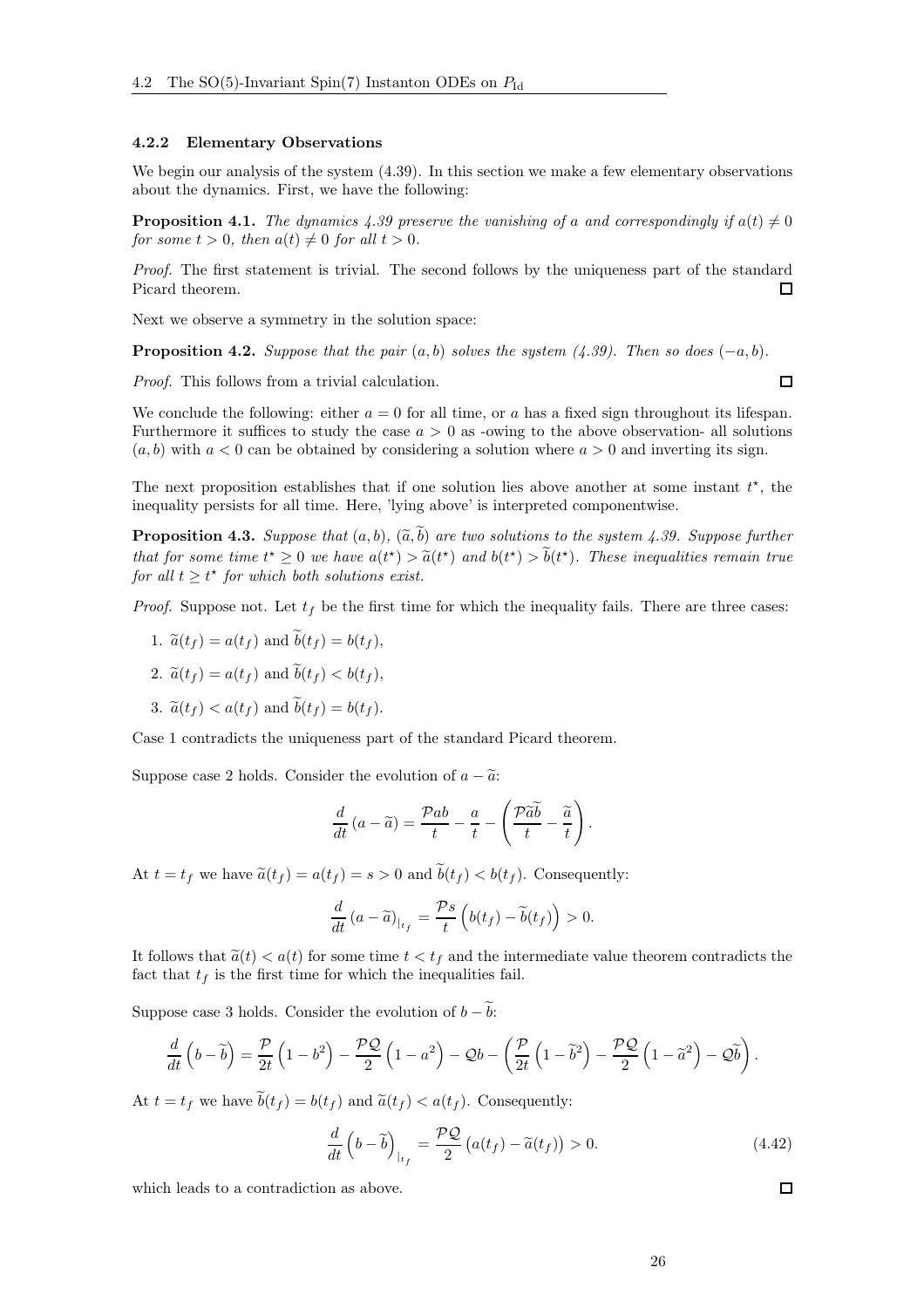**Proposition 4.4.** Suppose that  $(a, b)$  is a solution of [4.39](#page-24-1) defined in a neighbourhood of  $t_0 > 0$ . Take initial data at  $t_0$  satisfying  $a(t_0) > 0$ ,  $b(t_0) < 0$  and flow backwards. Then  $a \to +\infty$  as  $t \to t_{blowup} \geq 0.$ 

*Proof.* We will bound a from below by a function v satisfying  $v \to +\infty$  as  $t \to 0$ .

Consider the evolution of the product  $ab$ . Using the equations  $(4.39)$ , compute:

$$
\frac{d}{dt}(ab)|_t = \dot{a}b + a\dot{b}
$$
\n
$$
= \frac{P}{2t}ab^2 + \frac{P}{2t(t^2+1)}a + \frac{PQ}{2}a^3 - \left(Q + \frac{1}{t}\right)ab > -\left(Q + \frac{1}{t}\right)ab,\tag{4.43}
$$

where in the last line we used the fact that  $a > 0$  for all time. By comparison, flowing backwards in time, ab stays below the solution of the I.V.P:

$$
\begin{cases}\n\dot{u}(t) = -\left(\mathcal{Q} + \frac{1}{t}\right)v, \\
u(t_0) = a(t_0)b(t_0).\n\end{cases}
$$

By assumption, the initial data satisfy:

$$
a(t_0)b(t_0) < 0.
$$

Consequently,  $u < 0$  for all  $0 < t < t_0$  and we conclude that the same is true of ab.

This allows us to estimate:

$$
\dot{a}(t) = \frac{\mathcal{P}ab}{t} - \frac{a}{t} < -\frac{a}{t}.
$$

Consequently, a lies above the solution to the following I.V.P backwards of  $t_0$ :

$$
\begin{cases} & \dot{v}(t) = -\frac{v}{t}, \\ & v(t_0) = a(t_0). \end{cases}
$$

This is easily solved explicitly and we obtain the inequality:

$$
a(t) \ge \frac{a(t_0)t_0}{t}
$$
 for all  $0 < t \le t_0$ .

<span id="page-26-0"></span>**Corollary 4.5.** Let  $T > 0$  and let  $(a, b) \in C^1[0, T]$  be a solution of [4.39](#page-24-1) satisfying  $a \neq 0$ . We have

that  $b(t) > 0$  for all  $t \geq 0$  for which the solution exists. .

*Proof.* Trivially,  $b(0) = \pm 1$ . If not, then  $b(t)$  blows up as  $t \to 0$ . Hence it suffices to prove the result for  $t > 0$ . If we achieve this, the possibility that  $b(0) = -1$  is excluded by continuity and thus we have that  $b(0) = 1$ .

Suppose that for some  $t_0 > 0$ ,  $b(t_0) < 0$ . We have that  $a(t_0) \neq 0$  by assumption. If  $a(t_0) > 0$ , the above proposition implies that a blows up to  $+\infty$  near  $t = 0$  contradicting the boundedness of the solution. If  $a(t_0) < 0$ , then  $-a(t_0) > 0$ . Since  $(-a, b)$  is a solution,  $-a$  blows up to  $+\infty$  near  $t = 0$ . Hence, a blows up to  $-\infty$  near  $t = 0$ .

Suppose that  $b(t_0) = 0$  for some  $t_0 > 0$ . At such a point we have:

$$
\dot{b}(t_0) = \frac{\mathcal{P}(t_0)}{2t_0(t_0^2+1)} + \frac{\mathcal{P}(t_0)\mathcal{Q}(t_0)}{2}a^2(t_0) > 0.
$$

It follows that  $b(t) < 0$  for some  $0 < t < t_0$  and this brings us to the previous case.

Putting the above together: if  $(a, b)$  is a global solution of [4.39,](#page-24-1) either  $a = 0$  identically or the sign of a is fixed and  $b > 0$ .

 $\Box$ 

 $\Box$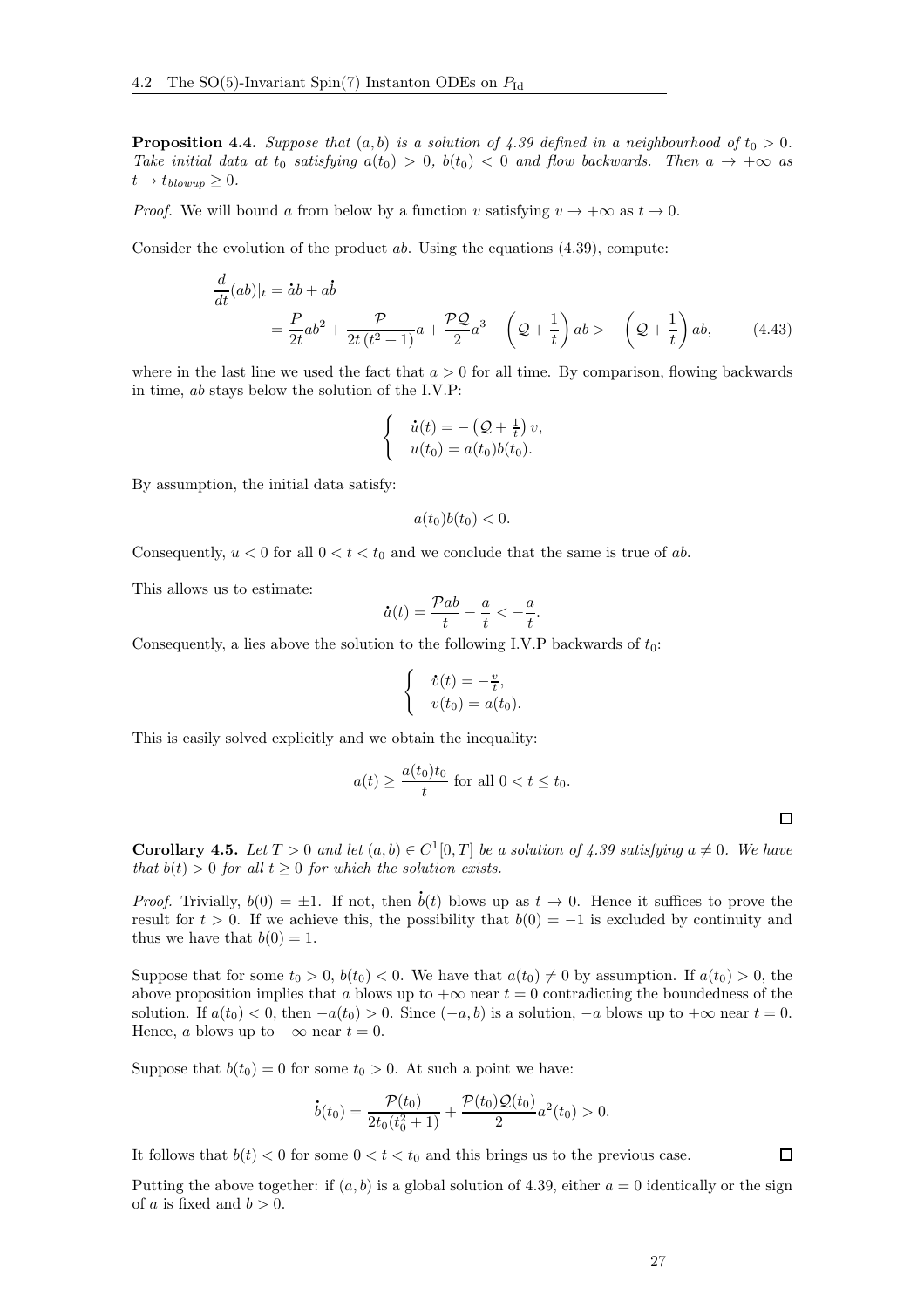#### <span id="page-27-0"></span>4.2.3 Solutions Extending on  $P_{\pi_2}$ : An Explicit Family of Spin(7)-Instantons Containing a Unique HYM Connection

We classify the solutions that extend on  $P_{\pi_2}$ . In the division suggested in the final remark of the preceding subsection, this corresponds to the case  $a = 0$ . The system [\(4.39\)](#page-24-1) reduces to a single nonlinear ODE that we can solve explicitly. We thus exhibit an explicit 1-parameter family of Spin(7) instantons only one of which is HYM. This resolves (negatively) the question regarding the equivalence of the two gauge theoretic problems.

Owing to proposition [3.5,](#page-18-3) solutions extending to  $P_{\pi_2}$  must satisfy  $b(0) = -1$ . Due to corollary [4.5,](#page-26-0)the a-component of such a solution must vanish identically. The system [\(4.39\)](#page-24-1) reduces to the following ODE:

<span id="page-27-1"></span>
$$
\frac{db}{dt} = -\frac{\mathcal{PQ}}{2} + \frac{\mathcal{P}}{2t} \left( 1 - b^2 \right) - \mathcal{Q}b. \tag{4.44}
$$

This can be solved explicitly. We fix a positive reference time and parameterize solutions by their value at that time. We choose to work with  $t_{\text{ref}} = \frac{\sqrt{6}}{2}$  (corresponding to  $r_{\text{ref}} = 2$ ). This choice is arbitrary. Note that our approach excludes solutions blowing up at  $t_{\text{ref}}$ . This is not an issue as we are only interested in global instantons. Writing:  $\nu = b(t_{ref})$ , the associated solution to [\(4.44\)](#page-27-1) takes the form:

<span id="page-27-2"></span>
$$
b_{\nu}(t) = \frac{\sqrt{2}}{2} \left( 1 + \frac{\sqrt{6} - \nu \sqrt{10t^2 + 15}}{\sqrt{30}\nu + \sqrt{6} - (\sqrt{5}\nu + 2) \sqrt{2t^2 + 3}} \right) \frac{1}{\sqrt{t^2 + 1}}.
$$
 (4.45)

Corresponding to  $b_{\nu}$  there is a local Spin(7) instanton [\(3.18\)](#page-12-5) on the restriction of  $P_{\text{Id}}$  over an open submanifold of the form:

$$
(t_{\rm ref} - \delta, t_{\rm ref} + \delta) \times \frac{\text{SO}(5)}{\text{SO}(3)} \subset X^8. \tag{4.46}
$$

An elementary calculation yields the values of  $\nu$  for which there exists a finite blowup time:

**Proposition 4.6.** Let  $\nu \in (-\infty, -\frac{2\sqrt{5}}{5}) \cup (\frac{\sqrt{10}}{5}, \infty)$ . The connection  $A_{\nu}$  blows up (as witnessed -for instance- by a blowup of the pointwise curvature norm) at time  $t_{blown}(v)$  given by:

$$
t_{blowup}(\nu) = \frac{\sqrt{6}}{2} \frac{\sqrt{5\nu^2 - 2}}{\sqrt{5\nu + 2}}.
$$
\n(4.47)

For  $\nu$  outside of the range considered in the proposition, the solutions stay bounded for all time. These considerations lead to the following existence/classification result:

**Theorem 4.7.** Let  $\nu \in [-\frac{2\sqrt{5}}{5}, \frac{\sqrt{10}}{5})$ . The connection  $A_{\nu}$  is a smooth Spin(7) instanton on the extended bundle  $P_{\pi_2}$ . Furthermore, these are all the invariant Spin(7) instantons on  $P_{\pi_2}$ .

*Proof.* For  $\nu \in \left[-\frac{2\sqrt{5}}{5}, \frac{\sqrt{10}}{5}\right]$ , the function  $b_{\nu}$  is of class  $C^{\infty}[0, \infty)$ . We need to verify the extension conditions of proposition [3.5.](#page-18-3) In particular we need to prove that  $b_{\nu}(t) + 1$  is even and  $O(t^2)$ at  $t = 0$ . We immediately exclude  $\nu = \frac{\sqrt{10}}{5}$  as the associated solution satisfies  $b(0) = 1$  and consequently fails the second extension condition. For  $\nu \in \left[-\frac{2\sqrt{5}}{5}, \frac{\sqrt{10}}{5}\right)$ , the first condition is clear by looking at the formula for  $b_{\nu}$ . The second condition is easily established by computing that:

$$
b_{\nu}(0) + 1 = \dot{b}(0) = 0. \tag{4.48}
$$

For uniqueness, we note that any invariant Spin(7) instanton on  $P_{\pi_2}$  obeys [4.44](#page-27-1) and all other solutions of this equation blow up. □

The HYM connection  $A_{\text{HYM}_{\pi_2}}$  lies in the interior of this family and corresponds to the choice  $\nu = -\frac{\sqrt{10}}{5}$ . It is the only HYM connection in the family. The boundary point  $\nu_{\partial} = -\frac{2\sqrt{5}}{5}$ corresponds to the solution:

$$
b_{\nu_{\partial}}(t) = -\frac{\sqrt{3}}{3} \frac{\sqrt{2t^2 + 3}}{\sqrt{t^2 + 1}}.
$$
\n(4.49)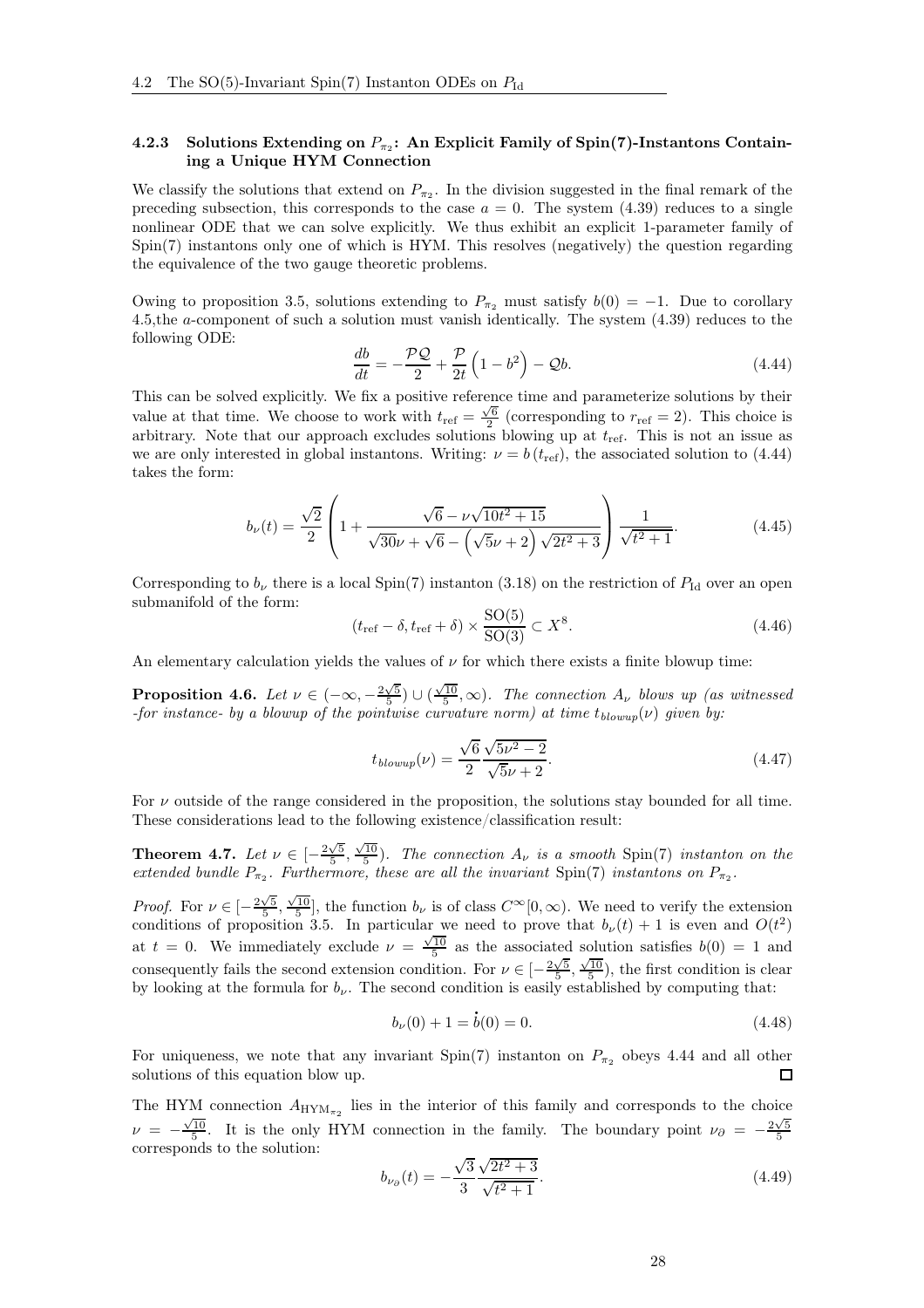The associated Spin(7) instanton  $A_{\nu_{\alpha}}$  differs from the others in that it yields a different limiting connection on  $P_{\text{Id}}$  over the Stiefel manifold  $\frac{\text{SO}(5)}{\text{SO}(3)}$  at infinity. In particular, for  $\nu \in ($  $-\frac{2\sqrt{5}}{5}, \frac{\sqrt{10}}{5}$ Ñ it is easily seen that:

$$
\lim_{t \to \infty} b_{\nu}(t) = 0.
$$

The associated limiting connection is therefore equal to  $A_{P_{\text{Id}}}^{\text{can}}$ . However, for  $\nu = \nu_{\partial}$ , we have:

$$
\lim_{t \to \infty} b_{\nu_{\partial}}(t) = -\frac{\sqrt{6}}{2}.
$$

and the associated connection at infinity is given by:

$$
A^{\infty}_{\nu_{\partial}} = A^{\text{can}}_{P_{\text{Id}}} - \frac{\sqrt{6}}{2} \left( \theta^5 \otimes e_3 - \theta^6 \otimes e_2 + \theta^7 \otimes e_1 \right).
$$

We have already computed the pointwise curvature norm of  $A_{\text{HYM}_{\pi_2}}$ . Its growth is of order  $O(r^{-\frac{3}{2}})$ . The rate remains the same across all elements of the family. This includes the boundary point  $A_{\nu_{\partial}}$ . It follows that it is possible for Spin(7) instantons not to be HYM and yet to have pointwise curvature norm decaying with the same rate as that of an HYM connection on the same bundle.

#### <span id="page-28-0"></span>4.2.4 Solutions Extending on  $P_{\pi_1}$

We now wish to classify solutions that smoothly extend over  $P_{\pi_1}$ . In the previous section we found all solutions where  $a = 0$ . The only one satisfying  $b(0) = 1$  corresponds to  $\nu = \frac{\sqrt{10}}{5}$ . The associated instanton is  $A_{\text{HYM}_{\pi_1}}$ . Any other solution would have nonvanishing a-component. Consequently, we have to deal with the full system [\(4.39\)](#page-24-1). The first step is to obtain short time existence and uniqueness near the pole of the ODE. Subsequently, the task is to characterize which of these local solutions survive for all time to yield global Spin(7) instantons.

#### <span id="page-28-1"></span>4.2.4.1 Short Time Existence and Uniqueness

The analysis in this section relies on the method of Eschenburg and Wang (Eschenberg, Wang [\[1\]](#page-41-4), section 6). We have adapted their existence result to our equation system and refined it to include continuous dependence on initial data. This does not follow from the standard Grönwall estimate as the I.V.P under consideration is singular. The continuity proof is based on the technique employed by Smoller, Wasserman, Yau and McLeod (Smoller, Wasserman, Yau, McLeod [\[2\]](#page-41-11), p.147]).

<span id="page-28-5"></span>**Theorem 4.8.** Let  $a_0$  be a fixed real number. There exists a unique solution:

$$
(a,b)_{a_0} \in C^{\infty}[0,t_{max}(a_0))
$$

to the system [4.39](#page-24-1) such that:

<span id="page-28-2"></span>
$$
a(0) = 0,\t\t(4.50)
$$

<span id="page-28-3"></span>
$$
\dot{a}(0) = 0,
$$
\n(4.50)  
\n
$$
\dot{a}(0) = a_0,
$$
\n(4.51)

<span id="page-28-4"></span>
$$
b(0) = 1.\t\t(4.52)
$$

This solution satisfies the extension conditions of proposition [3.4](#page-18-2) and thus yields a Spin(7) instanton on the restriction of  $P_{\pi_1}$  over the open submanifold defined by  $0 \leq t < t_{\max}(a_0)$ .

Furthermore, we have that for any  $K > 0$ :

$$
T_K \stackrel{def}{=} \inf \{ t_{max}(a_0) \mid a_0 \in [-K, K] \} > 0 \tag{4.53}
$$

and the following mapping is continuous:

$$
[-K, K] \to C^{0} ([0, T_{K}], \mathbb{R}^{2}),
$$
  

$$
a_{0} \mapsto (a, b)_{a_{0}}.
$$
 (4.54)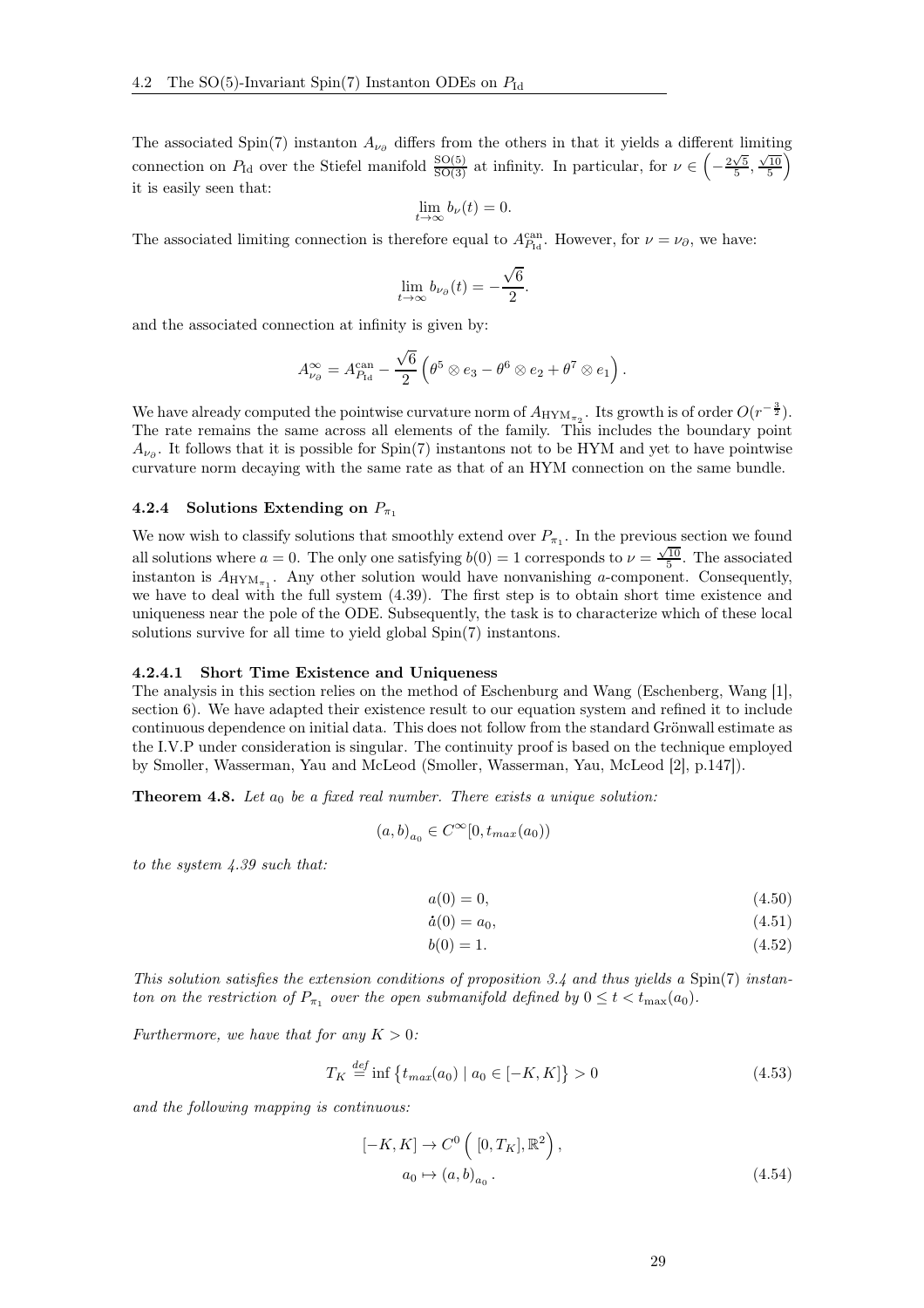We will prove this result in four stages. The first step is to study the formal Taylor series of smooth solutions at  $t = 0$ . The second step is to derive and analyze ODEs governing perturbations of high order polynomial truncations of the series. The idea is to show that, if the order is high enough, the resulting ODEs are uniquely soluble for sufficiently short time in suitable Banach spaces. The third step is to argue that the solutions so obtained are smooth and have the correct formal series at  $t = 0$ . The final step is to understand how this existence/ uniqueness argument behaves under change of initial data. This involves proving that the estimates can be made to be uniform in  $a_0$ for  $a_0$  in compact sets and establishing the desired continuity result.

<span id="page-29-2"></span>**Proposition 4.9.** Fix  $a_0 \in \mathbb{R}$ . There exists a unique  $(a, b)_{a_0} \in \mathbb{R}[[t]]^2$  solving the system  $(4.39)$ and satisfying the conditions  $(4.50)$ ,  $(4.51)$ ,  $(4.52)$ . Here, differentiation is understood in the formal sense (as a derivation of the formal power series ring).

*Proof.* Considering the ODEs governing  $a(-t)$  and  $b(-t)$  and invoking local uniqueness, we find that  $b$  is even and  $a$  is odd. This allows us to write:

$$
a = \sum_{k=0}^{\infty} \frac{a_k}{(2k+1)!} t^{2k+1}, \quad b = \sum_{k=0}^{\infty} \frac{b_k}{(2k)!} t^{2k}, \text{ where } b_0 = 1.
$$
 (4.55)

Using the parity of  $a, b$  and the coefficient functions, we introduce the series:

$$
a (Pb - 1) = \sum_{k=0}^{\infty} \frac{c_k}{(2k+1)!} t^{2k+1}, \qquad \frac{\mathcal{PQ}}{2} \left(1 - a^2\right) = \sum_{k=0}^{\infty} \frac{e_k}{(2k+1)!} t^{2k+1},
$$
  

$$
\frac{\mathcal{P}}{2} \left(1 - b^2\right) = \sum_{k=0}^{\infty} \frac{d_k}{(2k)!} t^{2k} d_0 = 0,
$$
  

$$
\mathcal{Q}b = \sum_{k=0}^{\infty} \frac{f_k}{(2k+1)!} t^{2k+1}.
$$

The ODE for a translates to the condition:

<span id="page-29-0"></span>
$$
a_k = \frac{c_k}{2k+1} \text{ for all } k \ge 0. \tag{4.56}
$$

We compute  $c_k$  in terms of  $a_0, \ldots, a_k, b_0, \ldots, b_k$ . This yields:

$$
c_k = \frac{d^{2k+1}}{dt^{2k+1}}\Big|_{t=0} (a(\mathcal{P}b-1)),
$$
  
=  $a_k + \mathcal{G}(a_0, ..., a_{k-1}, b_0, ..., b_k).$ 

Here  $G$  denotes some function of coefficients of lower order. We will slightly abuse notation and maintain use of the symbol  $\mathcal G$  in subsequent calculations -even though the particular function may not be the same. Using [\(4.56\)](#page-29-0) we obtain:

$$
\frac{2k}{2k+1}a_k = \mathcal{G}(a_0, ..., a_{k-1}, b_0, ..., b_k).
$$
 (4.57)

This determines  $a_k$  in terms of coefficients of lower order provided that  $k \neq 0$ . We conclude that we are allowed to choose  $a_0$  freely.

We perform a similar calculation for  $b$ . The second equation in  $(4.39)$  translates to the relation:

<span id="page-29-1"></span>
$$
b_{k+1} = \frac{d_{k+1}}{2k+2} - e_k - f_k \text{ for all } k \ge 0.
$$
 (4.58)

We note that  $e_k$  and  $f_k$  only involve terms depending on  $a_0, ..., a_k, b_0, ..., b_k$  and it is thus unnecessary to compute them. We compute  $d_{k+1}$  in terms of  $a_0, ..., a_k, b_0, ..., b_{k+1}$ :

$$
d_{k+1} = \frac{d^{2k+2}}{dt^{2k+2}}\Big|_{t=0} \left(\frac{\mathcal{P}}{2}(1-b^2)\right),
$$
  
= -2b<sub>k+1</sub> + \mathcal{G}(b\_0, ..., b\_k).

Using [\(4.58\)](#page-29-1), we obtain:

$$
\frac{k+2}{k+1}b_{k+1} = \mathcal{G}(a_0, ..., a_k, b_0, ..., b_k).
$$

It follows that  $b_{k+1}$  is determined by lower order coefficients for each  $k \geq 0$ .

The above calculations demonstrate that the formal Taylor series at 0 is uniquely determined by induction given a choice of  $a_0 \in \mathbb{R}$ .  $\Box$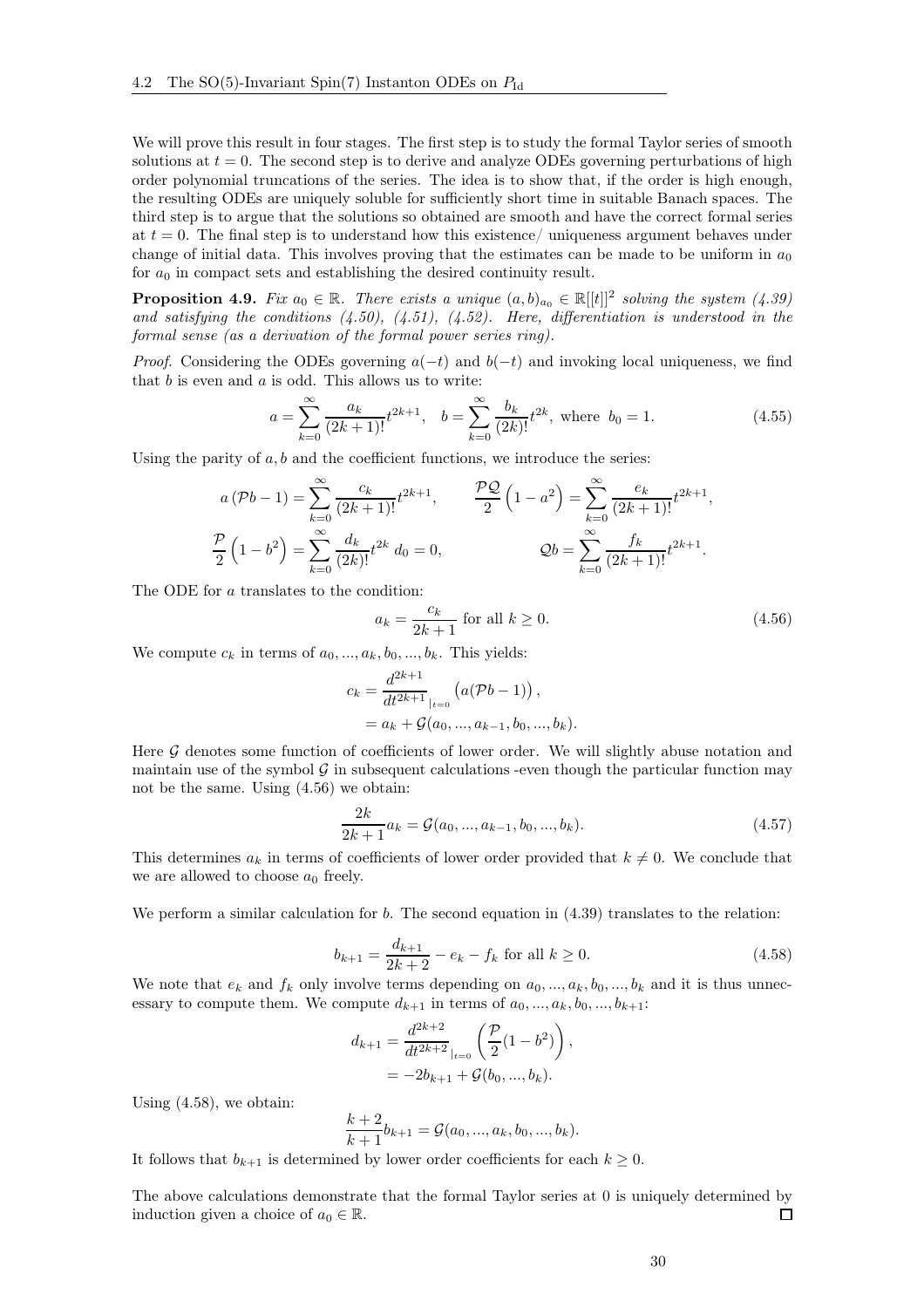Although the content of the preceding proposition is enough for the purposes of our existence theorem, continuity requires more refined knowledge of the formal Taylor series. In particular, we are interested in the dependence of its coefficients on  $a_0$ . We explicitly calculate the first few terms of the series associated to some fixed  $a_0$ :

$$
a(t) = a_0 t - \frac{a_0}{3} t^3 + O(t^5),
$$
\n(4.59)

<span id="page-30-2"></span><span id="page-30-1"></span>
$$
b(t) = 1 - \frac{t^2}{2} + \left(\frac{3}{8} + \frac{a_0^2}{6}\right)t^4 + O(t^6).
$$
 (4.60)

In fact, we are able to obtain the following:

<span id="page-30-0"></span>**Proposition 4.10.** The coefficients of the formal Taylor series  $(a, b)_{a_0}$  are polynomials (possibly of order 0) in  $a_0$ .

*Proof.* This is certainly true for  $a_0, b_0$  and  $b_1$ . Repeating the calculations of the preceding proposition, but keeping track of the lower order terms yields the following recurrence relations for the coefficients:

$$
a_{k} = \frac{1}{2k} \sum_{m=1}^{k} \sum_{l=0}^{m} {2k+1 \choose 2m} {2m \choose 2l} \mathcal{P}_{|_{t=0}}^{(2(m-l))} a_{k-m} b_{l},
$$
  
\n
$$
b_{k+1} = -\frac{1}{4k+8} \sum_{m=1}^{k} \sum_{l=0}^{m} {2k+2 \choose 2m} {2m \choose 2l} \mathcal{P}_{|_{t=0}}^{(2(k-m)+2)} b_{m-l} b_{l} - \frac{1}{2k+4} \sum_{l=1}^{k} {2k+2 \choose 2l} b_{k+1-l} b_{l}
$$
  
\n
$$
-\frac{k+1}{2k+4} (\mathcal{P} \mathcal{Q})^{(2k+1)} |_{t=0} + \frac{k+1}{2k+4} \sum_{m=1}^{k} \sum_{l=0}^{m-1} {2k+1 \choose 2m} {2m \choose 2l+1} (\mathcal{P} \mathcal{Q})^{(2(k-m)+1)} |_{t=0} a_{m-l-1} a_{l}
$$
  
\n
$$
-\frac{k+1}{k+2} \sum_{m=0}^{k} {2k+1 \choose 2m} \mathcal{Q}^{(2(k-m)+1)} |_{t=0} b_{m}.
$$

The result follows by induction.

We now discuss how to use this formal series in order to obtain an honest solution of the system [\(4.39\)](#page-24-1). For ease of exposition, we introduce the following functions:

$$
F_1(t, u, v) \stackrel{\text{def}}{=} u(\mathcal{P}(t) v - 1),
$$
  
\n
$$
F_2(t, v) \stackrel{\text{def}}{=} \frac{\mathcal{P}(t)}{2}(1 - v^2),
$$
  
\n
$$
F_3(t, u, v) \stackrel{\text{def}}{=} -\frac{\mathcal{P}(t) \mathcal{Q}(t)}{2}(1 - u^2) - \mathcal{Q}(t) v.
$$

We rewrite the ODE system  $(4.39)$  as:

$$
\begin{aligned}\n\frac{da}{dt} &= \frac{F_1(t, a, b)}{t}, \\
\frac{db}{dt} &= \frac{F_2(t, b)}{t} + F_3(t, a, b).\n\end{aligned}
$$

Further, we let  $p_m^a(t, a_0)$ ,  $p_m^b(t, a_0)$  denote the order m Taylor polynomials corresponding to the initial data  $a_0$ . These are obtained by truncating the respective series. We also introduce the following error functions capturing the failure of the Taylor polynomials to solve [\(4.39\)](#page-24-1):

$$
E_m^a(t, a_0) \stackrel{\text{def}}{=} \frac{d}{dt} p_a^m(t, a_0) - \frac{F_1\left(t, p_m^a(t, a_0), p_m^b(t, a_0)\right)}{t},
$$
  

$$
E_m^b(t, a_0) \stackrel{\text{def}}{=} \frac{d}{dt} p_b^m(t, a_0) - \frac{F_2\left(t, p_m^b(t, a_0)\right)}{t} - F_3(t, p_m^a(t, a_0), p_m^b(t, a_0)).
$$

They are smooth and  $O(t^m)$  at  $t = 0$ . To see this, recall that the full formal series was constructed by matching derivatives at the origin. Consequently, the first m−1 derivatives of the error functions vanish at  $t = 0$ .

 $\Box$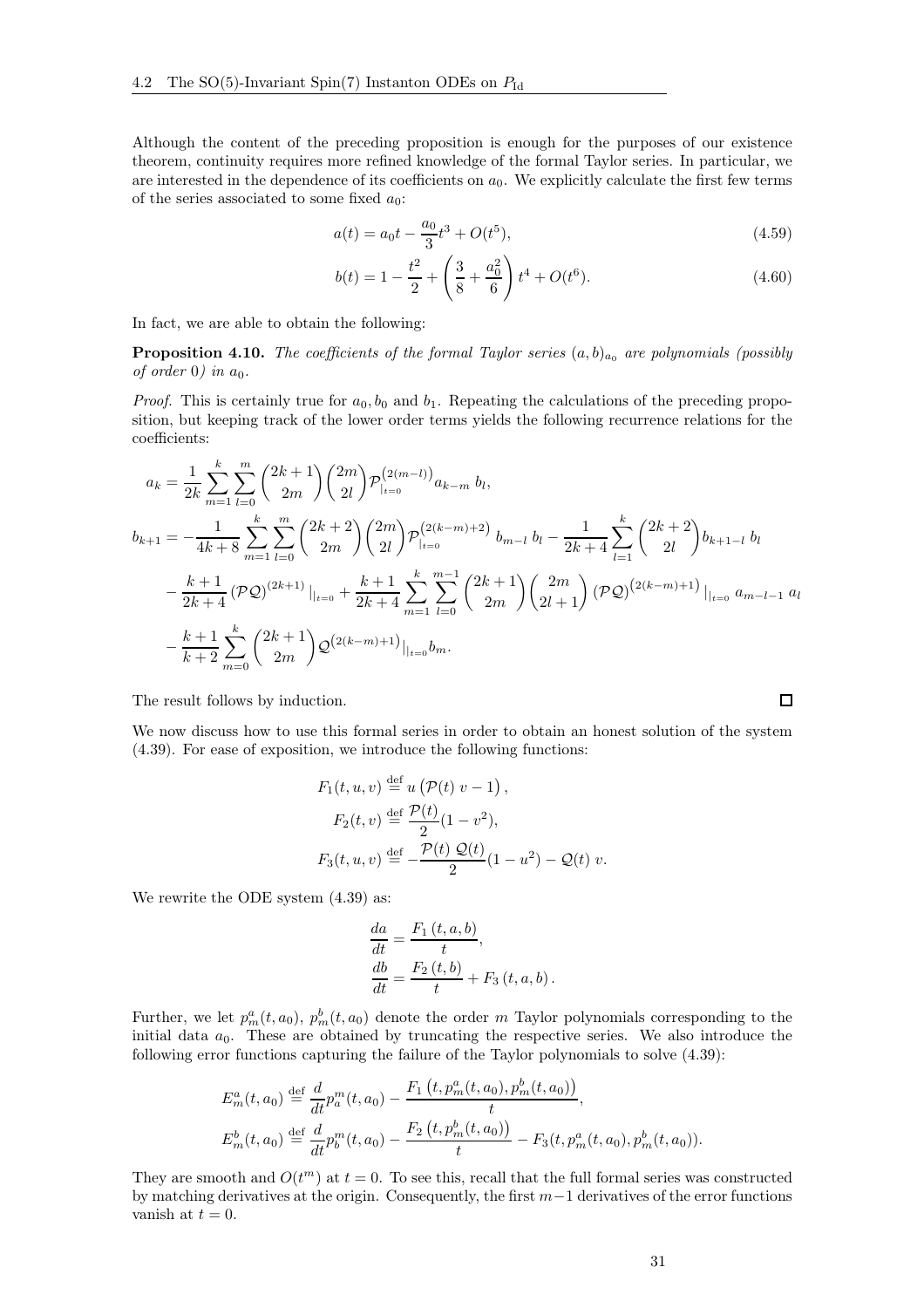We now introduce the Banach spaces we will be working with. We define:

$$
\mathcal{O}_T(m) \stackrel{\text{def}}{=} \left\{ f \in C^0[0, T] \text{ s.t. } \sup_{t \in [0, T]} \frac{|f(t)|}{t^m} < \infty \right\},\tag{4.61}
$$

$$
||f||_{\mathcal{O}_T(m)} \stackrel{\text{def}}{=} \sup_{t \in [0, T]} \frac{|f(t)|}{t^m}.
$$

We immediately observe that the error functions  $E_m^a, E_m^b$  lie in this space (they are  $O(t^m)$ ). Furthermore, the functions  $p_m^a$ ,  $p_m^b - 1$  lie in  $\mathcal{O}(1)$ . In fact -in light of proposition [\(4.10\)](#page-30-0)- we have:

<span id="page-31-3"></span>**Corollary 4.11.**  $E_m^a(t, \cdot)$ ,  $E_m^b(t, \cdot)$  define continuous mappings from the space of initial data into  $\mathcal{O}(m)$ . Similarly,  $p_m^a(t, \cdot)$ ,  $p_m^b(t, \cdot) - 1$  define continuous mappings from the space of initial data into  $\mathcal{O}(1)$ .

We finally recast the problem as an integral equation for a perturbation of the polynomials  $(p_m^a, p_m^b)$ . Given a pair of functions  $(u, v) \in \mathcal{O}_T^{\oplus 2}(m)$  we define:

$$
\Theta_{m,a_0}^1(u,v)(s) \stackrel{\text{def}}{=} \int_0^s \left( \frac{F_1(t, p_m^a(a_0, t) + u(t), p_m^b(a_0, t) + v(t))}{t} - \dot{p}_m^a(a_0, t) \right) dt,
$$
  

$$
\Theta_{m,a_0}^2(u,v)(s) \stackrel{\text{def}}{=} \int_0^s \left( \frac{F_2(t, p_m^b(a_0, t) + v(t))}{t} + F_3(t, p_m^a(a_0, t) + u(t), p_m^b(a_0, t) + v(t)) - \dot{p}_m^b(a_0, t) \right) dt.
$$

It can be easily checked (by expanding out the integrands, counting order of vanishing and noting that integration raises this by one) that we obtain a nonlinear integral operator:

$$
\Theta_{m,a_0} \stackrel{\text{def}}{=} \Theta_{m,a_0}^1 \times \Theta_{m,a_0}^2 : \mathcal{O}_T^{\oplus 2}(m) \to \mathcal{O}_T^{\oplus 2}(m). \tag{4.62}
$$

The following proposition is the heart of the matter:

<span id="page-31-2"></span>**Proposition 4.12.** Let  $a_0$  be fixed. Fix  $R > 0$ . For sufficiently large m (depending on  $F_1, F_2, F_3, R$ ) and sufficiently small T (depending on m and  $a_0$ ), the operator  $\Theta_{m,a_0}$  has a unique fixed point  $(u, v)$ in  $\overline{B}_R(0) \subset \mathcal{O}_T^{\oplus 2}(m)$ . Furthermore, this fixed point is smooth in  $[0,T]$  and the associated solution

$$
(a, b) \stackrel{def}{=} (p_m^a + u, p_m^b + v)
$$

to the system  $(2.9)$  satisfies  $(4.50)$ ,  $(4.51)$ ,  $(4.52)$ .

*Proof.* In what follows, our notation suppresses dependence on  $a_0$ . Fix  $R > 0$ . We will select m and T such that  $\Theta_m$  is a contraction on  $\overline{B}_R(0) \subset \mathcal{O}_T^{\oplus 2}(m)$ .

Consider the domain:

$$
D_R \stackrel{\text{def}}{=} [0,1] \times \overline{B}_{2R}(0,1) \subset \mathbb{R}^3. \tag{4.63}
$$

Let  $L > 0$  be a Lipschitz constant in the  $(u, v)$  variables for the restrictions of  $F_1, F_2, F_3$  on  $D_R$ . L is controlled by  $L^{\infty}$  bounds on the restrictions of the derivatives of the  $F_i$  on  $D_R$ . Choose:

$$
m > \max\left\{2L, 1\right\}.
$$

Pick T such that:

$$
T < \min\left\{1, \frac{(m+1)R}{\|E_m^a\|_{\mathcal{O}_1(m)} + \|E_m^b\|_{\mathcal{O}_1(m)}}, \frac{R}{\|p_m^a\|_{\mathcal{O}_1(m)}}, \frac{R}{\|p_m^b - 1\|_{\mathcal{O}_1(m)}}\right\}.
$$

Clearly, for  $t \in [0, T]$  we have:

<span id="page-31-0"></span>
$$
|p_m^a(t)| \le R, \quad |p_m^b(t) - 1| \le R. \tag{4.64}
$$

Claim that we also have:

<span id="page-31-1"></span>
$$
\left\|\Theta_m(0,0)\right\|_{\mathcal{O}_T(m)} \le \frac{R}{2}.\tag{4.65}
$$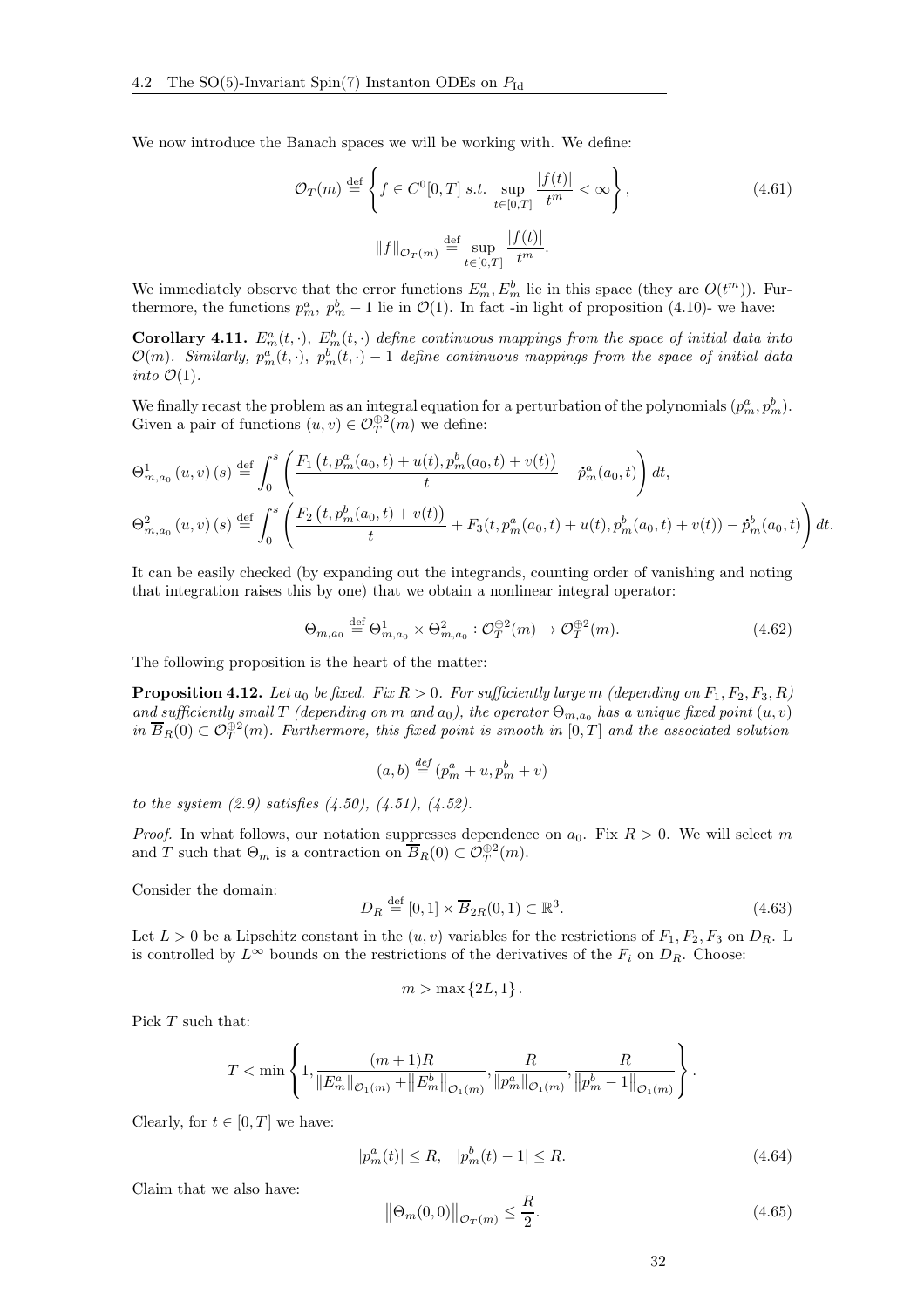To see this, we estimate as follows:

$$
\|\Theta_m(0,0)\|_{\mathcal{O}_T(m)} = \left\|\Theta_m^1(0,0)\right\|_{\mathcal{O}_T(m)} + \left\|\Theta_m^2(0,0)\right\|_{\mathcal{O}_T(m)} \n= \left\|\int_0^r E_m^a(t)dt\right\|_{\mathcal{O}_T(m)} + \left\|\int_0^r E_m^b(t)dt\right\|_{\mathcal{O}_T(m)} \n\leq \sup_{r \in [0,T]} \frac{1}{r^m} \int_0^r |E_m^a(t)|dt + \sup_{r \in [0,T]} \frac{1}{r^m} \int_0^r |E_m^b(t)|dt \n\leq \sup_{r \in [0,T]} \frac{\|E_m^a\|_{\mathcal{O}_T(m)}}{r^m} \int_0^r t^m dt + \sup_{r \in [0,T]} \frac{\|E_m^b\|_{\mathcal{O}_T(m)}}{r^m} \int_0^r t^m dt \n\leq \sup_{r \in [0,T]} \frac{\|E_m^a\|_{\mathcal{O}_T(m)}}{m+1} r + \sup_{r \in [0,T]} \frac{\|E_m^b\|_{\mathcal{O}_T(m)}}{m+1} r \n\leq \frac{\|E_m^a\|_{\mathcal{O}_T(m)} + \|E_m^b\|_{\mathcal{O}_T(m)}}{(m+1)} T \leq \frac{R}{2}.
$$
\n(4.66)

We now prove contraction estimates for  $\Theta_m^1$  and  $\Theta_m^2$ . Fix  $0 \le r \le T$  and compute:

$$
\left|\Theta_m^1(u,v)(r) - \Theta_m^1(\tilde{u},\tilde{v})(r)\right| \leq \int_0^r \frac{1}{t} \left| F_1\left(t, p_m^a + u, p_m^b + v\right) - F_1\left(t, p_m^a + \tilde{u}, p_m^b + \tilde{v}\right) \right| dt
$$
  
\n
$$
\leq \int_0^r \frac{L}{t} \left( |u - \tilde{u}| + |v - \tilde{v}| \right) dt
$$
  
\n
$$
\leq L \left( \|u - \tilde{u}\|_{\mathcal{O}_T(m)} + \|v - \tilde{v}\|_{\mathcal{O}_T(m)} \right) \int_0^r t^{m-1} dt
$$
  
\n
$$
\leq \frac{Lr^m}{m} \left( \|u - \tilde{u}\|_{\mathcal{O}_T(m)} + \|v - \tilde{v}\|_{\mathcal{O}_T(m)} \right).
$$

In this calculation, the L-Lipschitz estimate is valid due to  $(4.64)$  and the fact that the uniform norm is controlled by the  $\mathcal{O}_T(m)$  norm when  $0 < T < 1$ . We conclude that:

<span id="page-32-1"></span><span id="page-32-0"></span>
$$
\left\|\Theta_m^1(u,v) - \Theta_m^1(\widetilde{u},\widetilde{v})\right\|_{\mathcal{O}_T(m)} \le \frac{L}{m} \left( \|u - \widetilde{u}\|_{\mathcal{O}_T(m)} + \|v - \widetilde{v}\|_{\mathcal{O}_T(m)} \right). \tag{4.67}
$$

A similar calculation yields:

$$
\left\|\Theta_m^1(u,v) - \Theta_m^1(\widetilde{u},\widetilde{v})\right\|_{\mathcal{O}_T(m)} \le \left(\frac{L}{m} + \frac{LT}{m+1}\right) \|v - \widetilde{v}\|_{\mathcal{O}_T(m)} + \frac{LT}{m+1} \|u - \widetilde{u}\|_{\mathcal{O}_T(m)} \le \frac{1}{2} \left( \|u - \widetilde{u}\|_{\mathcal{O}_T(m)} + \|v - \widetilde{v}\|_{\mathcal{O}_T(m)} \right).
$$
\n(4.68)

Due to [\(4.65\)](#page-31-1), [\(4.67\)](#page-32-0) and [\(4.68\)](#page-32-1), the closed R-ball in  $\mathcal{O}_T^{\oplus 2}(m)$  is stable under  $\Theta$ . The contraction mapping theorem (CMT) yields a unique fixed point  $(u, v)$  in this ball.

This fixed point is necessarily of class  $C^1[0,T]$  (by the fundamental theorem of calculus). Consequently  $(a, b)$  is  $C<sup>1</sup>$  and it therefore constitutes an honest solution of  $(4.39)$  on  $[0, T]$ . Considering the order of vanishing of u at 0 and looking at the equations, we observe that  $\dot{u}(t) = O(t^{m-1})$ . Conditions [\(4.50\)](#page-28-2), [\(4.51\)](#page-28-3), [\(4.52\)](#page-28-4) follow.

Full regularity follows by a simple bootstrap procedure. Since flows of smooth (non-autonomous) vector fields are smooth,  $(u, v)$  is smooth in  $(0, T]$ . The task is to establish smoothness at 0. Smoothness in  $(0, T]$  legitimizes differentiation of the equations for  $t > 0$ . This gives an expression smootnness in  $(0, I)$  legitimizes differentiation of the equations for  $t > 0$ . This gives an expression<br>for the second derivatives of u and v involving terms in  $\frac{u}{t^2}$ ,  $\frac{v}{t^2}$ ,  $\frac{u}{t}$  and  $\frac{v}{t}$ . It is thu  $u^{(2)}(t), v^{(2)}(t) \to 0$  as  $t \to 0$ . Hence  $u, v$  are of class  $C^2[0,T]$  with vanishing second derivative at 0. We can iterate this argument to conclude that  $u, v$  are of class  $C^{m-1}[0,T]$  with vanishing derivatives at 0 up to order  $m-1$ . The only constraint on m required for the contraction argument to run is  $m > \max\{2L, 1\}$ . It follows that the operator  $\Theta_l$  is a contraction for arbitrarily large  $l > m$  (perhaps for shorter time T). Fixing  $l > m$ , we let  $(u_l, v_l)$  be the associated fixed point. Repeating the argument above, it lies in  $C^{l-1}[0,T]$  with vanishing derivatives up to order  $l-1$ . It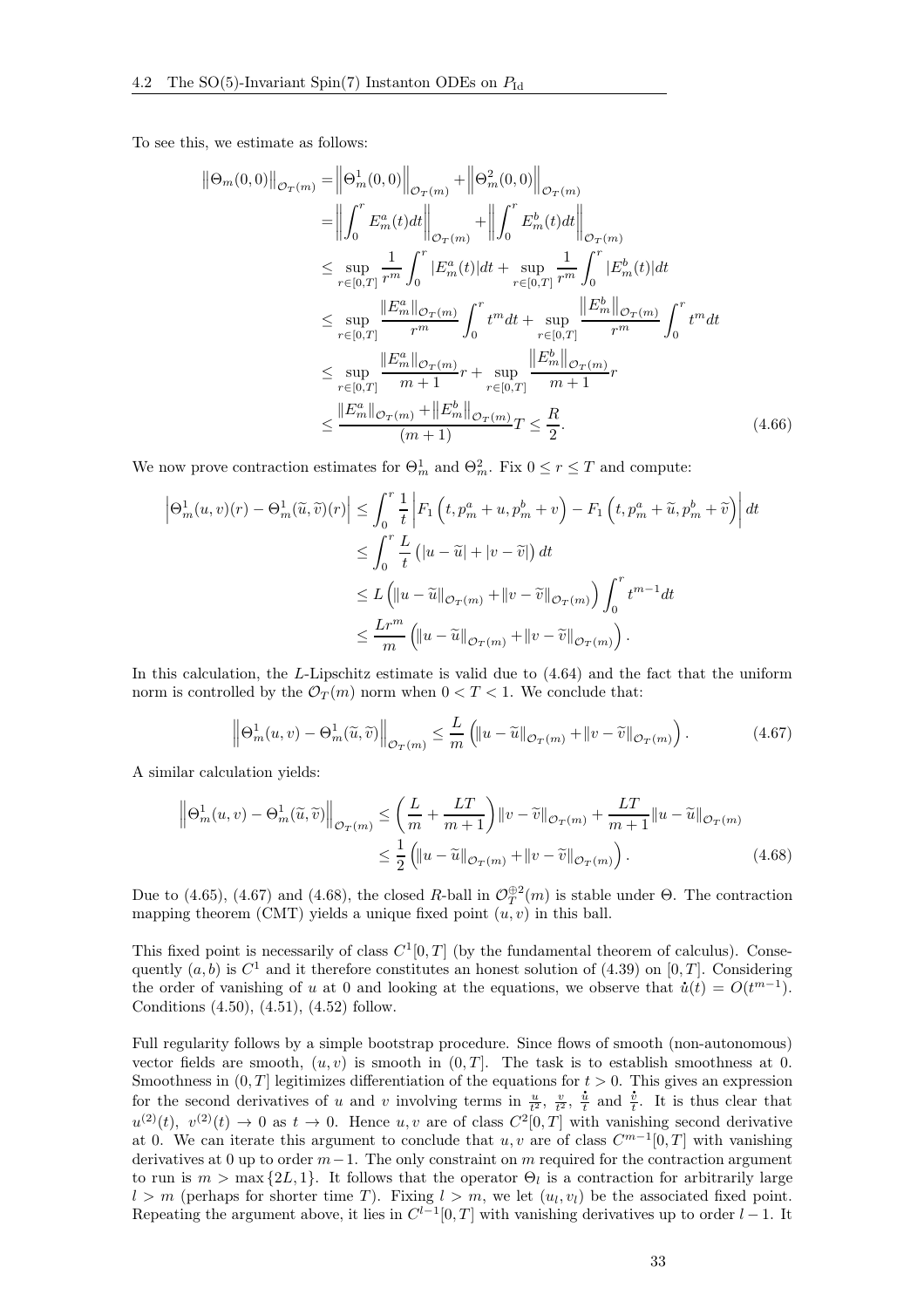is thus  $O(t^{m+1})$ . It follows that  $(u_l + p_l^a - p_m^a, v_l + p_l^b - p_m^b)$  is also  $O(t^{m+1})$ . Consequently -by further decreasing T as necessary- we can arrange that the latter has as small  $\mathcal{O}_T^{\oplus 2}(m)$  norm as we like. In particular, we take this to be less than R. Furthermore,  $(u_l + p_l^a - p_m^a, v_l + p_l^b - p_m^b)$  is a fixed point of  $\Theta_m$ . But  $\Theta_m$  has a unique fixed point in the closed R-ball. It follows that:

$$
(u, v) = (ul + pla - pma, vl + plb - pmb)
$$
\n(4.69)

 $\Box$ 

and hence that  $u, v$  lie in  $C^{l-1}$ . Since l was arbitrary, the proof is complete.

We now have enough for the first part of theorem [4.8.](#page-28-5) The preceding proposition guarantees the existence of a smooth solution  $(a, b)$  satisfying  $(4.50)$ ,  $(4.51)$ ,  $(4.52)$ . The algebraic calculation in the start of this section uniquely specifies its full formal Taylor series at  $t = 0$  so that it passes the extension criterion in proposition [3.4.](#page-18-2) Finally, suppose that there is another smooth solution  $(\tilde{a},b)$ satisfying  $(4.50)$ ,  $(4.51)$ ,  $(4.52)$ . Arguing as above, we find that the two solutions share the same formal Taylor series at 0 (the series discovered in proposition [4.9\)](#page-29-2). Let  $m$  be as in proposition [4.12.](#page-31-2) We have that  $(a - p_m^a, b - p_m^b)$ ,  $(\tilde{a} - p_m^a, \tilde{b} - p_m^b)$  are  $O(t^{m+1})$ . For short enough time T, the  $\mathcal{O}_T^{\oplus 2}(m)$  norms of these functions are less than R. Since both functions are fixed points of  $\Theta_m$  and lie in the closed R-ball, they are equal. Hence  $(a, b) = (\tilde{a}, b)$ .

It remains to study the dependence of solutions on variations of the initial data  $a_0$ . We immediately obtain:

**Proposition 4.13.** Fix  $K > 0$ . We have:

$$
T_K = \inf \{ t_{max}(a_0) \mid a_0 \in [-K, K] \} > 0.
$$

*Proof.* In our existence proof, once,  $R, L, m$  are fixed, T needs to be controlled from above by quantities decreasing with the  $\mathcal{O}_1(m)$  norms of the error functions and the  $\mathcal{O}_1(1)$  norms of  $p_m^a$ ,  $p_m^b$  – 1. By corollary [4.11,](#page-31-3) these norms depend continuously on  $a_0$  and are hence bounded for  $a_0$  in a compact set. It follows that we can choose  $T$  small enough so that the contraction argument works for all  $a_0 \in [-K, K]$ . П

Note that the contraction constant can be taken to be the same across all  $a_0 \in [-K, K]$ . This is vital for the continuity proof, which we now discuss.

Proposition 4.14. The mapping defined by:

$$
[-K, K] \rightarrow C^{0} ([0, T_{K}], \mathbb{R}^{2})
$$

$$
a_{0} \mapsto (a, b)_{a_{0}}
$$
(4.70)

is continuous.

Proof. Consider the trivial (infinite-rank) vector bundle over [-K,K]:

$$
E \stackrel{\text{def}}{=} [-K, K] \times \mathcal{O}_{T_K}^{\oplus 2}(m).
$$

The following map is fiber-preserving and continuous:

$$
S: E \to E,
$$
  
 $(a_0, (u, v)) \mapsto (a_0, \Theta_{m,a_0}(u, v)).$ 

There is a unique section s of E that is fixed by  $S$  (the one assigning to each choice of initial data the associated fixed point of  $\Theta_{a_0,m}$ ). The task is to prove that s is continuous. To this end, we fix  $x \in [-K, K]$  and prove that s is continuous at x. Fix  $\epsilon > 0$  and define the following (continuous) section of  $E$ :

<span id="page-33-0"></span>
$$
u_x(a_0) \stackrel{\text{def}}{=} (a_0, s(x)).
$$

We will run the CMT iteration on each fiber with initial condition determined by  $u_x$ . Letting  $0 < C < 1$  be the contraction constant of  $\Theta_{a_0,m}$  and using the convergence rate estimate of the CMT we have:

$$
\left\| \Theta_{m,a_0}^N(u_x(a_0)) - s(a_0) \right\|_{\mathcal{O}_{T_K}(m)^{\oplus 2}} \le \frac{\left\| \Theta_{m,a_0}(u_x(a_0)) - u_x(a_0) \right\|_{\mathcal{O}_{T_K}^{\oplus 2}(m)}}{1 - C} C^N
$$
\n
$$
\le \frac{2R}{1 - C} C^N. \tag{4.71}
$$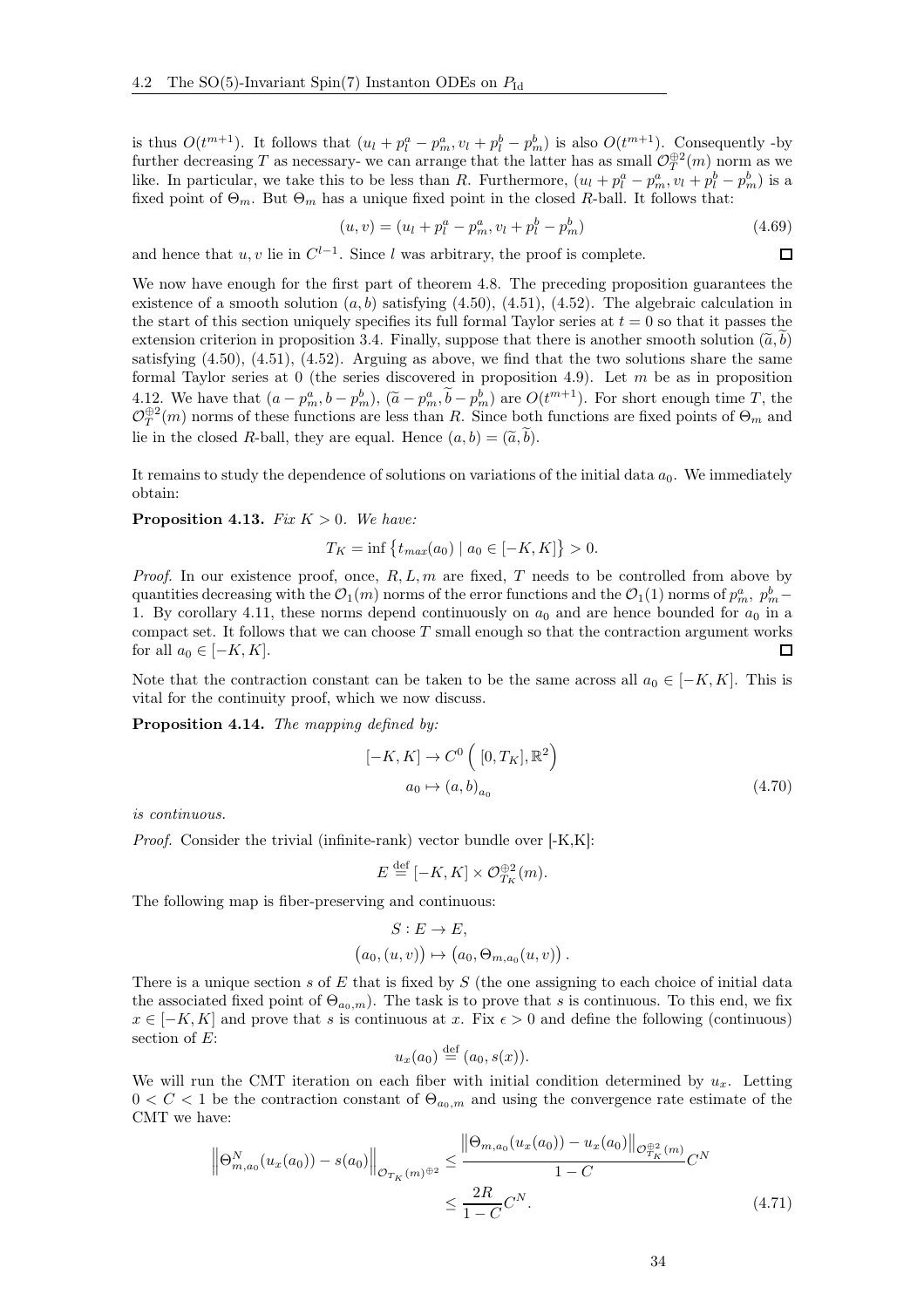Fix N large enough so that this quantity is controlled by  $\frac{\epsilon}{2}$ . Since S and u are continuous, we have:

$$
\lim_{a_0 \to x} S^N u_x(a_0) = S^N u_x(x) = (x, s(x)).
$$

Consequently, for  $a_0$  sufficiently close to x, we can achieve:

$$
\left\|\Theta_{m,a_0}^N\left(u_x(a_0)\right)-s(x)\right\|_{\mathcal{O}_{T_K}^{\oplus2}(m)}<\frac{\epsilon}{2}.
$$

Using [\(4.71\)](#page-33-0), [\(4.72\)](#page-34-1) and the triangle inequality completes the proof.

Uniqueness implies that the solution associated to  $a_0 = 0$  corresponds to  $A_{HYM_{\pi_1}}$ . This instanton will play a central role in the analysis of the global properties of the system.

#### <span id="page-34-0"></span>4.2.4.2 Global Existence for Small Initial Data

The previous section yields a characterization of short-time solutions near the pole. We are now tasked with understanding which of these solutions are global. In this section we establish that:

<span id="page-34-3"></span>**Theorem 4.15.** There exists an  $\epsilon > 0$  such that for  $|a_0| < \epsilon$ , the short time solutions of theorem [4.8](#page-28-5) are global.

The heart of the argument lies in the following proposition. Its conditions are subsequently easily verified (for small initial data) by a continuity argument.

<span id="page-34-2"></span>**Proposition 4.16.** Suppose that  $a_0 > 0$  and let  $(a, b)_{a_0}$  be a solution to the system [\(4.39\)](#page-24-1) such that a attains a critical point in the spacetime region:

<span id="page-34-1"></span>
$$
t > \frac{\sqrt{6}}{2\sqrt{1 - 2a^2}}.\tag{4.72}
$$

Then  $t_{max}(a_0) = +\infty$ .

*Proof.* By proposition [4.1,](#page-25-1)  $a(t) > 0$  for all  $0 < t < t_{\text{max}}(a_0)$ . Looking at the ODE for a, we conclude that the critical points of a are precisely the points where  $b = \mathcal{P}^{-1}$ . We seek an expression for the second derivative of a at a critical point occurring at time  $t = t_{\text{crit}} > 0$ . Differentiating the ODE for a and setting  $b = \mathcal{P}^{-1}$ , we obtain:

$$
\frac{d^2 a}{dt^2}_{|t=t_{\rm crit}} = \frac{3 a (t_{\rm crit})}{2t_{\rm crit}^2 (2t_{\rm crit}^2 + 3)} \left[ \left( 4 a (t_{\rm crit})^2 - 2 \right) t_{\rm crit}^2 + 3 \right]. \tag{4.73}
$$

The first factor is strictly positive. Consequently, the nature of the critical point depends on the sign of:

$$
F(t,a) \stackrel{\text{def}}{=} \left(4a^2 - 2\right)t^2 + 3\tag{4.74}
$$

at  $(t_{\text{crit}}, a(t_{\text{crit}}))$ . For  $(t, a)$  in the spacetime region [4.72,](#page-34-1) we have  $F(t, a) < 0$ . Hence, any critical point occurring in the region is a maximum.

Suppose that a maximum does occur inside the region [\(4.72\)](#page-34-1). For a short amount of time thereafter  $a$  is decreasing. The only way that  $a$  can ever increase again is if it reaches a minimum. A minimum can only occur if  $(t, a(t))$  exits the spacetime region [\(4.72\)](#page-34-1). For this to occur, a has to increase. It follows that  $a$  decreases for as long as the solution survives. Consequently  $a$  is bounded from above. Since  $a > 0$ , it follows that a is also bounded from below. Since a consistently decreases after the maximum point, we have that  $b(t) < \mathcal{P}(t)^{-1}$  for  $t > t_{\text{crit}}$ . By corollary [4.5,](#page-26-0)  $b > 0$  for all time. Hence both a and b are bounded and thus survive for all time  $t \geq 0$ .  $\Box$ 

Proposition [4.16](#page-34-2) applies provided that the initial data is small enough:

<span id="page-34-4"></span>**Proposition 4.17.** There exists  $\epsilon > 0$  such that if  $0 \le a_0 < \epsilon$ , then  $a_{a_0}$  attains a critical point in the spacetime region [\(4.72\)](#page-34-1).

 $\Box$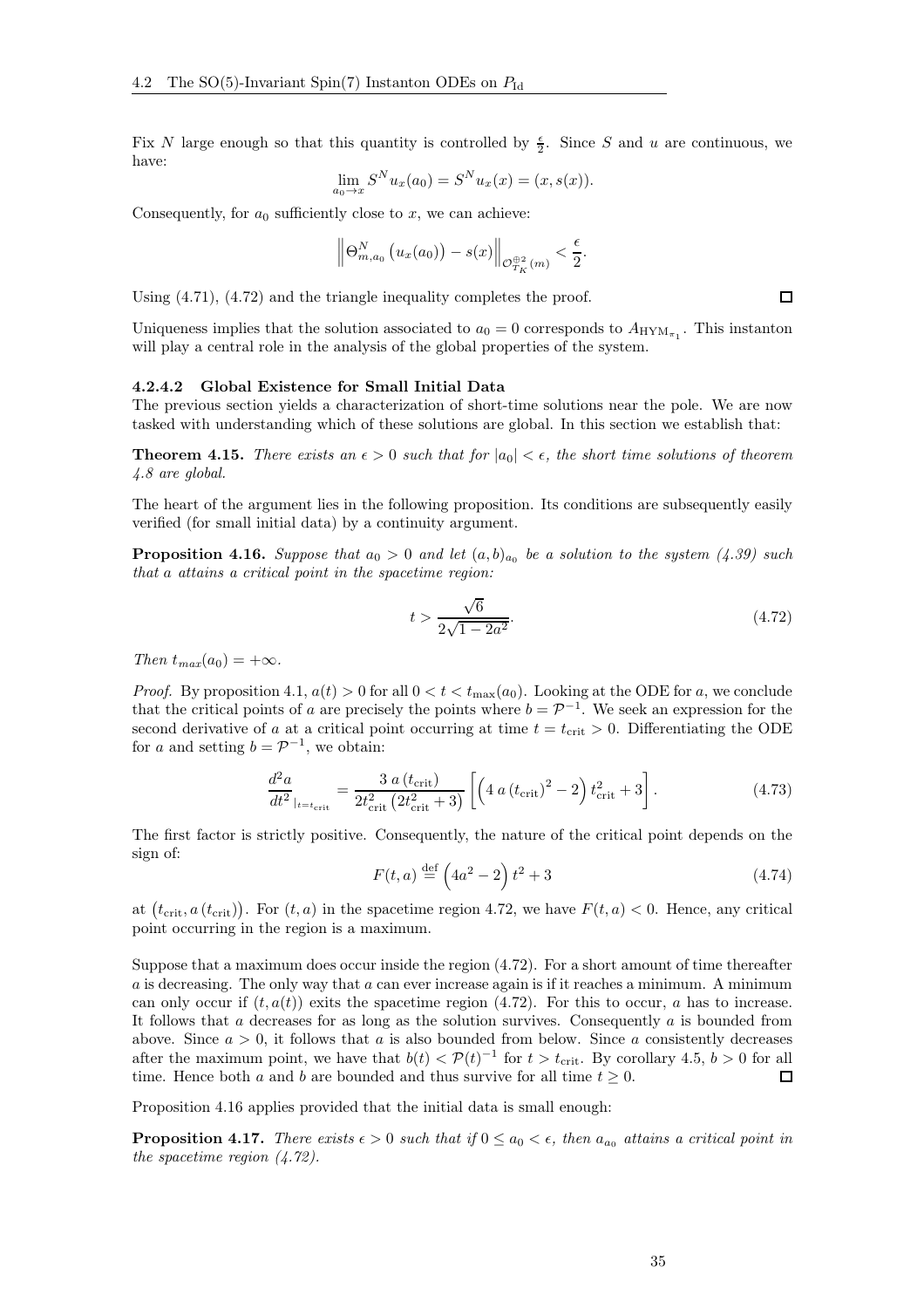Proof. The idea is to use a continuity argument and compare with the solution corresponding to  $a_0 = 0$ :

$$
a_{\text{HYM}}(t) = 0, \quad b_{\text{HYM}}(t) = \frac{1}{\sqrt{t^2 + 1}}.
$$

Note that  $\mathcal{P}(0) = 2$  and  $b(0) = 1$  (independently of the choice of  $a_0$ ). Hence b always starts above  $\mathcal{P}^{-1}$ . For  $a_0 = 0$ , the solution  $b_{\text{HYM}}$  crosses  $\mathcal{P}^{-1}$  at the time:  $t = \frac{3\sqrt{2}}{2}$ . For  $a_0 > 0$ , formulae [\(4.59\)](#page-30-1) and  $(4.60)$  show that -at least for a very short time- to the right of  $t = 0$  we have

$$
(a,b) > (aHYM, bHYM)
$$
\n(4.75)

where the inequality is understood componentwise. By proposition [4.3,](#page-25-2) this inequality persists for as long as the solutions exist. Consequently, if  $a_0 > 0$ ,  $b_{a_0}$  can only cross  $\mathcal{P}^{-1}$  strictly after  $t=\frac{3\sqrt{2}}{2}.$ 

Consider only  $|a_0| \leq 1$ . By the second assertion of theorem [4.8,](#page-28-5) the maximal existence time of the resulting solutions is bounded below by a positive number  $T_1$ . Furthermore, these solutions depend continuously on  $a_0$  (in the  $C^0[0,T_1]$  norm). Composing with the local flow associated to taking initial conditions at  $t = T_1$ , we see that the maximal existence time is lower semicontinuous in  $a_0$ . Furthermore, we see that if a particular choice of  $a_0$  yields a solution surviving past some time  $t = T$ , the mapping sending initial conditions to their associated solutions is continuous from an open neighbourhood of  $a_0$  into  $C^0[0,T]$ .

Since  $(a_{HYM}, b_{HYM})$  (associated to  $a_0 = 0$ ) is global, initial data close to 0 lead to solutions that survive arbitrarily long. In particular, we can choose  $\epsilon > 0$  to be small enough so that solutions associated to  $0 < a_0 < \epsilon$  survive past  $t = 4$ . Furthermore -at the expense of taking  $\epsilon$  to be even smaller- we can appeal to continuity to arrange that:

$$
\sup_{t \in [0,4]} |a_{a_0}(t)| < \frac{1}{2},\tag{4.76}
$$

$$
\sup_{t \in [0,4]} \left| b_{a_0}(t) - \frac{1}{\sqrt{t^2 + 1}} \right| < \frac{1}{2} \inf_{t \in [3,4]} \left| \frac{1}{\sqrt{t^2 + 1}} - \frac{1}{\mathcal{P}(t)} \right| \,. \tag{4.77}
$$

Condition [\(4.76\)](#page-35-1) implies that for any  $\sqrt{3} < t \le 4$  the point  $(t, a(t))$  lies in the spacetime region [\(4.72\)](#page-34-1). Condition [\(4.77\)](#page-35-2) implies that for any  $3 \le t \le 4$  we have:

<span id="page-35-2"></span><span id="page-35-1"></span>
$$
b_{a_0}(t) < \frac{1}{\mathcal{P}(t)}.
$$

By the intermediate value theorem, there exists a  $0 < t_{\text{crit}} < 3$  where  $b_{a_0}$  crosses  $\mathcal{P}^{-1}$ . But we have seen that this time must be after  $t = \frac{3\sqrt{2}}{2}$  and consequently after  $t = \sqrt{3}$ . Hence, the critical point at  $t = t_{\text{crit}}$  occurs in the spacetime region [\(4.72\)](#page-34-1).

Theorem [4.15](#page-34-3) easily follows from the preceding two propositions and the symmetry of the system [\(4.39\)](#page-24-1) -as formulated in proposition [4.2-](#page-25-3).

*Proof.* [of Theorem [4.15\]](#page-34-3) Proposition [4.17](#page-34-4) yields a threshold  $\epsilon > 0$  such that for any  $0 \le a_0 \le \epsilon$ , the a component of the associated solution attains a critical point in the region [\(4.72\)](#page-34-1). Proposition [4.16](#page-34-2) then implies that  $(a, b)_{a_0}$  is global. Finally, proposition [4.2](#page-25-3) proves that solutions associated to  $-\epsilon < a_0 \leq 0$  are global too.  $\Box$ 

#### <span id="page-35-0"></span>4.2.4.3 Finite Time Blowup for Large Initial Data

We now wish to study the development of large initial data. We will obtain the following:

<span id="page-35-3"></span>Theorem 4.18. Suppose that:

$$
|a_0| > \frac{1}{2\arctanh\left(\frac{1}{2}\right)}.
$$

Then  $(a, b)_{a_0}$  blows up in finite time at most equal to:

$$
t_{blowup}(a_0) \stackrel{def}{=} \frac{3\sqrt{2}}{2} \frac{\left(1 - \tanh^2\left(\frac{1}{2|a_0|}\right)\right)^{\frac{1}{2}}}{1 - 2\tanh\left(\frac{1}{2|a_0|}\right)}.
$$
\n(4.78)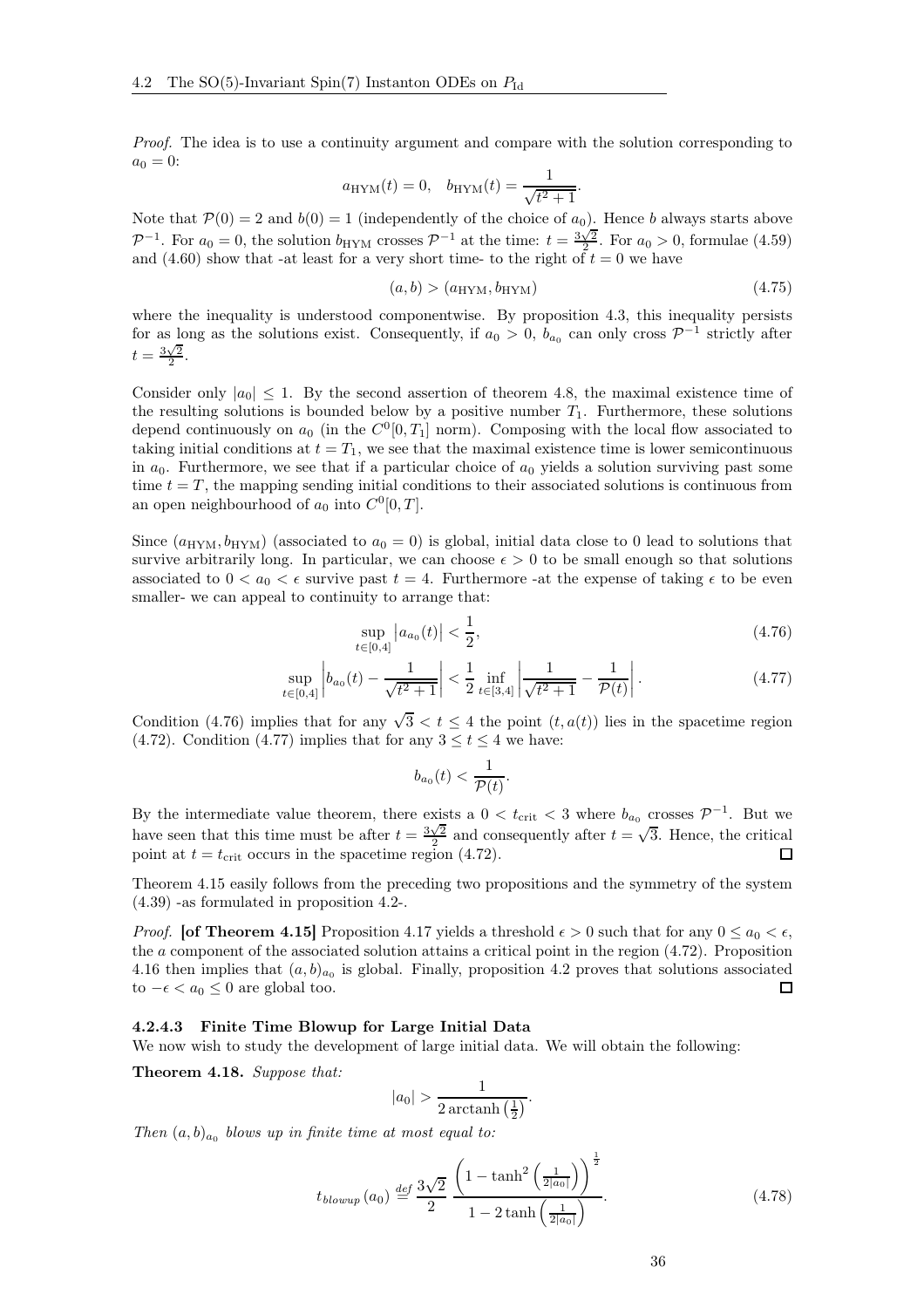Furthermore, the blowup set:

$$
S_{blowup} \stackrel{def}{=} \{a_0 \in \mathbb{R} \ s.t. \ (a, b)_{a_0} \ blows \ up \ in \ finite \ time\} \tag{4.79}
$$

is of the form:

$$
S_{blowup} = (-\infty, -x) \cup (x, \infty) \tag{4.80}
$$

for some  $0 < x < \frac{1}{2\arctanh(\frac{1}{2})}$ .

Our analysis relies on an apriori bound on  $\frac{b}{a}$ :

<span id="page-36-1"></span>**Proposition 4.19.** For any  $a_0 \geq 0$ , the solution  $(a, b)_{a_0}$  satisfies the following inequality for all  $0 \le t < t_{max}(a_0)$ :

<span id="page-36-0"></span>
$$
b(t) > \frac{t}{2\sqrt{t^2 + 1}}a(t).
$$
\n(4.81)

 $\Box$ 

*Proof.* [4.81](#page-36-0) is clearly satisfied at  $t = 0$ . To show that it persists for as long as solutions survive, we let  $t_{\star}$  be any time such that:

$$
b(t_\star) = \frac{t_\star}{2\sqrt{t_\star^2 + 1}} a(t_\star)
$$

and we compute:

$$
\frac{d}{dt}_{|t=t_{\star}}\left(b(t) - \frac{t}{2\sqrt{t^2+1}}a(t)\right) = \sqrt{6}\frac{b(t_{\star})^2 t_{\star}^2 + b(t_{\star})^2 + 1}{t_{\star}\sqrt{2t_{\star}^2 + 2\sqrt{2t_{\star}^2 + 3}}} > 0. \tag{4.82}
$$

Proposition [4.19](#page-36-1) allows us to estimate:

<span id="page-36-2"></span>
$$
\dot{a} = \frac{\mathcal{P}a}{t} \left( b - \frac{1}{\mathcal{P}} \right) > \frac{\mathcal{P}a}{t} \left( \frac{ta}{2\sqrt{t^2 + 1}} - \frac{1}{\mathcal{P}} \right). \tag{4.83}
$$

Fix a reference time  $t_0$ . Estimate [\(4.83\)](#page-36-2) implies that -past  $t_0$ - a is bounded below by the solution of the following I.V.P. of Riccati type:

<span id="page-36-3"></span>
$$
\begin{cases}\n\dot{u}(t) = u(t) \left( \frac{\sqrt{3}}{\sqrt{2t^2 + 3}} u(t) - \frac{1}{t} \right), \\
u(t_0) = a(t_0).\n\end{cases}
$$
\n(4.84)

Setting  $x_0 \stackrel{\text{def}}{=} a(t_0)$ , equation [\(4.84\)](#page-36-3) can be solved explicitly to give:

<span id="page-36-4"></span>
$$
u_{t_0,x_0}(t) = \frac{t_0x_0}{t \left(t_0x_0 \operatorname{arctanh}\left(\frac{\sqrt{3}}{\sqrt{2t^2+3}}\right) - t_0x_0 \operatorname{arctanh}\left(\frac{\sqrt{3}}{\sqrt{2t_0^2+3}}\right) - 1\right)}.
$$
(4.85)

The task is now to determine conditions on  $t_0, x_0$  such that the function  $u_{t_0, x_0}$  blows up in finite time. An elementary calculation demonstrates that the denominator of [\(4.85\)](#page-36-4) vanishes at time:

<span id="page-36-6"></span>
$$
\mathcal{T}(t_0, x_0) \stackrel{\text{def}}{=} \frac{\sqrt{6}}{2} \left( 1 - \frac{3}{2t_0^2 + 3} \right)^{\frac{1}{2}} \frac{\left( 1 - \tanh^2\left(\frac{1}{t_0 x_0}\right) \right)^{\frac{1}{2}}}{\frac{\sqrt{3}}{\sqrt{2t_0^2 + 3}} - \tanh\left(\frac{1}{t_0 x_0}\right)}.
$$
\n(4.86)

We introduce the function:

<span id="page-36-7"></span>
$$
\mathcal{R}\left(t\right) \stackrel{\text{def}}{=} \frac{1}{t \arctanh\left(\frac{\sqrt{3}}{\sqrt{2t^2+3}}\right)}.\tag{4.87}
$$

<span id="page-36-5"></span>**Proposition 4.20.** Fix  $t_0 > 0$ . We have:

$$
\mathcal{T}\left(t_0,\mathcal{R}(t_0)\right) = +\infty
$$

and  $\mathcal{T}(t_0,x)$  decreases monotonically to  $t_0$  (as a function of x) for  $x > \mathcal{R}(t_0)$ . In particular, we have the following pointwise limit:

$$
\lim_{x\to\infty} \mathcal{T}(t_0,x)=t_0.
$$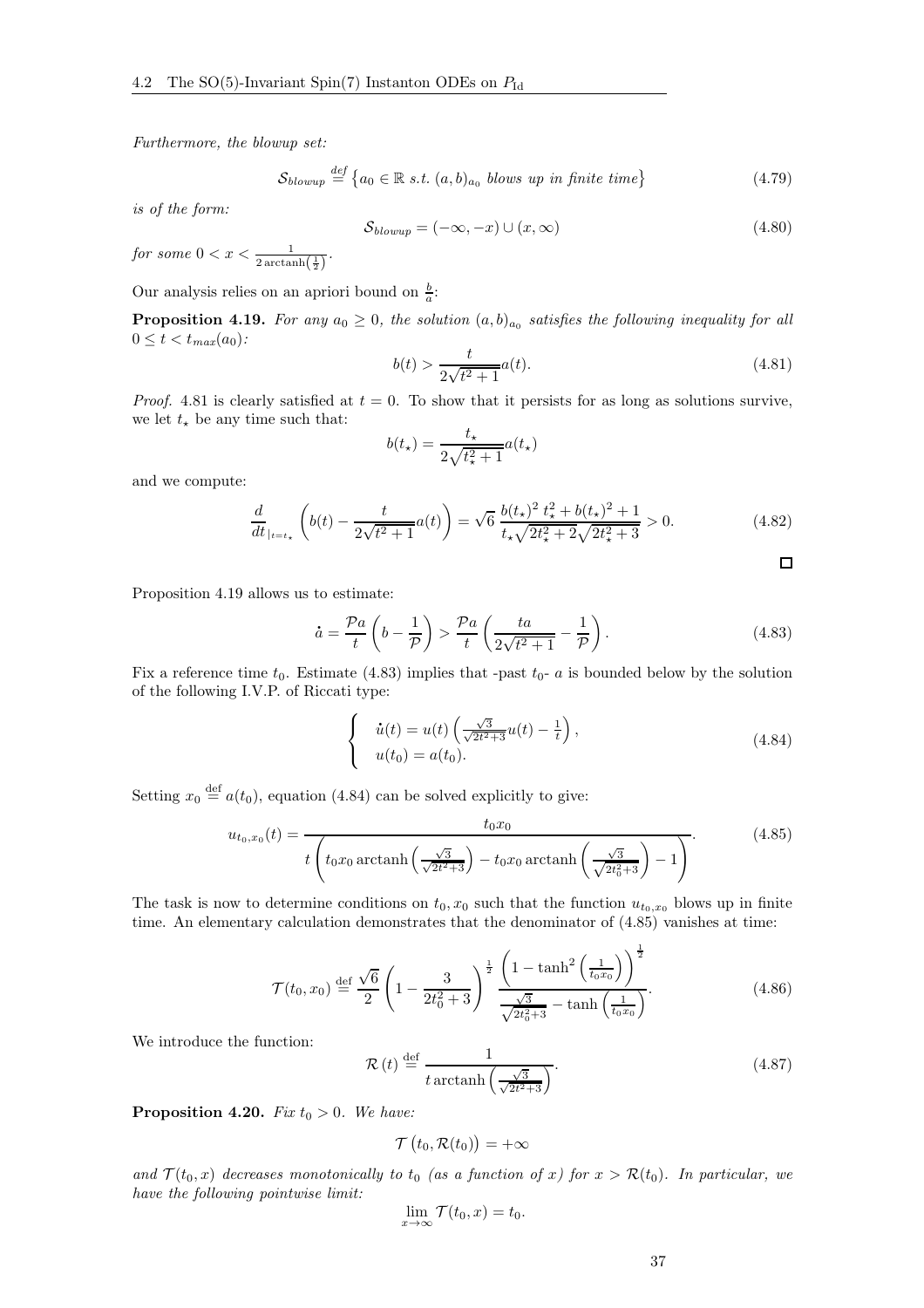Proof. The proof is an elementary explicit calculation which we omit.

We provide a short interpretation of proposition [4.20.](#page-36-5) For each time  $t_0 > 0$ , the function  $\mathcal{R}(t_0)$ provides a threshold, such that if  $u$  solves  $(4.84)$  and satisfies

$$
u(t_0) > \mathcal{R}(t_0)
$$

then u blows up in finite time equal to  $\mathcal{T}(t_0, u(t_0)) > t_0$ . Fix  $t_0 > 0$ . For  $u(t_0)$  close to (but above) the threshold, the blowup time can be arbitrarily large. As  $u(t_0) \to \infty$ , the blowup time approaches  $t_0$  from above. Consequently, for very large initial data, the solution survives for arbitrarily short time past  $t_0$ .

Since  $u_{t_0,x_0}$  bounds a from below, we obtain:

<span id="page-37-0"></span>**Proposition 4.21.** Suppose that  $(a, b)_{a_0}$  is a solution of the system [\(4.39\)](#page-24-1) satisfying:

 $a(t_0) > \mathcal{R}(t_0)$  for some  $t_0 > 0$ .

Then a blows up to  $+\infty$  in finite time at most equal to  $\mathcal{T}(t_0, a(t_0))$ .

The task is to verify that for large initial data  $a_0$ , the a-component of the solution eventually crosses the threshold  $R$ , depicted below:



Figure 1: Graph of the threshold function  $\mathcal{R}$ .

We will use the reference time  $t_0 = \frac{3\sqrt{2}}{2}$ . This is the time where  $b_{\text{HYM}}$  crosses  $\mathcal{P}^{-1}$ . We are able to obtain the following bound:

<span id="page-37-1"></span>**Proposition 4.22.** Fix  $a_0 > 0$ . Let  $(a, b)_{a_0}$  be the development of the initial data  $a_0$ . We have:

<span id="page-37-2"></span>
$$
a\left(\frac{3\sqrt{2}}{2}\right) > \frac{2\sqrt{2}}{3}a_0. \tag{4.88}
$$

*Proof.* Fix  $a_0 > 0$ . Formula [\(4.60\)](#page-30-2) demonstrates that -at least for a short time-,  $b_{a_0}$  exceeds  $b_{\text{HYM}}$ to the right of  $t = 0$ . Proposition [4.3](#page-25-2) establishes that  $b_{a_0} > b_{\text{HYM}}$  until  $t = t_{\text{max}}(a_0)$ . Incorporating this bound with the ODE governing  $a$ , we estimate:

$$
\dot{a} = \frac{\mathcal{P}a}{t} \left( b - \frac{1}{\mathcal{P}} \right)
$$

$$
> \frac{\mathcal{P}a}{t} \left( \frac{1}{\sqrt{t^2 + 1}} - \frac{1}{\mathcal{P}} \right).
$$

Simplifying, we conclude that a is bounded below by solutions of the following (singular) I.V.P:

$$
\begin{cases}\n\dot{v}(t) = \frac{v(t)}{t} \left( \frac{2\sqrt{3}}{\sqrt{2t^2 + 3}} - 1 \right), \\
v(0) = 0, \\
\dot{v}(0) = a_0.\n\end{cases}
$$

 $\Box$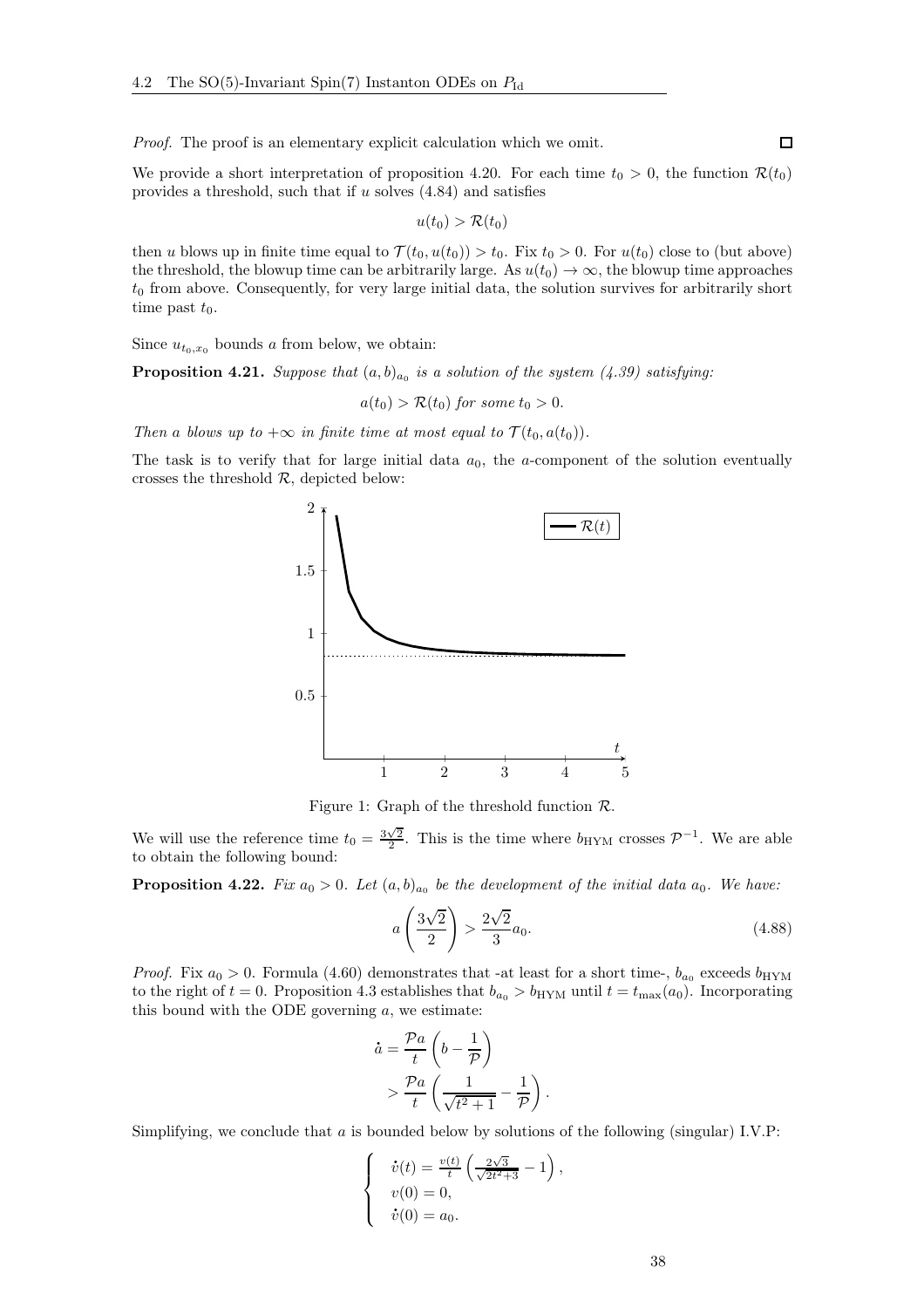The problem is well-posed (solutions exist and are uniquely determined by the prescribed initial data) and  $v$  takes the form:

$$
v_{a_0}(t) = \frac{36 a_0 t}{\left(3 + \sqrt{6t^2 + 9}\right)^2}.
$$
\n(4.89)

 $\Box$ 

The function  $v_{a_0}$  has a global maximum at time  $t = t_0 = \frac{3\sqrt{2}}{2}$  with value  $\frac{2\sqrt{2}}{3}a_0$ .

The upshot is that by choosing  $a_0$  to be sufficiently large, we can arrange that  $a(t_0)$  exceeds any number we like. In particular, we can arrange that  $a(t_0)$  exceeds the threshold  $\mathcal{R}(t_0)$ .

We now have enough to complete the proof of theorem [4.18.](#page-35-3)

*Proof.* Evaluating [\(4.86\)](#page-36-6) and [\(4.87\)](#page-36-7) at the reference time  $t_0 = \frac{3\sqrt{2}}{2}$  we obtain:

<span id="page-38-0"></span>
$$
\mathcal{T}(t_0, x) = \frac{3\sqrt{2}}{2} \frac{\left(1 - \tanh^2\left(\frac{\sqrt{2}}{3x}\right)\right)^{\frac{1}{2}}}{1 - 2\tanh\left(\frac{\sqrt{2}}{3x}\right)}, \quad \mathcal{R}(t_0) = \frac{\sqrt{2}}{3\arctanh\left(\frac{1}{2}\right)}.
$$
\n(4.90)

Let  $(a, b)$  be a solution of the system  $(4.39)$  satisfying:

<span id="page-38-1"></span>
$$
a(t_0) > \frac{\sqrt{2}}{3\arctanh\left(\frac{1}{2}\right)}.\tag{4.91}
$$

Using [\(4.90\)](#page-38-0) and proposition [4.21,](#page-37-0) we conclude that the solution blows up to  $+\infty$  in finite time at most equal to  $\mathcal{T}(t_0, a(t_0))$ . Proposition [4.22](#page-37-1) guarantees that [\(4.91\)](#page-38-1) is satisfied provided that we take:

<span id="page-38-2"></span>
$$
a_0 > \frac{1}{2\arctanh\left(\frac{1}{2}\right)}.\tag{4.92}
$$

By proposition [4.87,](#page-36-7) the function  $\mathcal{T}(t_0, x)$  is monotonic in x provided that  $x > \mathcal{R}(t_0)$ . Condition [\(4.92\)](#page-38-2) guarantees that the right hand side of [\(4.88\)](#page-37-2) exceeds  $\mathcal{R}(t_0)$  and is thus large enough for the monotonicity statement to apply. We obtain:

$$
\mathcal{T}\left(t_0, a\left(t_0\right)\right) < \mathcal{T}\left(t_0, \frac{2\sqrt{2}}{3}a_0\right) = \frac{3\sqrt{2}}{2} \frac{\left(1 - \tanh^2\left(\frac{1}{2|a_0|}\right)\right)^{\frac{1}{2}}}{1 - 2\tanh\left(\frac{1}{2|a_0|}\right)}.
$$

Defining  $t_{\text{blowup}}(a_0)$  to be equal to the right hand side of this inequality, we have established the first assertion of theorem [4.18.](#page-35-3)

Define the positive and negative blowup sets as:

$$
\mathcal{S}_{\text{blowup}}^{+} \stackrel{\text{def}}{=} \{a_0 \in \mathbb{R} \text{ s.t. } a_{a_0} \text{ blows up to } +\infty \text{ in finite time}\}\
$$

$$
\mathcal{S}_{\text{blowup}}^{-} \stackrel{\text{def}}{=} \{a_0 \in \mathbb{R} \text{ s.t. } a_{a_0} \text{ blows up to } -\infty \text{ in finite time}\}\
$$

so that:

$$
\mathcal{S}_{\rm blowup} = \mathcal{S}_{\rm blowup}^+ \cup \mathcal{S}_{\rm blowup}^-.
$$

The last assertion of theorem [4.18](#page-35-3) will follow from proposition [4.2](#page-25-3) if we establish the existence of  $x > 0$  such that:

<span id="page-38-3"></span>
$$
\mathcal{S}_{\text{blowup}}^{+} = (x, \infty). \tag{4.93}
$$

We first prove that the positive blowup set is open. Let  $a_0 \in S^+_{\text{blowup}}$  and let  $t_{\star}$  be the blowup time of the associated solution. By definition:

$$
\lim_{t \to t_{\star}} a(t) = +\infty.
$$

Consequently, there is a time  $T \in [\frac{t_{\star}}{2}, t_{\star})$  such that:

$$
a(T) > 2 \sup_{t \in [\frac{t_*}{2}, t_*]} \mathcal{R}(t).
$$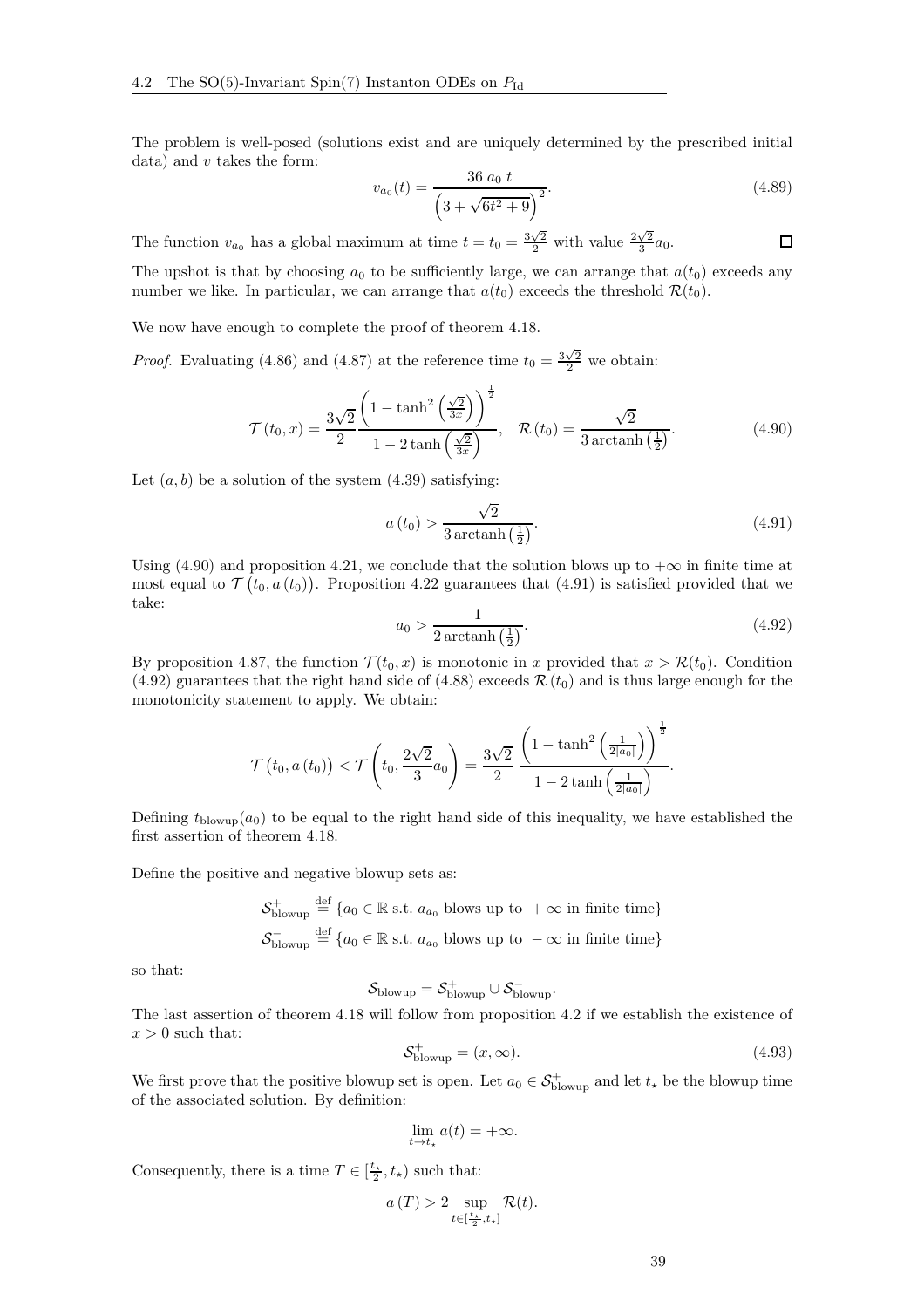By continuity with respect to variation of the initial data, we obtain a  $\delta > 0$  such that for  $\tilde{a}_0 \in$  $(a_0 - \delta, a_0 + \delta)$ :  $\langle T \rangle$  $\Omega$ 

$$
\frac{a(1)}{2} < \tilde{a}(T) < \frac{3}{2}a(T).
$$
\n
$$
\tilde{a}(T) > \sup_{t \in \left[\frac{t_1}{2}, t_*\right]} \mathcal{R}(t) \ge \mathcal{R}(T).
$$
\n
$$
(4.94)
$$

Consequently:

By proposition [4.20,](#page-36-5) the choice  $\tilde{a_0}$  leads to finite-time blowup and  $S_{\text{blowup}}^+$  is indeed open.

Finally, by proposition [4.3,](#page-25-2) if a certain choice of  $a_0 > 0$  leads to finite-time blowup, so do all  $\widetilde{a_0} > a_0$ . Together with openness, this property yields [\(4.93\)](#page-38-3) for some  $x \ge 0$ . Theorem [4.15](#page-34-3) implies that  $x > 0$ . that  $x > 0$ .

#### <span id="page-39-0"></span>4.2.5 The Moduli Space

The results of the preceding sections are sufficient to obtain a complete description of the moduli space of SO(5) invariant Spin(7) instantons with structure group SO(3) on the Stenzel manifold. We denote this object as  $\mathcal{M}_{\text{inv}}^{\text{Spin}(7)}(X^8)$ . The trivial bundle  $P_1$  doesn't contribute to this moduli space. This is due to the nonexistence theorem [3.3.](#page-13-3) At the risk of being pedantic, we are ignoring the trivial solution  $A = 0$ .

Let  $P$  be a  $G$ -homogeneous (or cohomogeneity one) principal  $S$ -bundle. There are two natural ways to set up a moduli space of G-invariant solutions to a gauge-theoretic problem on P. One is to quotient the set of invariant solutions by the group of equivariant gauge transformations. The other is carried out in two steps. Initially one quotients the set of all (not necessarily invariant) solutions by the set of all (not necessarily equivariant) gauge transformations. The action of  $G$  on the total space  $P$  induces an action on the set of all connections. This action restricts to the set of solutions and passes to the quotient. The moduli space is then defined to be the G-invariant locus. There is an obvious map from the first construction to the second construction. If the fiber S is semisimple and we restrict attention to irreducible connections, this map is a homeomorphism.

In our setting, the structure group is SO(3) (which is indeed semisimple) and furthermore, all solutions are irreducible. It follows that the two constructions coincide. We will follow the first. Recall that each invariant connection constitutes its own equivariant gauge equivalence class. Consequently, the moduli spaces on the individual bundles are:

$$
\mathcal{M}(P_{\pi_1}) \stackrel{\text{def}}{=} \left\{ A \in \mathcal{A}_{\text{inv}}(P_{\pi_1}) \text{ s.t. } \star_g F_A = -\Phi \wedge F_A \right\},\
$$
  

$$
\mathcal{M}(P_{\pi_2}) \stackrel{\text{def}}{=} \left\{ A \in \mathcal{A}_{\text{inv}}(P_{\pi_2}) \text{ s.t. } \star_g F_A = -\Phi \wedge F_A \right\}.
$$

Due to the results of section [4.2.4,](#page-28-0) we have that  $\mathcal{M}(P_{\pi_1})$  is a compact interval. It can be param-Let to the results of section 4.2.4, we have that  $\mathcal{M}(T_{\pi_1})$  is a compact metrical. It can be parameterized by initial conditions  $a_0 = \dot{a}(0)$  leading to global solutions. Using this parameterization, theorem [4.18](#page-35-3) gives us a number  $x > 0$  such that:

$$
\mathcal{M}\left(P_{\pi_{1}}\right) \cong [-x, x].\tag{4.95}
$$

 $\mathcal{M}(P_{\pi_1})$  contains a unique HYM connection  $A_{\text{HYM}_{\pi_1}}$  corresponding to  $a_0 = 0$ . It is represented by the red dot in the following diagram. The black dots represent the boundary points  $\pm x$ .



<span id="page-39-1"></span>Figure 2: The Moduli Space  $\mathcal{M}(P_{\pi_1})$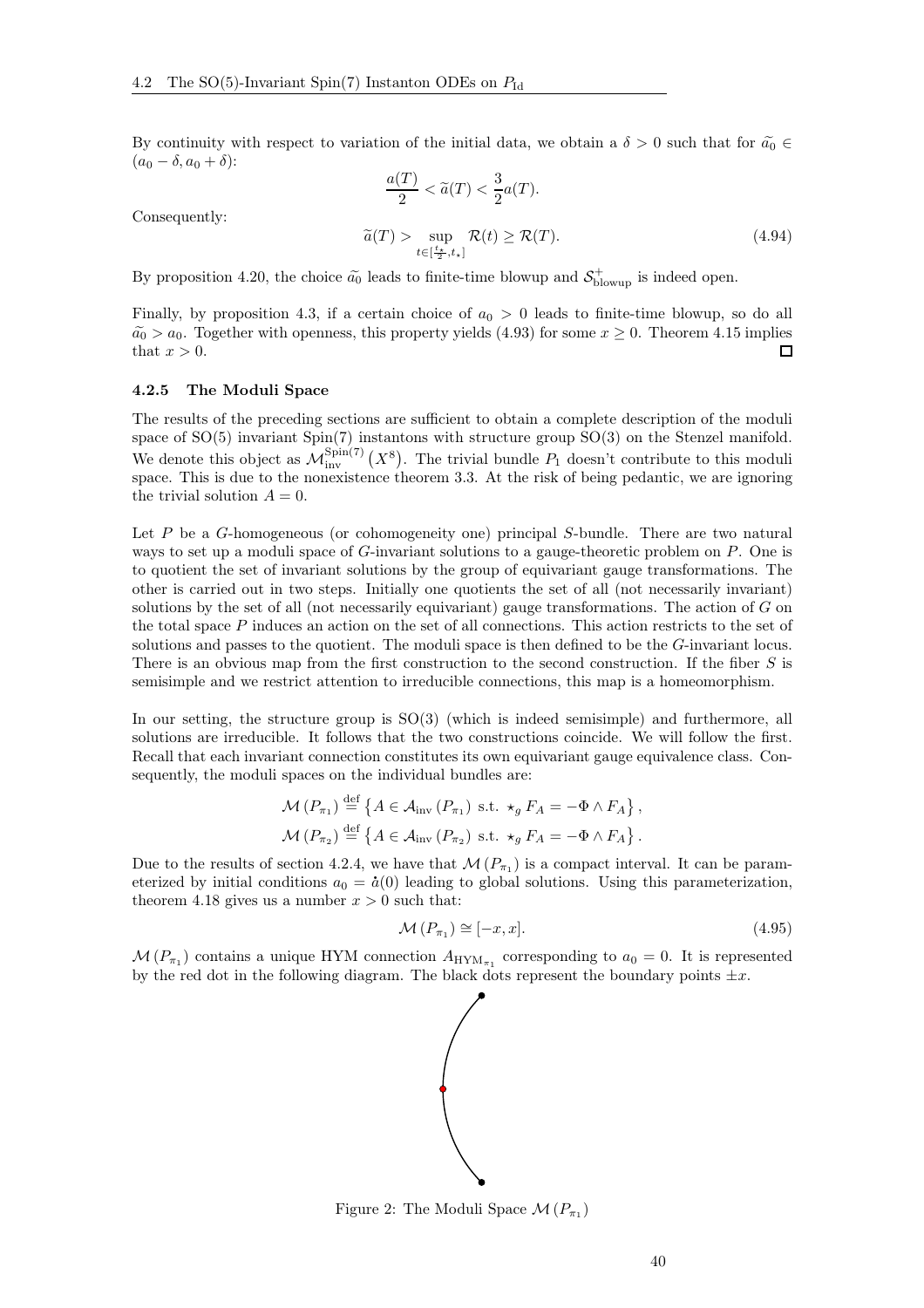Due to the results of section [4.2.3,](#page-27-0) we have that  $\mathcal{M}(P_{\pi_2})$  is a half-open half-closed interval. We can parameterize it by the value  $\nu = b(t_0)$  at time  $t_0 = \frac{\sqrt{6}}{2}$ . Using this parameterization and setting:

$$
\nu_1 \stackrel{\text{def}}{=} -\frac{2\sqrt{5}}{5}, \quad \nu_2 \stackrel{\text{def}}{=} \frac{\sqrt{10}}{5},
$$

we have that:

$$
\mathcal{M}(P_{\pi_2}) = \{A_\nu \text{ s.t. } \nu \in [\nu_1, \nu_2)\} \cong [\nu_1, \nu_2). \tag{4.96}
$$

 $\mathcal{M}(P_{\pi_2})$  contains a unique HYM connection  $A_{\text{HYM}_{\pi_2}}$  corresponding to  $\nu = -\frac{\sqrt{10}}{5}$ . It is represented by the green dot in the following diagram. The black dot represents the boundary point  $\nu_1$ .

<span id="page-40-0"></span>Figure 3: The Moduli Space  $\mathcal{M}(P_{\pi_2})$ 

We observe that  $\mathcal{M}(P_{\pi_2})$  is not compact. Interestingly, it admits a natural compactification. To understand the noncompactness phenomenon, we study the (missing) limit  $\nu \rightarrow \frac{\sqrt{10}}{5}$ . To identify what the limit should be we work on  $X^8 - S^4$ . Using the explicit formula [\(4.45\)](#page-27-2) with  $\nu = \frac{\sqrt{10}}{5}$  yields the HYM connection  $A_{\text{HYM}_{\pi_1}}$ . We conclude that (over  $X^8 - S^4$ ):

$$
\lim_{\nu \to \nu_2} A_{\nu} = A_{\text{HYM}_{\pi_1}}.\tag{4.97}
$$

This can be understood pointwise -with a choice of some background reference connection- or in a suitable weighted norm.

We conclude that the Spin(7) instantons in  $\mathcal{M}(P_{\pi_2})$  are trying to converge to the (unique) HYM connection of  $\mathcal{M}(P_{\pi_1})$ , but fail to do so as this connection does not smoothly extend to the bundle on which they live. Notably the singularity happens around a codimension 4 Cayley submanifold (the singular orbit  $S^4$ ). This reasoning motivates us to glue in  $\mathcal{M}(P_{\pi_1})$ , by forcing the point  $a_0 = 0$ to be the missing endpoint of  $\mathcal{M}(P_{\pi_2})$ . This leads to the following picture of  $\mathcal{M}_{\text{inv}}^{\text{Spin}(7)}(X^8)$ :



Figure 4: The Moduli Space  $\mathcal{M}_{\text{inv}}^{\text{Spin}(7)}$   $\left(X^8\right)$ 

The notation in this diagram is consistent with figures [2](#page-39-1) and [3.](#page-40-0) Crucially, the space  $\mathcal{M}_{\text{inv}}^{\text{Spin}(7)}$   $(X^8)$ is compact.

This suggests a relationship between the Spin(7) instantons and the HYM connections. Indeed, they are not equivalent in general; but furthermore, the structure of  $\mathcal{M}_{\text{inv}}^{\text{Spin}(7)}(X^8)$  hints that the latter might play a role in the compactification of Spin(7) instanton moduli spaces (over noncompact Calabi-Yau 4-folds). It may be a general phenomenon that certain sequences of Spin(7) instantons fail to converge because the limit lives on a different bundle. Furthermore this new bundle should agree with the original one outside of a (codimension 4) Cayley submanifold. The missing limit should be HYM.